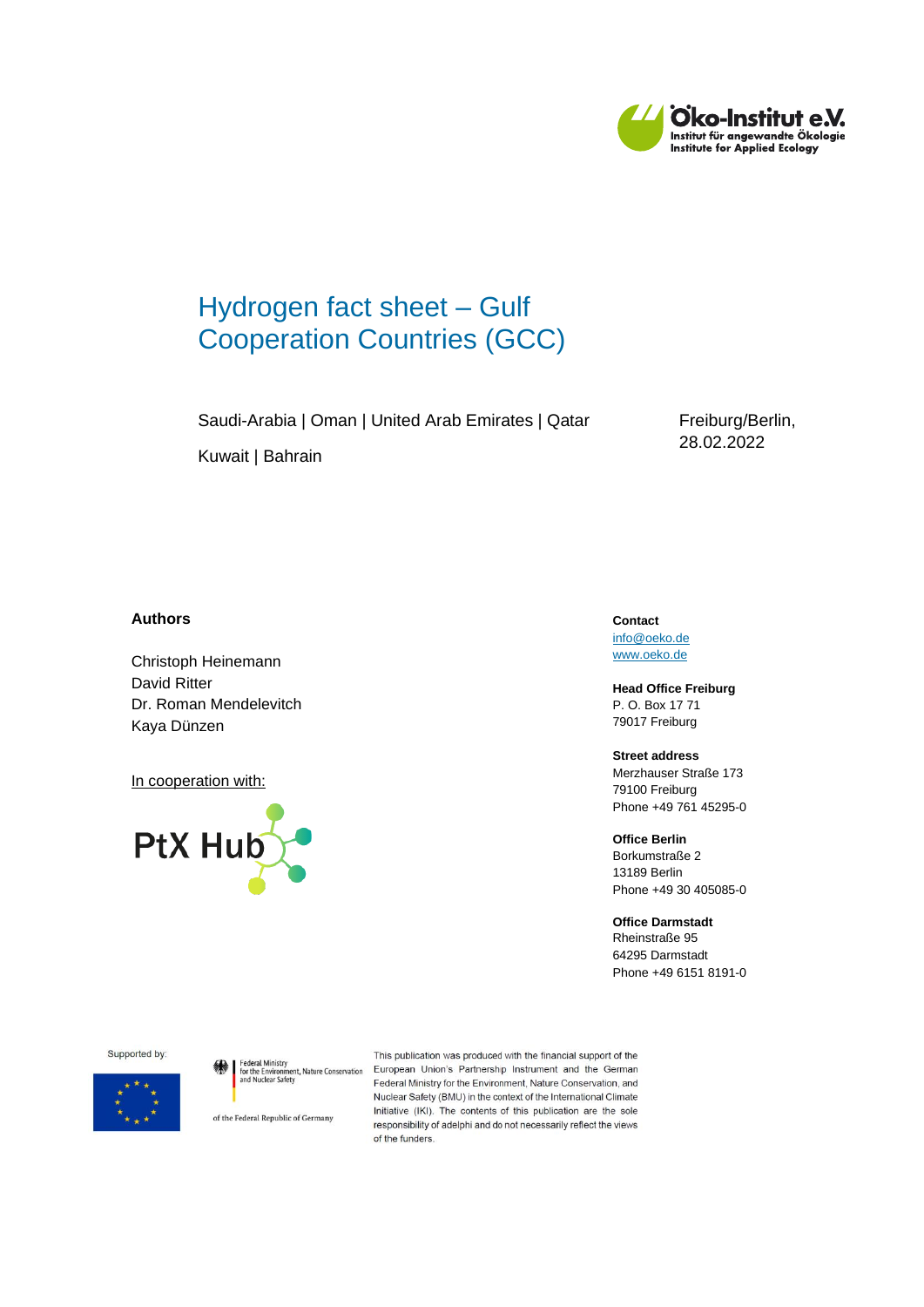# **Table of Contents**

| 1                       | Convergence & Divergence with the EU & comparing the countries | $\overline{7}$   |
|-------------------------|----------------------------------------------------------------|------------------|
| 1.1                     | <b>Aspects for all GCC countries</b>                           | $\overline{7}$   |
| $1.2$                   | Saudi Arabia                                                   | 8                |
| 1.3                     | Oman                                                           | $\boldsymbol{9}$ |
| 1.4                     | <b>United Arab Emirates (UAE)</b>                              | $\boldsymbol{9}$ |
| 1.5                     | Qatar                                                          | $\boldsymbol{9}$ |
| 1.6                     | <b>Kuwait</b>                                                  | $\boldsymbol{9}$ |
| 1.7                     | <b>Bahrain</b>                                                 | 10               |
| 1.8                     | Indicators and comparing the countries                         | 10               |
| 1.8.1                   | Current CO <sub>2</sub> -emissions of electricity generation   | 10               |
| 1.8.2                   | <b>Current RES-E shares</b>                                    | 11               |
| 1.8.3                   | Comparing socio-economic and political indicators              | 12               |
| 1.8.4                   | $H2$ production potentials                                     | 14               |
| 1.8.5                   | Supply costs for hydrogen                                      | 15               |
| $\overline{2}$          | <b>Detailed Information - Country Factsheets</b>               | 17               |
| 2.1                     | Information that is relevant for all GCC                       | 17               |
| 2.2                     | Saudi Arabia                                                   | 17               |
| 2.3                     | Oman                                                           | 21               |
| 2.4                     | <b>United Arab Emirates (UAE)</b>                              | 24               |
| 2.5                     | Qatar                                                          | 27               |
| 2.6                     | <b>Kuwait</b>                                                  | 30               |
| 2.7                     | <b>Bahrain</b>                                                 | 32               |
| $\overline{\mathbf{3}}$ | <b>Appendix</b>                                                | 35               |
| 4                       | <b>Literature</b>                                              | 38               |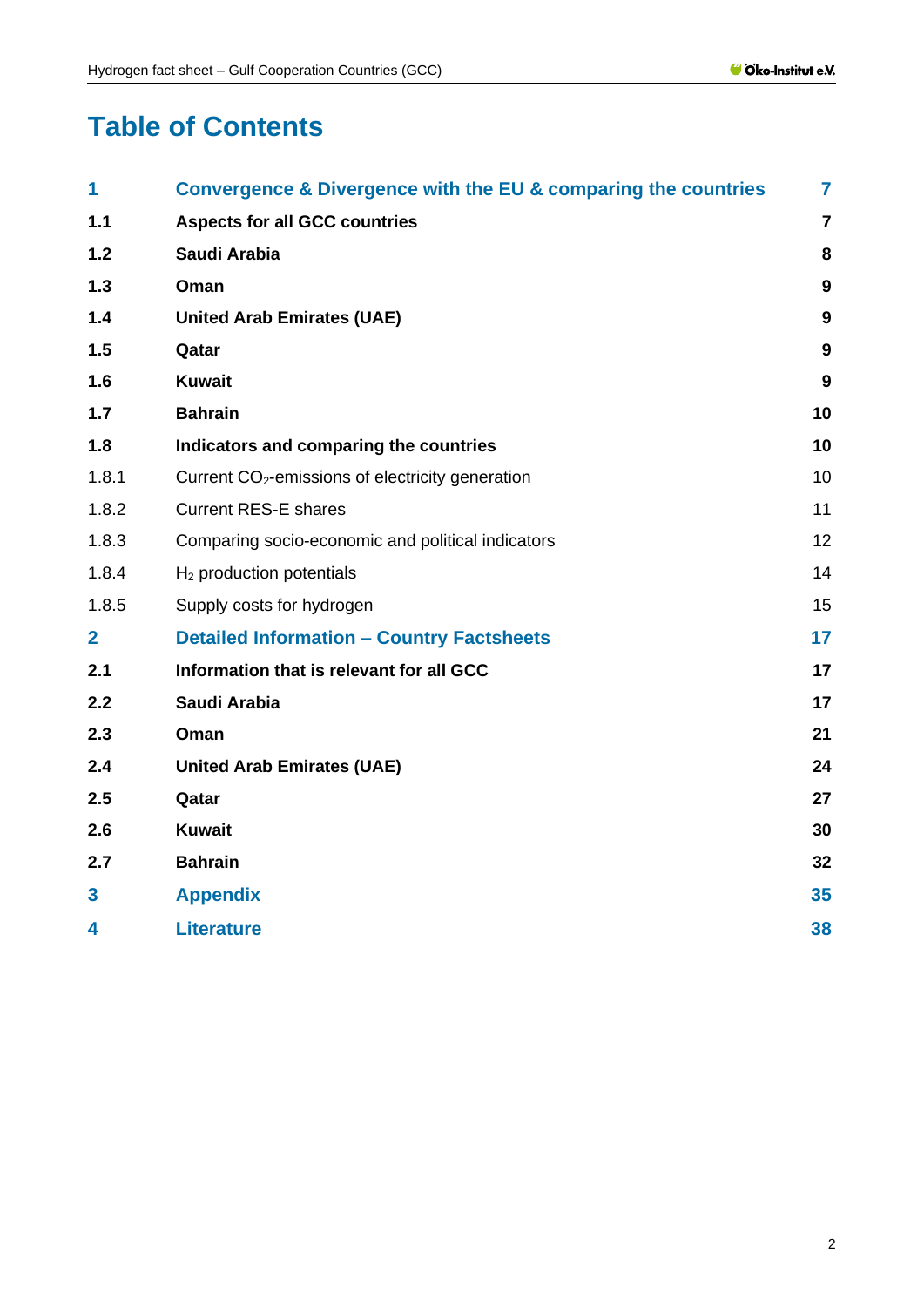## **Conclusions**

The GCC countries (Saudi Arabia, Oman, United Arab Emirates UAE, Kuwait, Qatar and Bahrain) all have investigated the option to export hydrogen or derivatives. However, there are **no specific hydrogen strategies** published, while strategies are planned or under preparation in Oman, Kuwait and UAE.

The **framework conditions for a future hydrogen economy in the GCC countries** and the export potential can be described by the following:

- 1. The GCC countries do have vast potentials for green as well as blue hydrogen. Green hydrogen has highest potential in countries with large available space (Saudi Arabia, Oman, UAE, Kuwait). Blue hydrogen can be produced in most countries (except for Bahrain) due to availability of domestic natural gas production.
- 2. Due to domestic cheap natural gas, experience in CCS technology and at least partly available infrastructure (LNG ports, pipelines) blue hydrogen can be expected to be produced at low costs.
- 3. Most of the GCC countries have their own refineries and chemical industry where hydrogen could be used to produce low-carbon chemical products. Hence, they are likely to generate domestic demand for low-carbon hydrogen in the future. However, production potentials for green or blue hydrogen largely exceed the possible domestic demand, which makes exports feasible.
- 4. Energy carriers are the main export goods for most GCC countries. Therefore, exporting hydrogen and its derivatives is of strong economic interest.
- 5. The GCC countries do not only look into the European market for hydrogen and derivatives, as shipping distance to Asian markets or other off-takers are similar. Therefore, it is questionable in which way business-cases for hydrogen production will adapt to European regulations (such as RED- II). This contrasts with regions like North Africa where the bonding to the EU off-take market can be expected to be much stronger.
- 6. There is no integrated hydrogen strategy of the GCC states. However, there are collaborations and MoUs between single members of the GCC in place aiming at joint efforts.
- 7. Compared to other potential regions of hydrogen production, the cost of capital is relatively low in the GCC countries. This lowers the production costs of hydrogen. However, this does not necessarily reduce the hydrogen market prices.

Even though there are no hydrogen strategies in place, there are several **main strategies** that can be drawn from the publications, press releases and presentations available:

- 1. Hydrogen from natural gas will be the short to midterm focus for the GCC countries. Even hydrogen from converted crude oil and petroleum products is seen as an option in the short term.
- 2. Green hydrogen will be the mid to long term focus for countries with large, low-cost RES-E potentials. However, Bahrain and Qatar likely do not have sufficient RES-E potentials to produce green hydrogen for exports.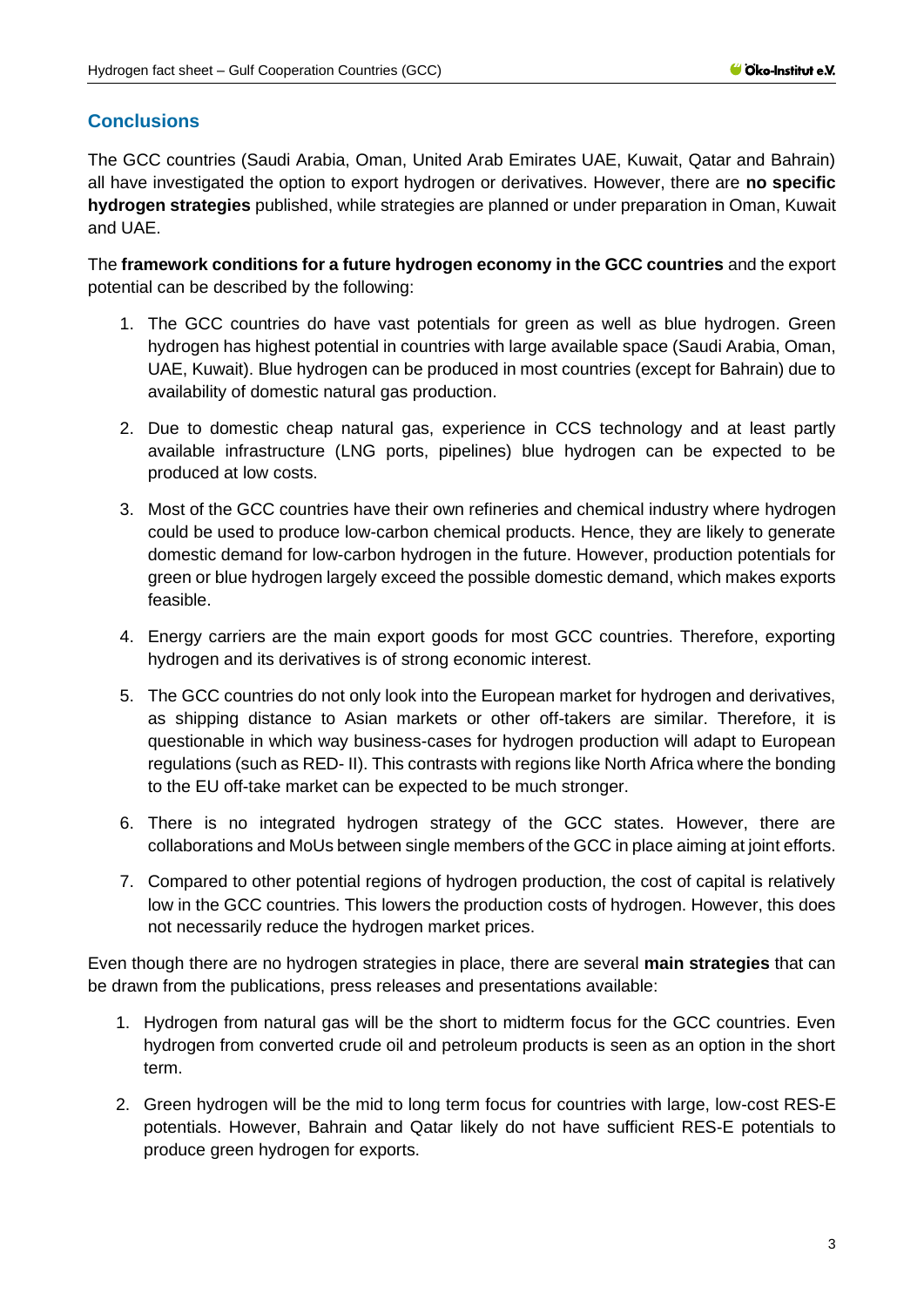3. Ammonia is seen as the most promising export product as it can be shipped with existing vessels.

**Hydrogen based on natural gas or even crude oil** is a feasible option for Saudi Arabia, UAE, Qatar and Kuwait. However, the term "blue hydrogen" is defined in multiple ways and differs from current regulation on blue hydrogen in Europe. Especially, how to deal with the captured  $CO<sub>2</sub>$  is defined quite broadly while all the following options are referred to as blue hydrogen:

- Storing CO<sub>2</sub> underground or in solid rock (Oman)
- Storing  $CO<sub>2</sub>$  in operating oil or gas fields for enhanced oil or gas recovery (all GCC)
- Using  $CO<sub>2</sub>$  in the chemical industry to produce for example methanol or plastics. If those products are burnt later (as plastics or as fuels) the  $CO<sub>2</sub>$  emissions are not reduced overall.

All of today's CCS facilities in the GCC countries use  $CO<sub>2</sub>$  for enhanced oil or gas recovery. Accordingly, the White Paper for the Kuwait hydrogen strategy describes the following gains from enhanced oil recovery technologies: Maximize recovery of its oil reserves, extend the life of its oilfields and attain (potentially) carbon-neutrality for its petroleum exports (provided a disproportionate amount of  $CO<sub>2</sub>$  is injected for every barrel of oil recovered).

**This definition for blue hydrogen found in the GCC clearly deviates from the European regulation**. The current "*Commission Implementing Regulation (EU) 2018/2066 on the monitoring*  and reporting of greenhouse gas emissions<sup>"1</sup> states in Article 49 that CO<sub>2</sub> emissions can only be subtracted if

- stored in a long-term geological storage or
- used to produce precipitated calcium carbonate, in which the used  $CO<sub>2</sub>$  is chemically bound

In addition, the Proposal for a "DIRECTIVE OF THE EUROPEAN PARLIAMENT AND OF THE COUNCIL amending Directive 2003/87/EC establishing a system for greenhouse gas emission allowance trading within the Union, Decision (EU) 2015/1814 concerning the establishment and operation of a market stability reserve for the Union greenhouse gas emission trading scheme and Regulation (EU) 2015/757"<sup>2</sup> states that

- For carbon capture and utilisation that "[…] surrender obligations do not arise for emissions of CO<sub>2</sub> that end up permanently chemically bound in a product so that they do not enter the atmosphere under normal use."
- Also Recital 13 states that: "Greenhouse gases that are not directly released into the atmosphere should be considered emissions under the EU ETS and allowances should be surrendered for those emissions unless they are stored in a storage site in accordance with Directive 2009/31/EC of the European Parliament and of the Council13, or they are permanently chemically bound in a product so that they do not enter the atmosphere under normal use."

<sup>1</sup> <https://eur-lex.europa.eu/legal-content/EN/TXT/PDF/?uri=CELEX:02018R2066-20210101&from=EN><br>2 https://eur.lov.ouropa.ou/resource.html?uri=coller:618e6837\_coc6\_11ch\_e71c

[https://eur-lex.europa.eu/resource.html?uri=cellar:618e6837-eec6-11eb-a71c-](https://eur-lex.europa.eu/resource.html?uri=cellar:618e6837-eec6-11eb-a71c-01aa75ed71a1.0001.02/DOC_1&format=PDF)[01aa75ed71a1.0001.02/DOC\\_1&format=PDF](https://eur-lex.europa.eu/resource.html?uri=cellar:618e6837-eec6-11eb-a71c-01aa75ed71a1.0001.02/DOC_1&format=PDF)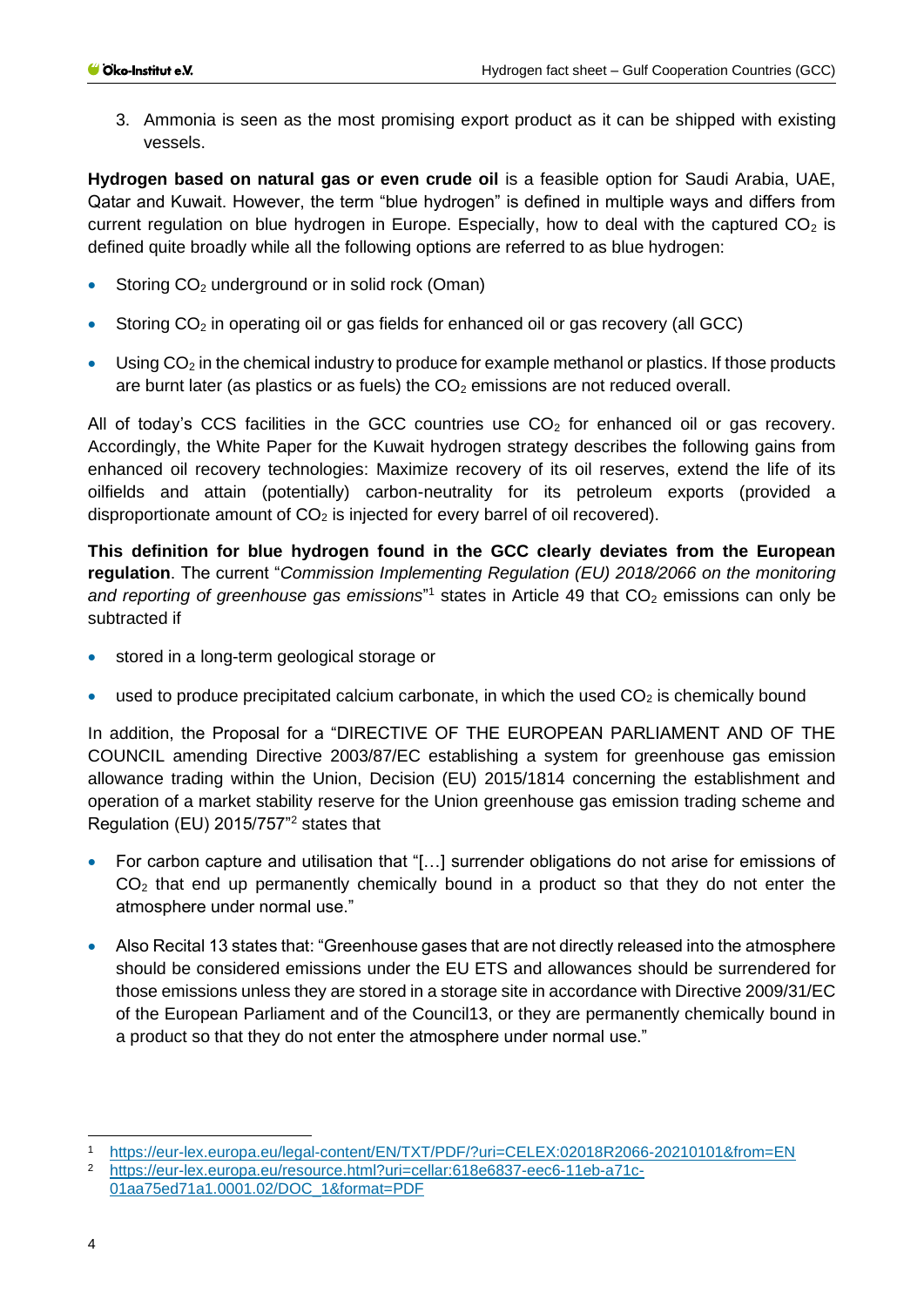- ➔ **There is a need to define and discuss with the GCC countries which CCS options are suitable for GHG-reductions and which are in line with the European Hydrogen Strategy.**
- ➔ **Blue hydrogen comes with a need to monitor methane emissions in the whole value chain.**

**Green hydrogen** needs renewable electricity and water. Electricity systems of the GCC countries are dominated by electricity generation from natural gas and oil. This results in high specific GHG emissions of electricity generation in the GCC countries which are about twice as high compared to those of the EU. The uptake of RES-E has hardly started in the GCC countries (867MW in 2018). The United Arab Emirates account for the largest part (589MW) of the RES-E capacity of all GCC countries, however, the respective RES-E share in electricity generation (2018) is still as low as about 1%. The planned and projected RES-E plants add up to a substantial uptake (6.732MW mainly solar PV) of RES-E within the next 5 to 10 years. But again, the share of RES-E generation in the electricity mix will remain low. Saudi Arabia's goals aim the highest with 50% RES-E share in 2030.

- → The current and future low share RES-E indicates that an additional uptake of RES-E generation for producing green hydrogen will be essential.
- → This situation highlights the importance of defining criteria for RES-E input for hydrogen production. This is especially important for grid integrated electrolysis plants. However, production of green hydrogen can also be a chance to accelerate the uptake of RES-E within those countries.

All the GCC countries studied show high **water** stress in almost all parts of the countries. Already today, sea water desalination plants produce large amounts of fresh water in the GCC countries. In fact, GCC countries are leading the world with about 40% of the total world desalinated water<sup>3</sup>. Especially the Arabian coast of the Persian Gulf hosts over 800 sea water desalination plants already. Additional sea water desalination plants will be needed to cover the water demand to produce green hydrogen. Scientific literature indicates that brine disposal already is a significant risk to local marine ecosystems<sup>4</sup>. Sustainability standards for sea water desalination plants are needed to make sure, that additional plants will not worsen impacts on local marine ecosystems. In addition, the Arabian coast of the Persian Gulf as well as the Red Sea hosts several protected marine ecosystems. These need to be protected from substantial disposal of brine.

Shipping is expected to be the only **transport option** towards Europe in the short to midterm. This will increase landing costs in Europe<sup>5</sup> compared to expected costs from countries that could export pure hydrogen via retrofitted pipelines (such as Morocco). Furthermore, transport via ship will reduce the options of which products can be exported in the short and midterm. It is expected that ammonia could be the most feasible product to be exported until large scale vessels for transportation of liquified hydrogen or LOHCs and related port infrastructures are available. Even though transport distance from Saudi Arabia to Europe is much shorter due to access to the Red Sea, overall transport

<sup>3</sup> [https://www.greenjournal.co.uk/2020/02/gcc-countries-are-leading-the-world-in-desalination-with-around-](https://www.greenjournal.co.uk/2020/02/gcc-countries-are-leading-the-world-in-desalination-with-around-40-of-the-total-world-desalinated-water/)[40-of-the-total-world-desalinated-water/](https://www.greenjournal.co.uk/2020/02/gcc-countries-are-leading-the-world-in-desalination-with-around-40-of-the-total-world-desalinated-water/)

<sup>4</sup> Roberts, David A.; Johnston, Emma L.; Knott, Nathan A. (2010): Impacts of desalination plant discharges on the marine environment: A critical review of published studies. In: *Water research* 44 (18), S. 5117– 5128. DOI: 10.1016/j.watres.2010.04.036.

<sup>5</sup> Hydrogen Council (H2C) (Hg.) (2021): Hydrogen Insights. A perspective on hydrogen investment, market development and cost competitiveness. McKinsey & Company, zuletzt geprüft am 18.02.2021.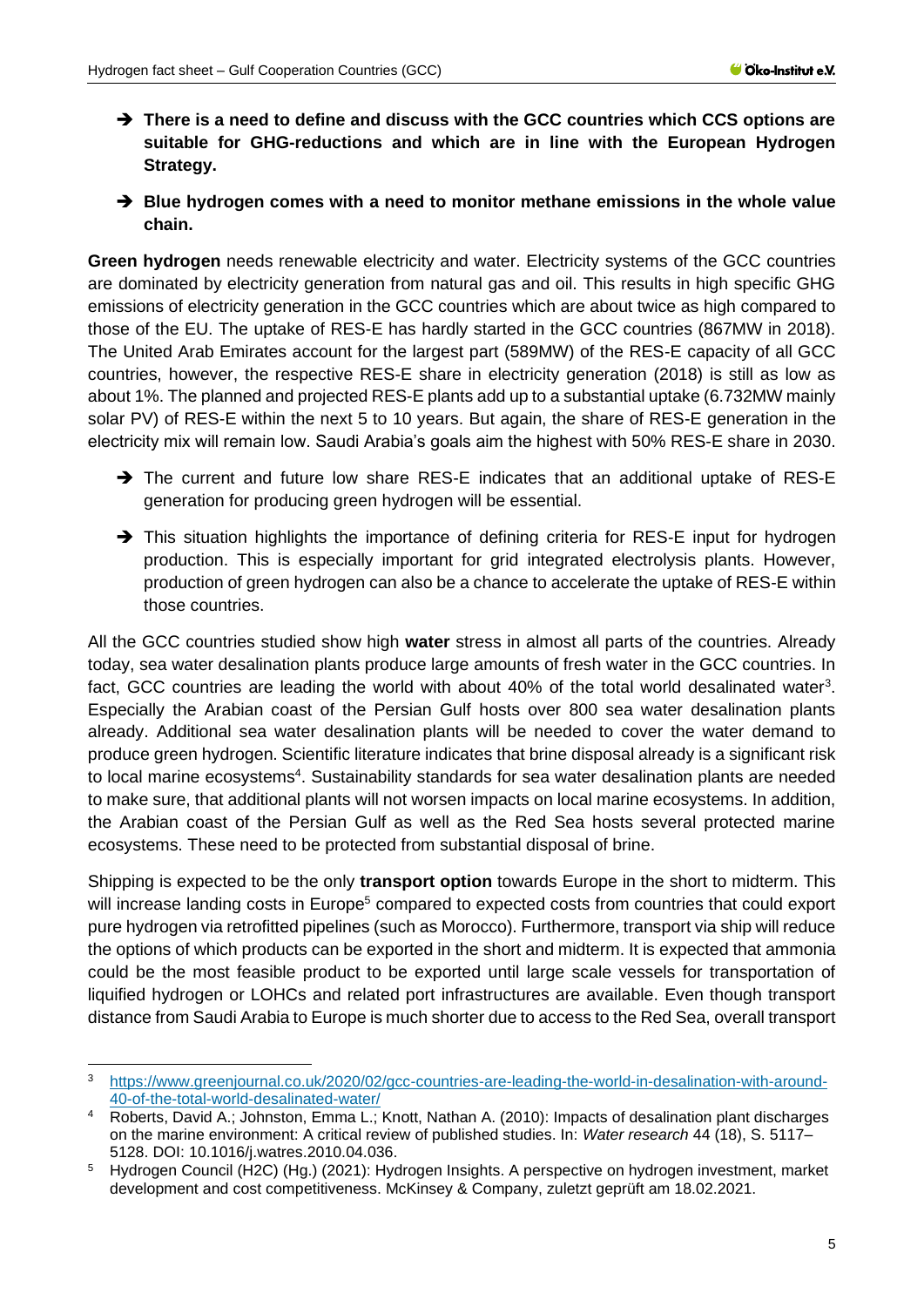costs will not vary substantially between the GCC countries. This is because the shipping costs are dominated by infrastructure and conversion losses (e.g. liquification) which are relevant irrespective of the shipping distance. The option of a new pipeline has been put on the table by the NEOM project and could be a long-term option<sup>6</sup>.

<sup>6</sup> EWI (2020) assume cost of pipeline transport (0,64 \$/1000km/kg H2) for a high cost new pipeline (for hydrogen). If we assume that a high costs new pipeline needs to build to transport hydrogen from Saudi Arabia towards Italy (about 4,000km) the costs for transport would be about 2,56\$/kg H2. This translates to ~65€/MWh H2. This would even exceed costs for shipping liquified hydrogen assumed in EWI (2020) to be about  $46 \in$ /MWh H<sub>2</sub>.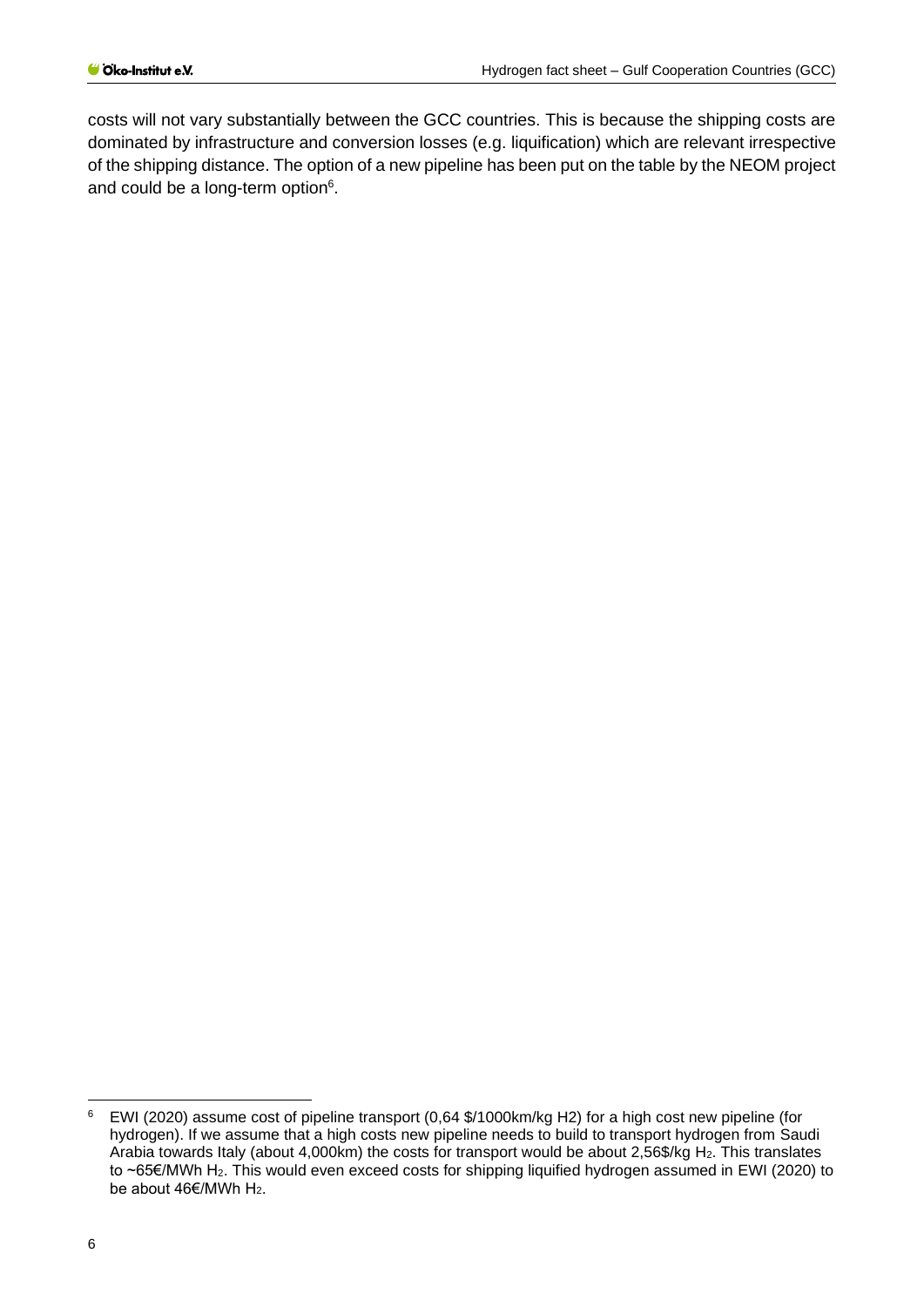## <span id="page-6-0"></span>**1 Convergence & Divergence with the EU & comparing the countries**

## <span id="page-6-1"></span>**1.1 Aspects for all GCC countries**

#### **Overall Convergence & Divergence with EU hydrogen strategy**

#### **Convergence**

- Potentials for low cost green hydrogen are enormous while domestic demand is expected to be much lower than economic production potential
- Existing experience in blue hydrogen and ammonia
- Existing experience in LNG terminals and export infrastructure
- Green hydrogen economy could speed up the RES-E uptake in GCC countries.

#### **Divergence**

- The uptake of hydrogen in short- and midterm will largely be based on blue hydrogen and not on green hydrogen
- The definition of blue hydrogen is not clear and broadly used by GCC countries.
- Negative environmental impacts due to necessary sea water desalination and brine disposal can be a concern if not addressed appropriately
- The lack of pipeline transport-options will lead to shipping of ammonia, liquified hydrogen or other derivatives. This leads to relatively high landing costs at ports in Europe.

|   | <b>Strengths</b>                                                                                                                                                                                                                                                                                                                  | Weaknesses                                                                                                                                                                                                                                                                             |  |
|---|-----------------------------------------------------------------------------------------------------------------------------------------------------------------------------------------------------------------------------------------------------------------------------------------------------------------------------------|----------------------------------------------------------------------------------------------------------------------------------------------------------------------------------------------------------------------------------------------------------------------------------------|--|
|   | Electricity                                                                                                                                                                                                                                                                                                                       |                                                                                                                                                                                                                                                                                        |  |
|   | Large low-cost potentials for electricity from Wind<br>and PV and therefore green hydrogen (except for<br>Bahrain and Qatar which cannot be assumed to<br>be bulk producers of green hydrogen)<br>Potentials for combination of PV and wind to<br>achieve high full load hours of technologies and<br>hence low production costs. | Almost no uptake of RES-E to date in all GCC<br>$\bullet$<br>countries and hence limited experience in RES-E<br>technologies and infrastructure<br>High specific THG-emission factors of grid<br>electricity in all GCC countries                                                      |  |
|   |                                                                                                                                                                                                                                                                                                                                   | Transport                                                                                                                                                                                                                                                                              |  |
|   | Existing LNG and natural Gas infrastructure in<br>place in most GCC countries<br>Experience in handling ammonia                                                                                                                                                                                                                   | No pipeline network for transporting natural gas<br>towards Europe that could be retrofitted<br>Exports of pure hydrogen will be costly due to high<br>shipping costs. Other derivatives such as<br>ammonia or methane or even e-fuels might<br>therefore be the more realistic focus. |  |
|   |                                                                                                                                                                                                                                                                                                                                   | Water                                                                                                                                                                                                                                                                                  |  |
| ٠ | Experience with large scale sea water<br>desalination plants in all GCC countries<br>Research and development of sea water<br>desalination with zero liquid discharge (NEOM)<br>which would lower environmental impact of brine                                                                                                   | High water stress throughout the GCC countries<br>and even large areas with arid conditions<br>High density of sea water desalination plants<br>especially in gulf region with resulting large<br>discharge of brine                                                                   |  |
|   | disposal                                                                                                                                                                                                                                                                                                                          | There are large areas that are classified as<br>٠<br>protected marine areas in Gulf as well as Red Sea                                                                                                                                                                                 |  |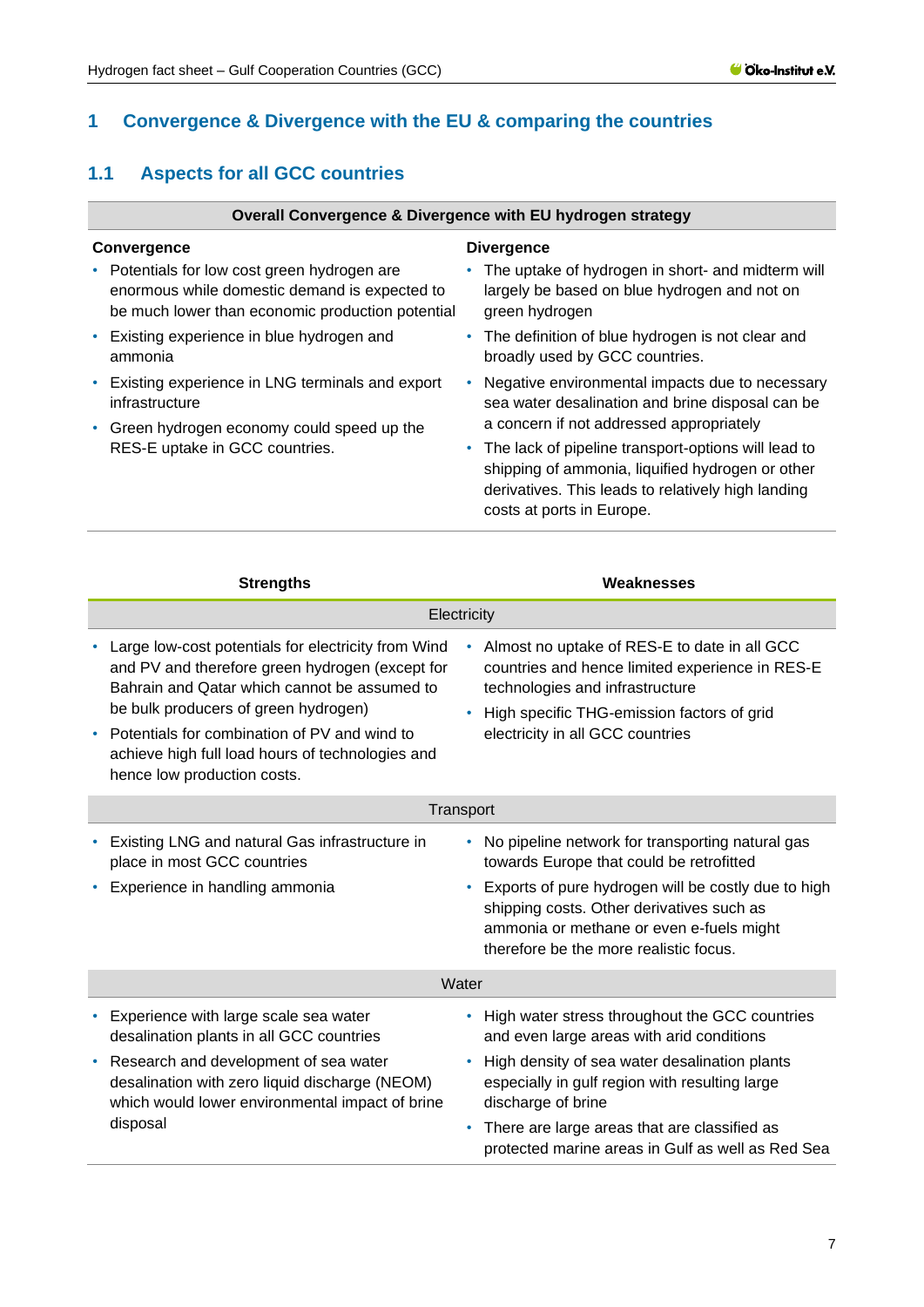| <b>Strengths</b>                                                                                                                                                                                                                                                                                                                                                   | Weaknesses                                                                                                                                                                                                                                                                                   |
|--------------------------------------------------------------------------------------------------------------------------------------------------------------------------------------------------------------------------------------------------------------------------------------------------------------------------------------------------------------------|----------------------------------------------------------------------------------------------------------------------------------------------------------------------------------------------------------------------------------------------------------------------------------------------|
|                                                                                                                                                                                                                                                                                                                                                                    | where impacts from brine disposal should be<br>avoided.                                                                                                                                                                                                                                      |
| Socio-economics                                                                                                                                                                                                                                                                                                                                                    |                                                                                                                                                                                                                                                                                              |
| Production of green hydrogen could foster the<br>uptake of RES-E within the GCC countries which<br>overall show very low shares of RES-E up to now.<br>The GCC countries expressed that exports of<br>green or blue hydrogen and derivatives can be a<br>steppingstone for moving away from exporting<br>fossil fuels while securing jobs, know-how and<br>income. | Bahrain is not likely to export hydrogen.<br>Qatar can only export blue hydrogen and<br>derivatives.<br>Socio-economic indicators that could indicate<br>economic participation etc. are not available                                                                                       |
| Hydrogen Strategy & Economy                                                                                                                                                                                                                                                                                                                                        |                                                                                                                                                                                                                                                                                              |
| First hydrogen and ammonia projects already<br>started<br>Experience in refining and chemical industries can<br>be used in hydrogen economy                                                                                                                                                                                                                        | No specific hydrogen strategies in place yet<br>The hydrogen economy will not focus on Europe<br>as shipping distance to other regions (e.g. Japan)<br>are similar. Therefore, the GCC countries are not<br>bound to the European hydrogen market and<br>specific (sustainability) criteria. |

## <span id="page-7-0"></span>**1.2 Saudi Arabia**

Convergence & Divergence with EU hydrogen strategy

- Saudi Arabia will be ready to export green ammonia (NEOM) from 2025 onwards.
- Potentials for low cost green hydrogen are enormous while domestic demand is expected to be way lower than production potential.
- Compared to other GCC countries shorter shipping distance to Europe via Red Sea.
- Research and development of sea water desalination with zero liquid discharge which would lower environmental impact of brine disposal.
- First hydrogen and ammonia projects already started (eg. NEOM).
- Potential to deliver blue hydrogen in the short term as well as green hydrogen in the long term.
- The uptake of hydrogen will largely be based on blue hydrogen.
- Definition of blue hydrogen is very broad (CCU & enhanced oil and gas recovery).
- Negative environmental impacts due to sea water desalination can be a concern if not addressed appropriately.
- The lack of pipeline transport-options will lead to shipping of ammonia, liquified hydrogen or other derivatives. This leads to high landing costs at ports in Europe.
- Less experience with and extend of natural gas infrastructure (pipelines and LNG harbours) compared to other GCC countries.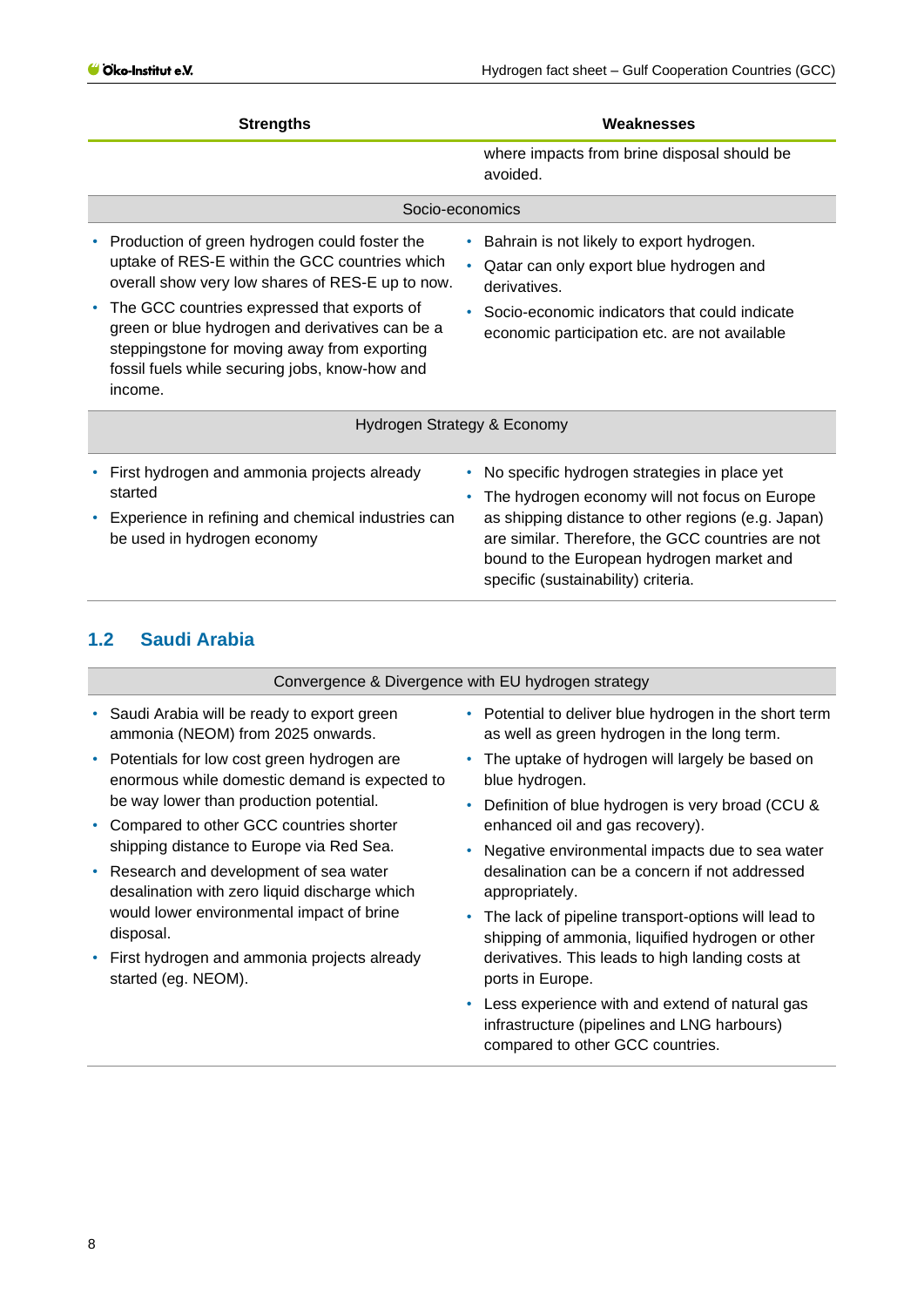#### <span id="page-8-0"></span>**1.3 Oman**

#### Convergence & Divergence with EU hydrogen strategy

- No hydrogen strategy published yet.
- But several planned projects for the next years.
- Export will play a major role (as an alternative for existing fossil gas exports).
- Existing LNG port.
- Potential to deliver blue hydrogen in the short term as well as green hydrogen in the long term.
- Exporting plans only with non-EU countries for the time being.
- No hydrogen strategy but planned.
- Definition of blue hydrogen is very broad (CCU & enhanced oil and gas recovery)

## <span id="page-8-1"></span>**1.4 United Arab Emirates (UAE)**

| Convergence & Divergence with EU hydrogen strategy                                                                             |                                             |                                                                                                            |
|--------------------------------------------------------------------------------------------------------------------------------|---------------------------------------------|------------------------------------------------------------------------------------------------------------|
| • Highest ambitions in RES-E uptake<br>Targets 25% of global hydrogen fuel market by<br>2030                                   | as well as green hydrogen in the long term. | • Potential to deliver blue hydrogen in the short term<br>Definition of blue hydrogen is very broad (CCU & |
| • UAE and Germany have signed a joint declaration<br>of intent (JDI) for clean hydrogen and its derivates<br>in Nov. 2021      |                                             | enhanced oil and gas recovery)                                                                             |
| • Dubai Electricity and Water Authority (DEWA) will<br>release its strategy on hydrogen in 2022                                |                                             |                                                                                                            |
| • Hydrogen Leadership Roadmap announced in<br>Nov. 2021 by Ministry of Energy and Infrastructure<br>(MOEI) at COP26 in Glasgow |                                             |                                                                                                            |

## <span id="page-8-2"></span>**1.5 Qatar**

| Convergence & Divergence with EU hydrogen strategy                                                  |  |                                                                                                                                                                                                                 |  |
|-----------------------------------------------------------------------------------------------------|--|-----------------------------------------------------------------------------------------------------------------------------------------------------------------------------------------------------------------|--|
| • Short term potential for exporting blue hydrogen<br>due to existing experience and first projects |  | • Potential mainly on blue hydrogen<br>Limited midterm option to export green hydrogen<br>due to missing RES-E potentials<br>Definition of blue hydrogen is very broad (CCU &<br>enhanced oil and gas recovery) |  |

#### <span id="page-8-3"></span>**1.6 Kuwait**

| Convergence & Divergence with EU hydrogen strategy                                                  |  |                                                                                                                                                                                             |
|-----------------------------------------------------------------------------------------------------|--|---------------------------------------------------------------------------------------------------------------------------------------------------------------------------------------------|
| • Short term potential for exporting blue hydrogen<br>due to existing experience and first projects |  | Potential to deliver blue hydrogen in the short term<br>as well as green hydrogen in the long term.<br>• Definition of blue hydrogen is very broad (CCU &<br>enhanced oil and gas recovery) |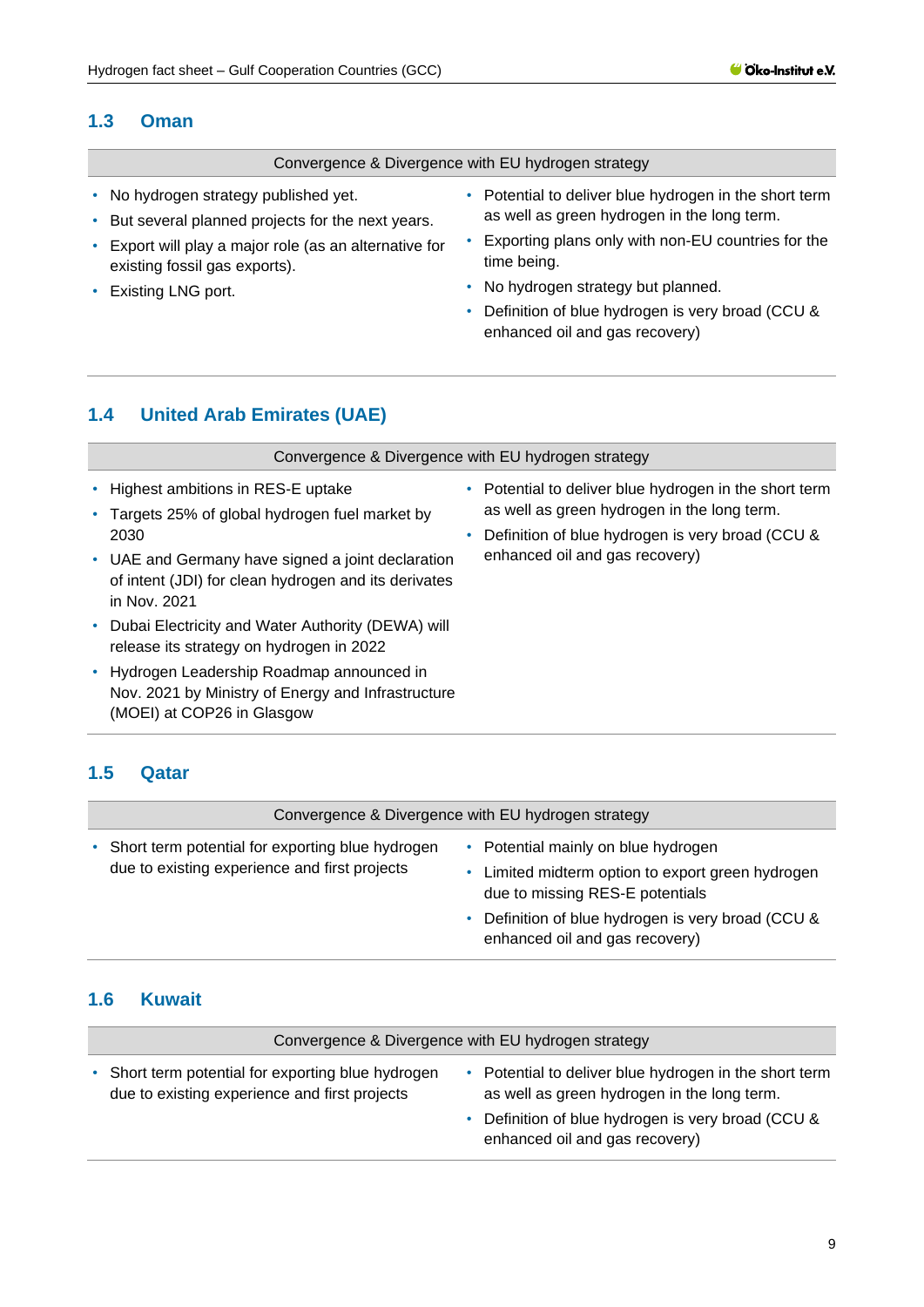## <span id="page-9-0"></span>**1.7 Bahrain**

Convergence & Divergence with EU hydrogen strategy

- Export not mentioned in documents
- Blue hydrogen only based on crude oil if at all
- No midterm option to export green hydrogen due to missing RES-E potentials

## <span id="page-9-1"></span>**1.8 Indicators and comparing the countries**

In the following sections we compare the countries studied based on various data sets.

#### <span id="page-9-2"></span>**1.8.1 Current CO2-emissions of electricity generation**

The current specific  $CO_2$ -intensity of electricity generation for the GCC countries is shown in Figure [1-1.](#page-9-3) All GCC countries show higher  $CO<sub>2</sub>$ -intensity of electricity generation compared to the EU-27 average. Electricity generation is based mainly on natural gas (as well as associated gas) and oil.

The data shows that producing hydrogen via electrolysis using electricity from the grid will lead to significantly higher CO<sub>2</sub>-emissions in all countries studied compared to the European situation. This indicates the importance of additional RES-E generation within those countries. This would make sure that CO<sub>2</sub>-emissions are not increasing due to increased generation of electricity by fossil power plants to cover additional demand caused by hydrogen production.



## <span id="page-9-3"></span>**Figure 1-1: Specific CO2-intensity of electricity generation [2017]**

Source: IEA CO<sub>2</sub> from combustion [https://www.iea.org/data-and-statistics/data-product/greenhouse-gas-emissions-from-energy#ghg](https://www.iea.org/data-and-statistics/data-product/greenhouse-gas-emissions-from-energy#ghg-emissions-from-fuel-combustion)[emissions-from-fuel-combustion](https://www.iea.org/data-and-statistics/data-product/greenhouse-gas-emissions-from-energy#ghg-emissions-from-fuel-combustion)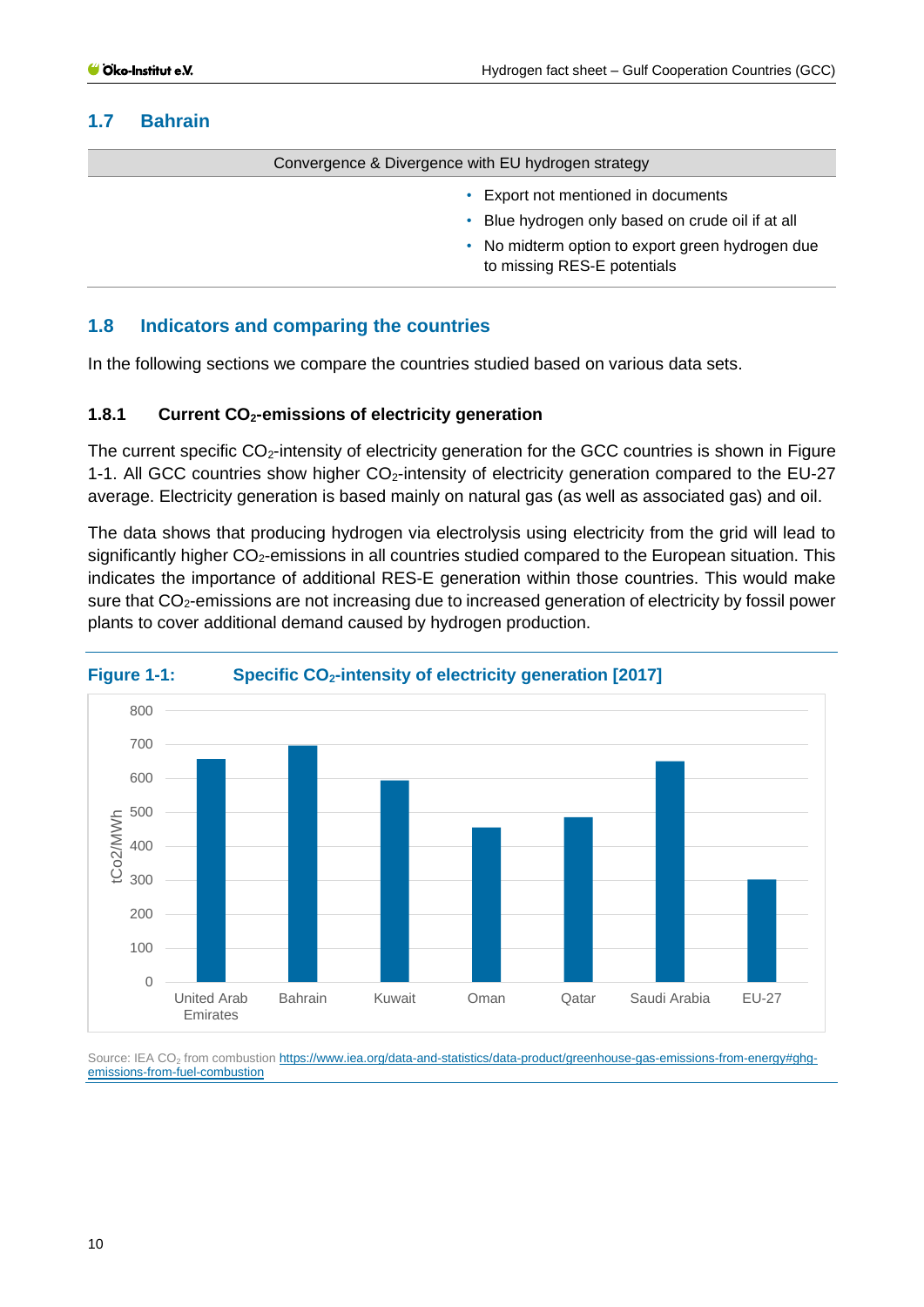## <span id="page-10-0"></span>**1.8.2 Current RES-E shares**

The current RES-E share in electricity generation is shown in [Figure 1-2.](#page-10-1) The data shows that RES-E uptake has hardly started yet in the GCC countries. The installed capacity of RES-E plants in 2018 accounted for 867 MW (UAE with the largest share of 589 MW).

<span id="page-10-1"></span>



Source: own compilation based on data from IRENA Database

Figure 2.4 Renewable power planned additions

However, there is a substantial number of projects in the pipeline for 2025 (6,732MW) mainly in the United Arab Emirates, Oman and Kuwait (see **[Figure 1-3](#page-10-2)**). Most planned projects are solar PV plants.

## <span id="page-10-2"></span>**Figure 1-3: RES-E project pipeline in GCC countries**





Source: IRENA, 2018a.

Source: IRENA, 2018a.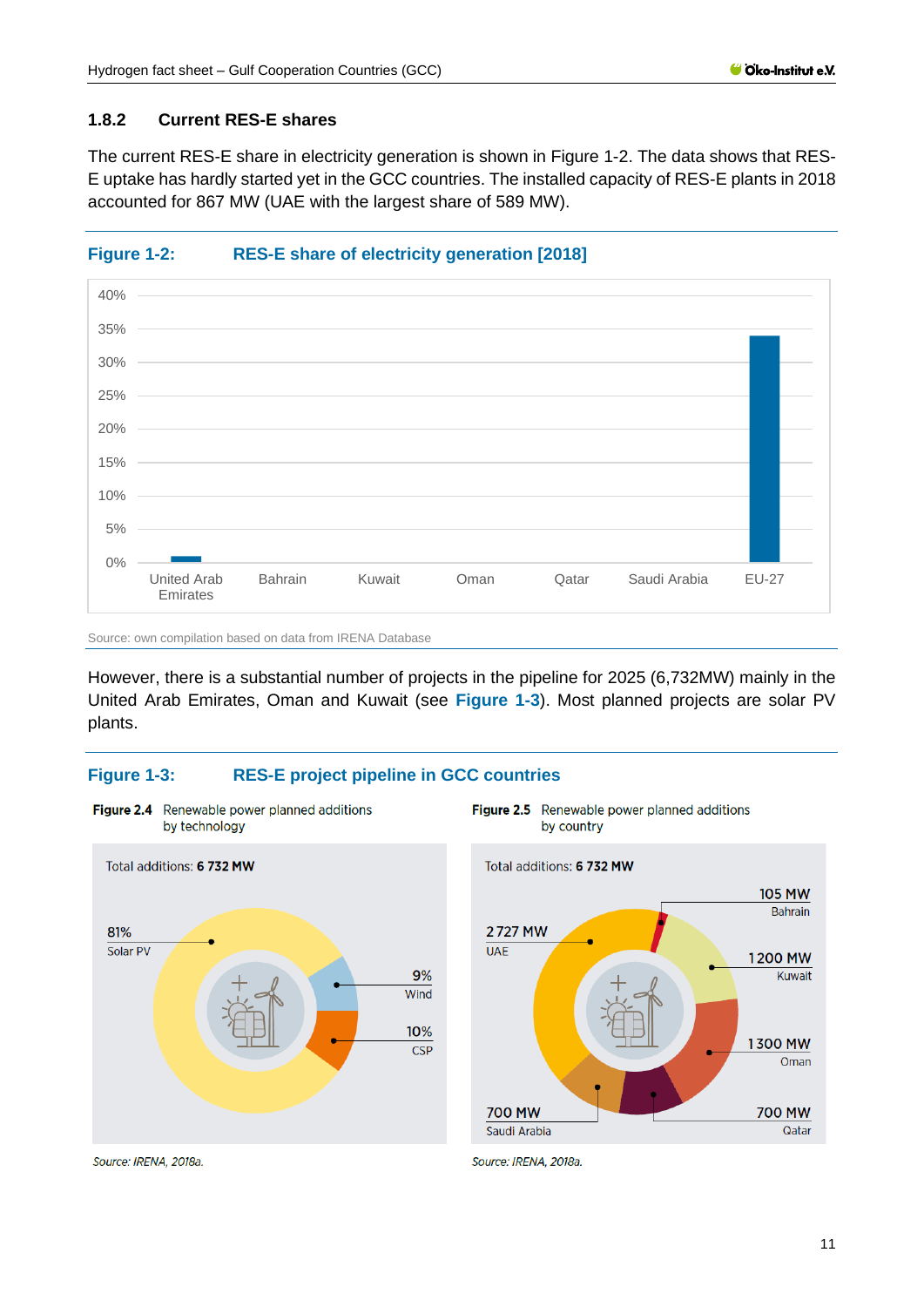Source: (IRENA 2019)

#### <span id="page-11-0"></span>**1.8.3 Comparing socio-economic and political indicators**

In the following, we focus on country-specific aspects related to socio-economic development and governance.

Good governance is key to ensure low-cost and reliable supply of green hydrogen and to prevent negative side-effects for sustainable development. We thus also compare different relevant governance indicators: these include regulatory quality, political stability, control of corruption and environmental performance i[n Figure 1-4](#page-12-0) also taken from the same source. In both figures, the range of the EU-27 Member-states is indicated. All indicators are described in detail in section [3](#page-34-0) in the appendix. Most indicators for the GCC countries are within the range of the EU-27.

- → Saudi Arabia and Bahrain rank very low in "Political stability and absence of terrorism and violence".
- → The Environmental Performance in the GCC countries is reported to be lower than the performance in the EU-27. This indicates that issues such as monitoring of methane emissions, brine disposal of sea water desalination plants and respect of protected areas are highly relevant if hydrogen is produced in the GCC countries.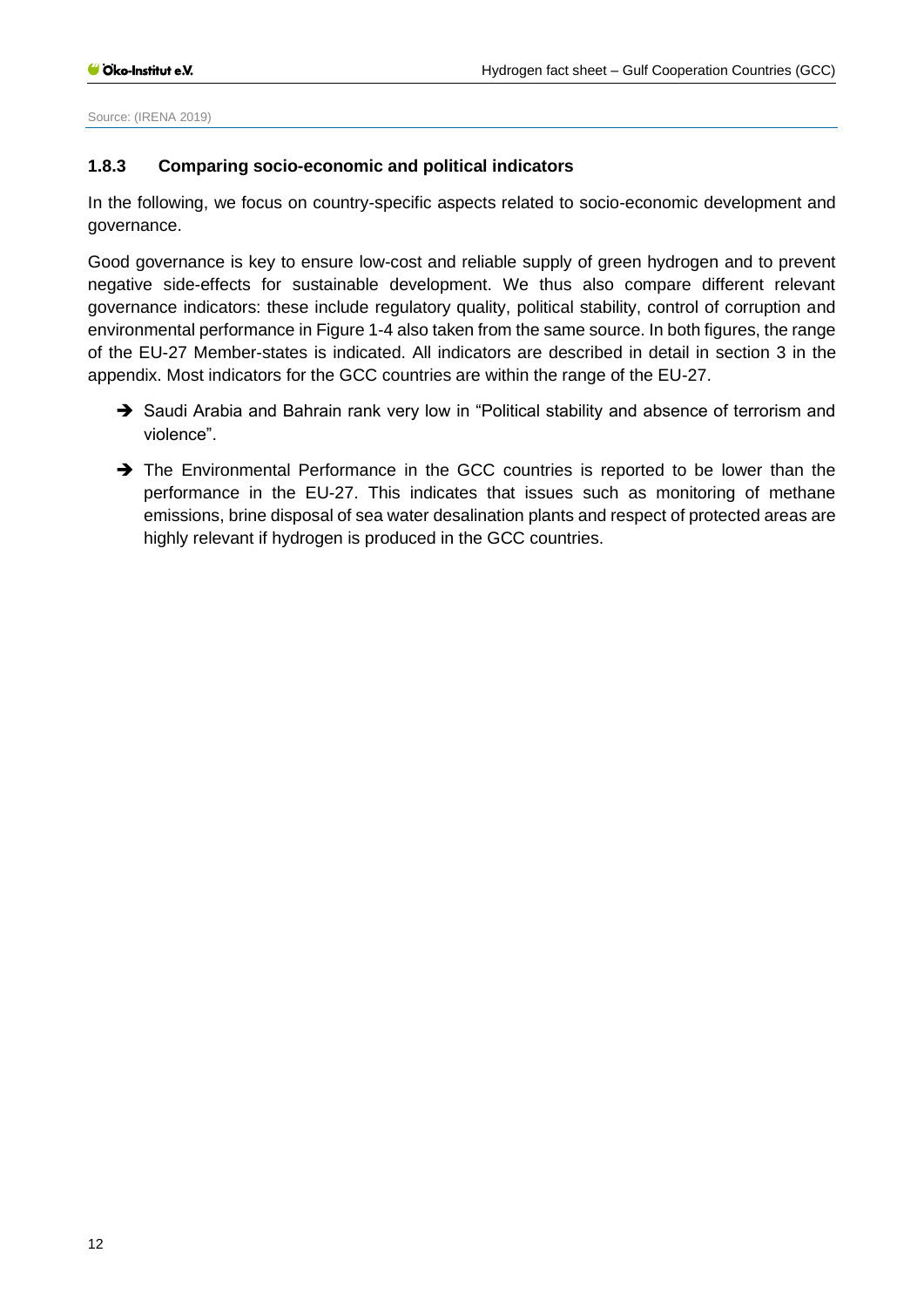<span id="page-12-0"></span>



Source: own compilation based on data from world bank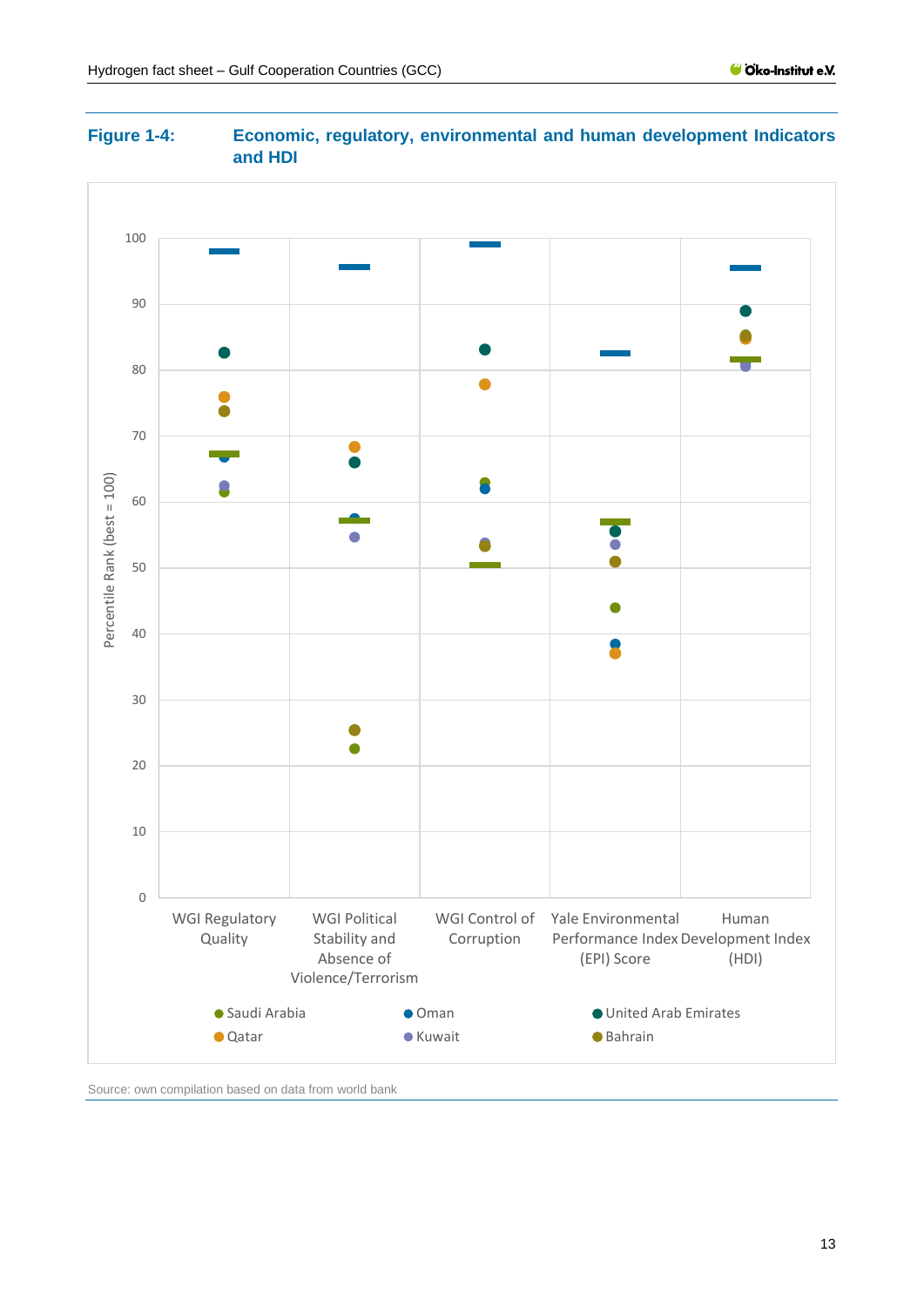## <span id="page-13-0"></span>**1.8.4 H<sup>2</sup> production potentials**

The technical production potentials to produce **green** hydrogen for the GCC countries shown in [Figure 1-5](#page-13-1) are exclusively based on solar irradiation and wind speeds. They do not consider other constraints like access to water and do not account for technological, socio-economic or ecological factors. Some of these constraints are considered in [Figure 1-6.](#page-14-1)

- **→** The main share of the potential is based on PV technology.
- → Saudi Arabia stands out with high overall RES-E potentials and a substantial share of potential for wind power.



#### <span id="page-13-1"></span>**Figure 1-5: Theoretical yearly production potential for gaseous hydrogen by country**

Source: own compilation based on data from (EWI 2020)

[Figure 1-6](#page-14-1) shows the annual production potential reported for gaseous hydrogen production by the PtX Atlas from Fraunhofer Institute. While this source also estimates production potentials on wind speeds and solar irradiation for RES-E production, values in the PtX Atlas are much lower compared to the theoretical production potentials reported in [Figure 1-5.](#page-13-1) The main driver that reduces the potential areas for hydrogen production is the limitation to areas that are reported to have low water stress by the World Resource Institute. Only areas with low water stress levels are eligible to be considered for hydrogen production within the GIS analysis of the PtX Atlas. The PtX Atlas also takes into account distance to infrastructure, cities and the coast (please see [https://devkopsys.de/ptx](https://devkopsys.de/ptx-atlas/#methodik)[atlas/#methodik](https://devkopsys.de/ptx-atlas/#methodik) for detailed information). Further, other competing uses are taken into account as well as distance to possible export infrastructure. This explains the difference in magnitude between the theoretical potential [\(Figure 1-5\)](#page-13-1) and an export potential [\(Figure 1-6\)](#page-14-1).

→ High production potentials (650 to 900 TWh H<sub>2</sub>) are seen in Saudi Arabia, Oman and the United Arab Emirates while Kuwait shows lower production potential (300 TWh H<sub>2</sub>).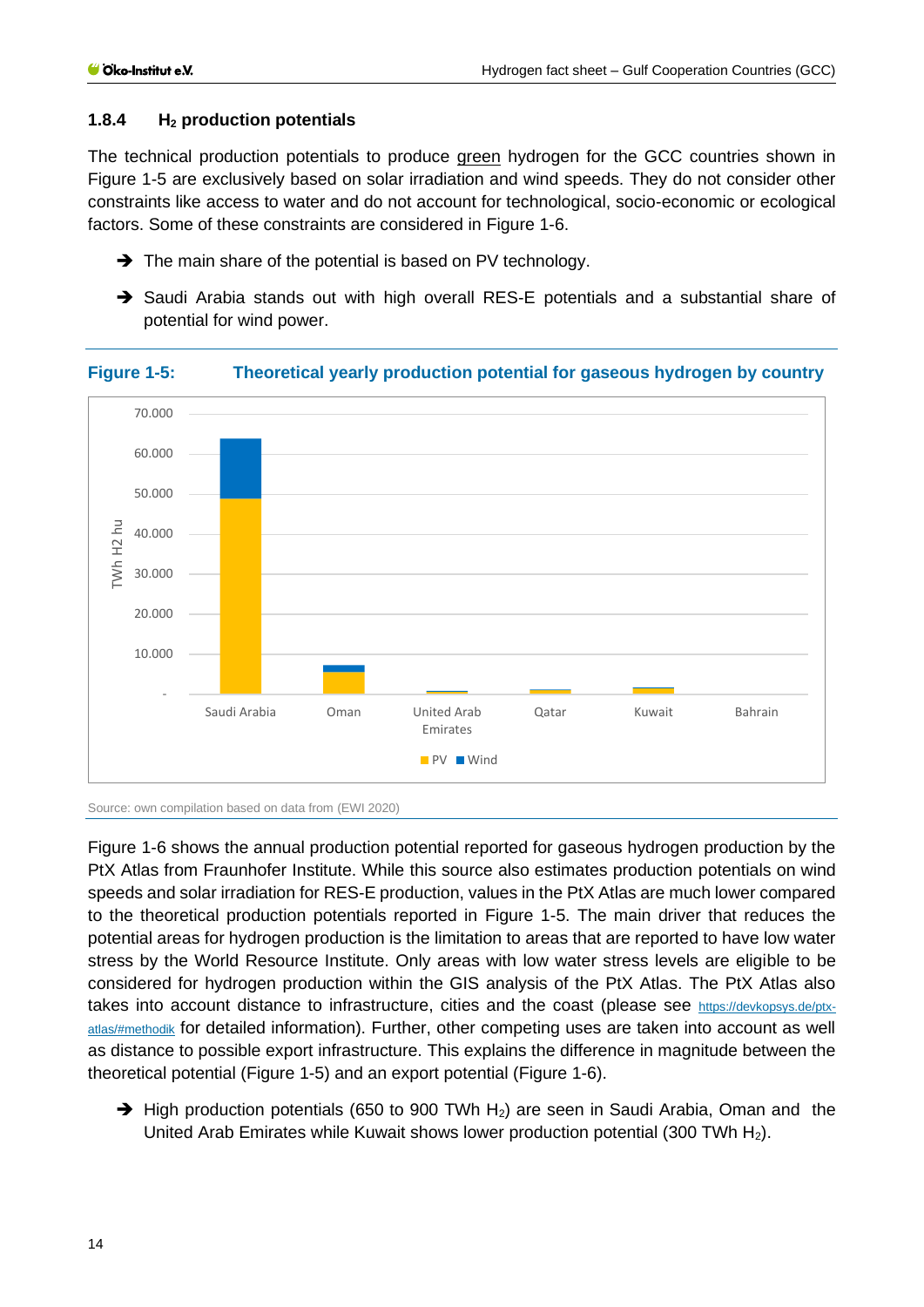- → Qatar and Bahrain do not show any potential for green hydrogen production. This is due to the various limitations the PTX Atlas sets, described in the section above.
- → Saudi Arabia show high potentials sources by RES-E from PV and Wind combinations at the coast of the Red Sea.
- ➔ Oman shows a mix of potentials using PV at coastal location and PV and Wind combinations at the coast.
- → The United Arab Emirates, however, only show potentials by making use of PV at the coast.
- ➔ Kuwait is expected to have potentials based on PV and Wind combinations at the sea.



<span id="page-14-1"></span>**Figure 1-6: Annual potential for producing gaseous hydrogen**

Source: Data based on (Fraunhofer IEE 2021)

## <span id="page-14-0"></span>**1.8.5 Supply costs for hydrogen**

**[Figure 1-7](#page-15-0)** shows the total supply costs for gaseous hydrogen from the GCC countries to Italy (chosen, because ports are in place and could be connected to the European Hydrogen Backbone) in 2030 based on data from EWI 2020.

Hydrogen production costs are reported to be in the same range for the selected countries (about 100 €/MWh  $H_2$ ).

Transport costs vary slightly due to the larger shipping distance from the Gulf to Europe. However, as the main share of transport costs are due to conversion and reconversion of hydrogen into a transport-medium (Liquid, ammonia, LOHC) which accounts for about 75% of the transport costs, the shipping distance does not alter the overall transport costs significantly.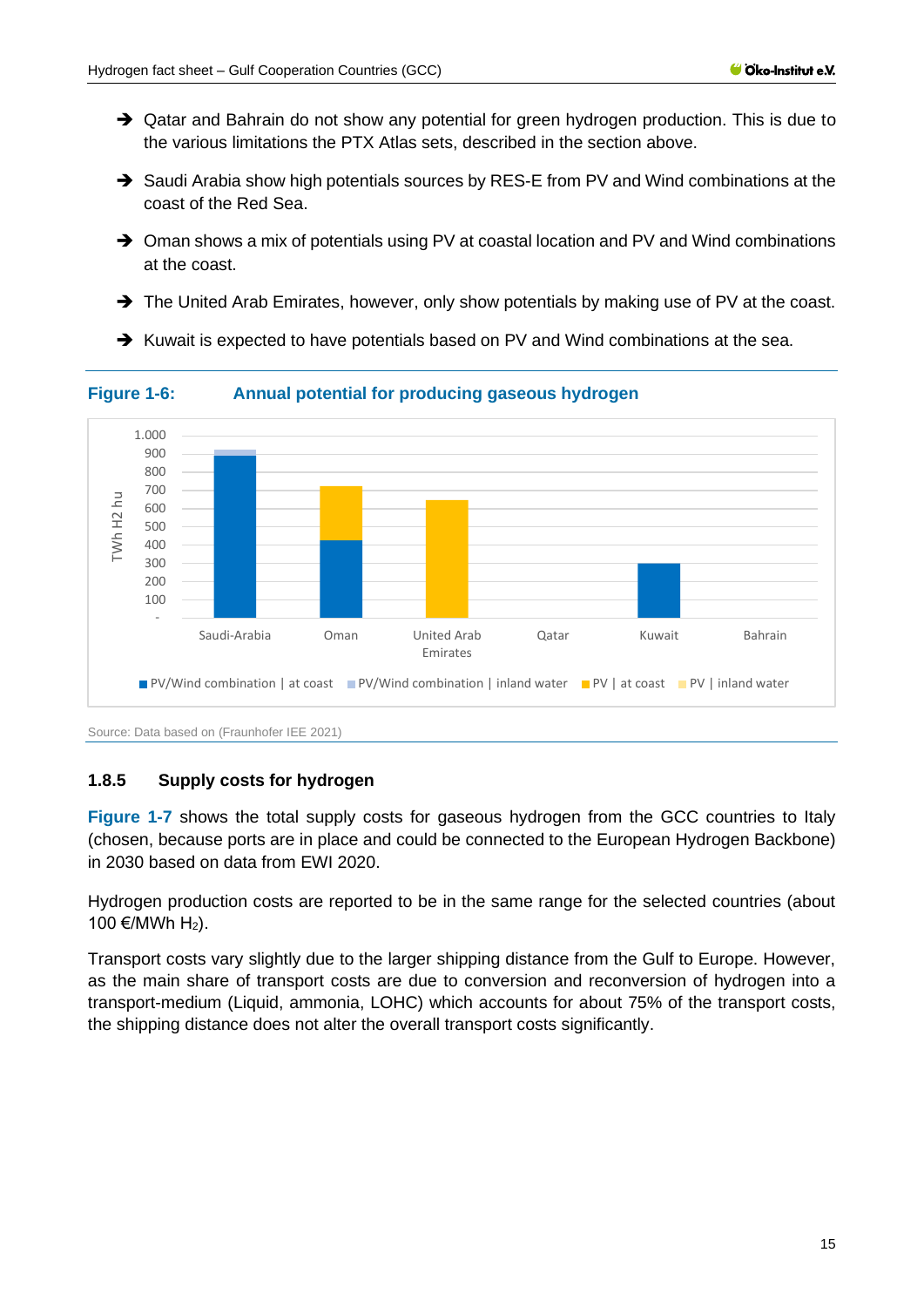

#### <span id="page-15-0"></span>**Figure 1-7: Total supply costs of gaseous hydrogen incl. transport to Italy in 2030**

Source: Own calculations based on potential-weighted average production costs for optimistic cost case and low temperature electrolysis from:

Supply Costs for Low-Carbon Hydrogen. Institute of Energy Economics at the University of Cologne (EWI). Köln. Online verfügbar unter https://www.ewi.uni-koeln.de/cms/wp-content/uploads/2021/03/EWI\_WP\_20-04\_Estimating\_long-term\_global\_supply\_costs\_for\_lowcarbon\_Schoenfisch\_Braendle\_Schulte-1.pdf, zuletzt geprüft am 03.09.2021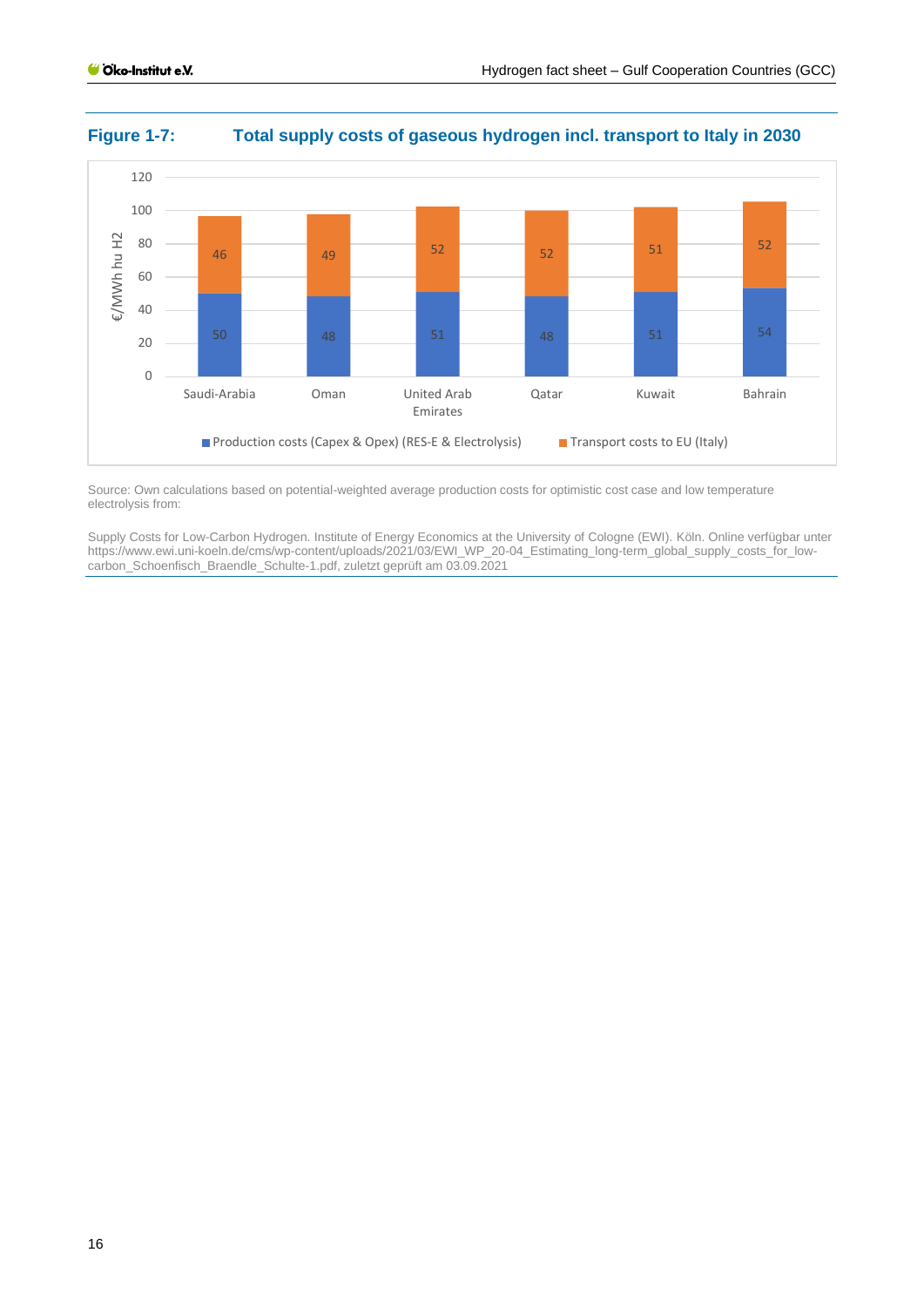## <span id="page-16-0"></span>**2 Detailed Information – Country Factsheets**

## <span id="page-16-1"></span>**2.1 Information that is relevant for all GCC**

#### **Trade agreements with GCC and Europe**

As trade agreements between the EU and the GCC states are common for all GCC states, they are not documented in the specific country fact sheets.

- The GCC countries have formed their own customs union and are working towards the goal of completing an internal market.
- A structured informal EU-GCC Dialogue on Trade and Investment was launched in May 2017.
- The World Bank classifies the six GCC countries as high-income economies. Therefore, they do not benefit from preferential access to the EU market under the EU's (GSP<sup>7</sup> ).
- The EU-GCC Dialogue on Economic Diversification has been working since 2019 to develop connections and to build partnerships based on the exchange of EU experience and expertise to assist GCC countries in their economic diversification strategies.

#### **Transportation**

The transport of the generated hydrogen involves similar issues for the GCC countries. Most countries have LNG and infrastructure for natural gas.<sup>8</sup> However, there is no transport network for gas to Europe, which could be transformed for the transport of hydrogen. Accordingly, the only transport option is by ship. The fastest way would be a route from the Red Sea to the Mediterranean Sea, and finally Italy. Italy provides an entry port into the European hydrogen distribution network (EWI 2020). Although the transport distance from Saudi Arabia is the shortest, the calculated costs for the remaining GCC states differ only marginally<sup>9</sup>. However, transportation by ship increases the cost of imported hydrogen in general. In addition, ship transport limits the transported derivatives to ammonia, methane or e-fuels.

## <span id="page-16-2"></span>**2.2 Saudi Arabia**

| <b>Trade</b>            |                              |
|-------------------------|------------------------------|
| Main export partners [% | China (20,1%)                |
| of trade volume \$110   | EU (12,0%)                   |
|                         | India (11%)                  |
| Main export goods [% of | Crude Petroleum (63,3%)<br>٠ |
| trade volume $$]^{11}$  | Refined Petroleum (9,6%)     |
|                         | Ethylene Petroleum (4,9%)    |

<sup>&</sup>lt;sup>7</sup> [Generalised Scheme of Preferences](https://ec.europa.eu/trade/policy/countries-and-regions/development/generalised-scheme-of-preferences/)

<sup>8</sup> see Figure 9

<sup>9</sup> see **[Figure 1-7](#page-15-0)**

<sup>10</sup> <https://oec.world/en/profile/country/sau> ; EU as a trading partner is calculated proportionally from the member states of the EU in Europe.

<sup>11</sup> <https://oec.world/en/profile/country/sau>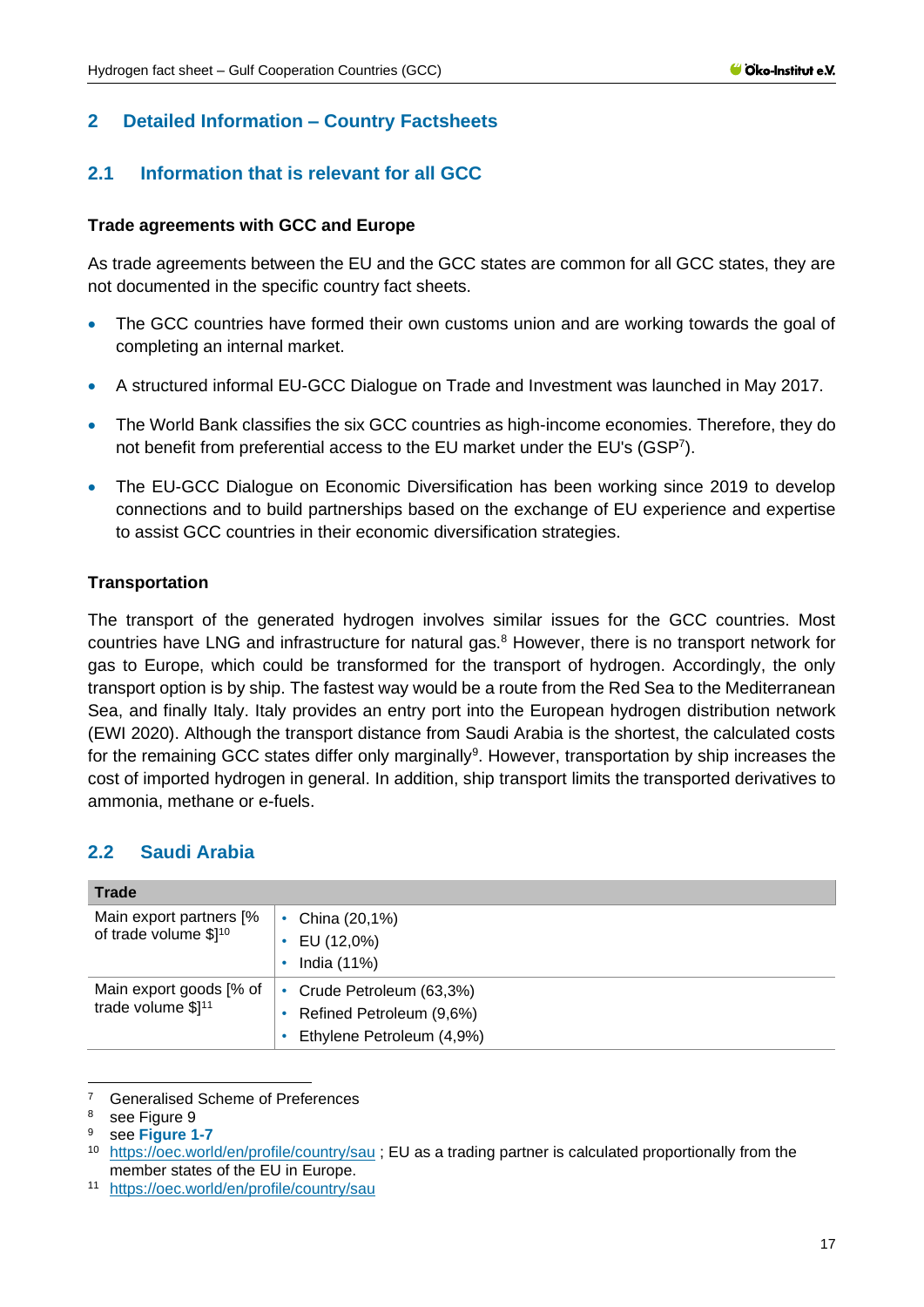| Hydrogen strategy and economy                                  |                                                                                                                                                                                                  |  |  |  |
|----------------------------------------------------------------|--------------------------------------------------------------------------------------------------------------------------------------------------------------------------------------------------|--|--|--|
| Existing hydrogen<br>strategy                                  | None to date                                                                                                                                                                                     |  |  |  |
| <b>Existing bilateral</b><br>hydrogen agreements               | Memorandum of Understanding (MoU) establishing cooperation on hydrogen<br>٠<br>between Germany and Saudi Arabia. <sup>12</sup>                                                                   |  |  |  |
|                                                                | The German Government funded the electrolysis technology of the Project<br>"Element One" which is part of the NEOM Project. <sup>13</sup>                                                        |  |  |  |
|                                                                | A MoU has been signed by Saudi Arabia's ACWA power and OQ (Oman's<br>٠<br>state-owned energy company) to conduct a feasibility study to produce green<br>ammonia in Dhofar (Oman). <sup>14</sup> |  |  |  |
|                                                                | Saudi Aramco signed a MoU with Japanese ENEOS to consider a CO <sub>2</sub> -free<br>٠<br>hydrogen and ammonia supply-chain. <sup>15</sup>                                                       |  |  |  |
| Existing projects <sup>16</sup> (incl.                         | Green hydrogen                                                                                                                                                                                   |  |  |  |
| Blue hydrogen)                                                 | ? MW   announced start 1993, not operating   HYSOLAR Pilot<br>٠                                                                                                                                  |  |  |  |
|                                                                | ? MW   started 2020   Yanbu<br>٠                                                                                                                                                                 |  |  |  |
|                                                                | <b>Blue ammonia</b>                                                                                                                                                                              |  |  |  |
|                                                                | ? MW   2020   First shipment of blue ammonia to Japan as part of pilot study<br>٠<br>Saudi Aramco <sup>17</sup>                                                                                  |  |  |  |
| Planned projects [up to                                        | Green ammonia and hydrogen                                                                                                                                                                       |  |  |  |
| 2030] <sup>18</sup> (incl. Blue                                | 2,000 MW   starting date 2025   Data for overall NEOM project                                                                                                                                    |  |  |  |
| hydrogen)                                                      | 1,5 GW   starting date not documented   Helios Green Fuels as part of<br>NEOM <sup>19</sup>                                                                                                      |  |  |  |
|                                                                | <b>Blue hydrogen</b>                                                                                                                                                                             |  |  |  |
|                                                                | ? MW   starting date not documented   Saudi Aramco<br>٠                                                                                                                                          |  |  |  |
|                                                                | Other undefined project: Saudi Aramco wants to develop gas field for blue<br>۰<br>hydrogen <sup>20</sup>                                                                                         |  |  |  |
| support schemes or<br>funding facilities for<br>clean hydrogen | None to date<br>٠                                                                                                                                                                                |  |  |  |

<sup>12</sup> [https://www.bmwi.de/Redaktion/EN/Pressemitteilungen/2021/03/20210311-altmaier-signs-memorandum](https://www.bmwi.de/Redaktion/EN/Pressemitteilungen/2021/03/20210311-altmaier-signs-memorandum-of-understanding-on-german-saudi-hydrogen-cooperation.html)[of-understanding-on-german-saudi-hydrogen-cooperation.html](https://www.bmwi.de/Redaktion/EN/Pressemitteilungen/2021/03/20210311-altmaier-signs-memorandum-of-understanding-on-german-saudi-hydrogen-cooperation.html)

<sup>13</sup> [https://www.bmwi.de/Redaktion/DE/Pressemitteilungen/2020/12/20201216-altmaier-uebergibt](https://www.bmwi.de/Redaktion/DE/Pressemitteilungen/2020/12/20201216-altmaier-uebergibt-foerderbescheid-fuer-internationales-projekt-fuer-gruenen-wasserstoff.html)[foerderbescheid-fuer-internationales-projekt-fuer-gruenen-wasserstoff.html](https://www.bmwi.de/Redaktion/DE/Pressemitteilungen/2020/12/20201216-altmaier-uebergibt-foerderbescheid-fuer-internationales-projekt-fuer-gruenen-wasserstoff.html)

<sup>14</sup> [https://www.spglobal.com/platts/en/market-insights/latest-news/energy-transition/120821-Saudi Arabias](https://www.spglobal.com/platts/en/market-insights/latest-news/energy-transition/120821-Saudi%20Arabias-acwa-power-omans-oq-to-study-hydrogen-project-in-dhofar)[acwa-power-omans-oq-to-study-hydrogen-project-in-dhofar](https://www.spglobal.com/platts/en/market-insights/latest-news/energy-transition/120821-Saudi%20Arabias-acwa-power-omans-oq-to-study-hydrogen-project-in-dhofar)

<sup>15</sup> [https://www.spglobal.com/platts/en/market-insights/latest-news/electric-power/032521-japans-eneos](https://www.spglobal.com/platts/en/market-insights/latest-news/electric-power/032521-japans-eneos-signs-mou-with-aramco-to-develop-hydrogen-ammonia-supply-chain)[signs-mou-with-aramco-to-develop-hydrogen-ammonia-supply-chain](https://www.spglobal.com/platts/en/market-insights/latest-news/electric-power/032521-japans-eneos-signs-mou-with-aramco-to-develop-hydrogen-ammonia-supply-chain)

<sup>16</sup> IEA Hydrogen Project Database 2020 and 2021

<sup>17</sup> [https://marketingstorageragrs.blob.core.windows.net/webfiles/Hydrogen-Handbook\\_MiddleEast.pdf](https://marketingstorageragrs.blob.core.windows.net/webfiles/Hydrogen-Handbook_MiddleEast.pdf)

<sup>18</sup> IEA Hydrogen Project Database 2020 and 2021

<sup>19</sup> [https://iea.blob.core.windows.net/assets/e57fd1ee-aac7-494d-a351](https://iea.blob.core.windows.net/assets/e57fd1ee-aac7-494d-a351-f2a4024909b4/GlobalHydrogenReview2021.pdf) [f2a4024909b4/GlobalHydrogenReview2021.pdf](https://iea.blob.core.windows.net/assets/e57fd1ee-aac7-494d-a351-f2a4024909b4/GlobalHydrogenReview2021.pdf) (page 136)

<sup>20</sup> [https://www.bloomberg.com/news/articles/2021-06-27/aramco-says-timing-of-next-blue-ammonia-cargo](https://www.bloomberg.com/news/articles/2021-06-27/aramco-says-timing-of-next-blue-ammonia-cargo-depends-on-buyers)[depends-on-buyers](https://www.bloomberg.com/news/articles/2021-06-27/aramco-says-timing-of-next-blue-ammonia-cargo-depends-on-buyers)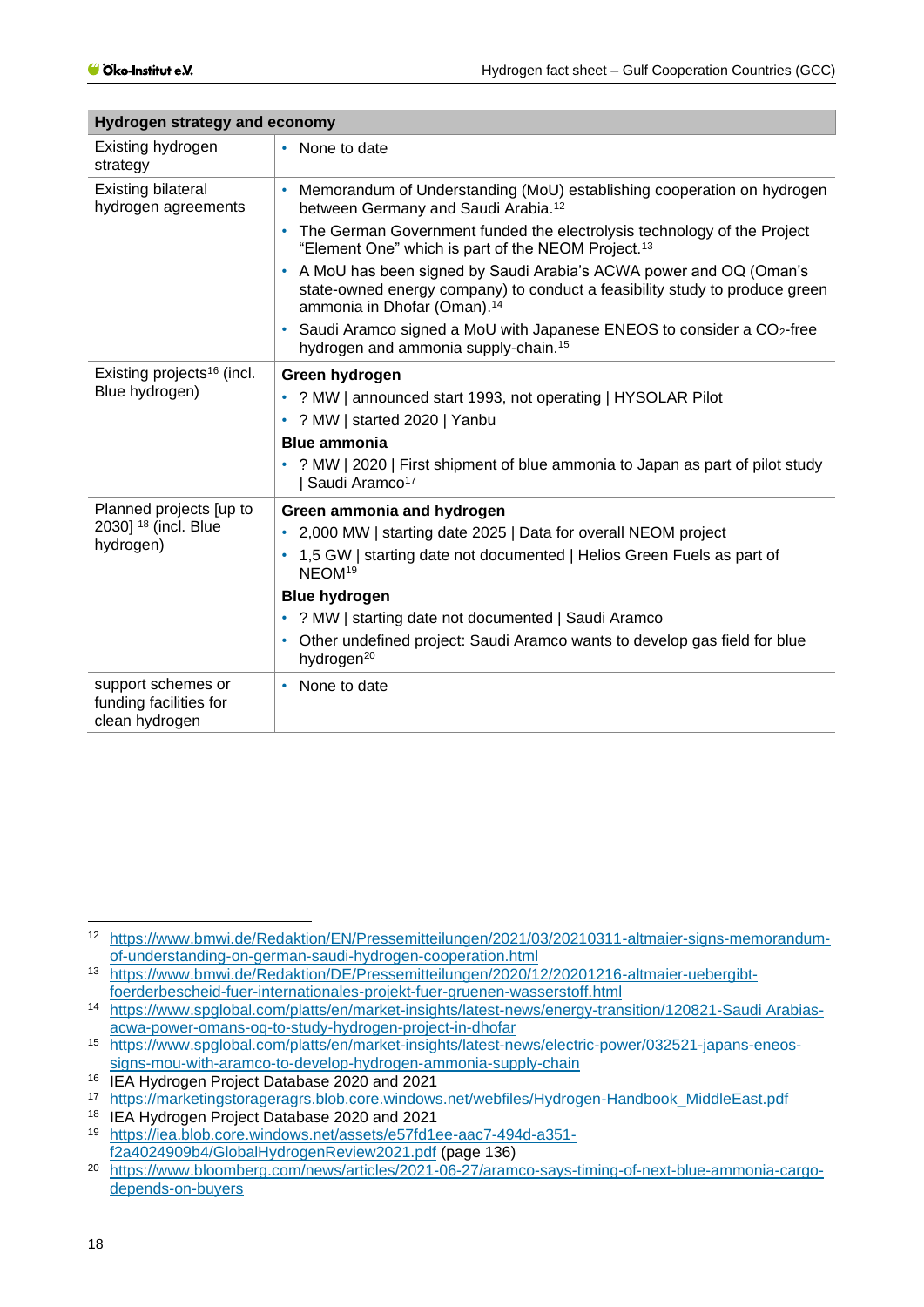| Potential branches for<br>domestic hydrogen<br>demand | (strategy & 2020)) suggest for Saudi Arabia to have low domestic demand for<br>٠<br>green hydrogen due to cheap electricity and natural gas resources.<br>Refineries (~10% of export volume) as well as some processes of the<br>chemical industry (~20% of export volume) can use low-carbon hydrogen to<br>reduce the THG-footprint of end-products. However, the question is if the<br>trade partners will ask for products with low THG footprint.<br>In the project NEOM it is planned to use hydrogen and derivatives in the<br>٠<br>transport sector and as energy storage. |
|-------------------------------------------------------|------------------------------------------------------------------------------------------------------------------------------------------------------------------------------------------------------------------------------------------------------------------------------------------------------------------------------------------------------------------------------------------------------------------------------------------------------------------------------------------------------------------------------------------------------------------------------------|
| Exporting potential in<br>strategy [TWh per year]     | No strategy yet<br>٠<br>However, official statements do not see a significant uptake even of blue<br>$\bullet$<br>hydrogen before 2030 <sup>21</sup>                                                                                                                                                                                                                                                                                                                                                                                                                               |
| Main Hydrogen<br>production technology in<br>focus    | Saudi Arabia officials stated that blue hydrogen will be the relevant export<br>business-case in the short to mid-term. However, bulk exports of blue<br>hydrogen are not expected before 2030.<br>Green hydrogen in the long-term.<br>۰                                                                                                                                                                                                                                                                                                                                           |
| Primary focus of export<br>substance                  | Ammonia (blue ammonia has been shipped to Japan in 2020)<br>Other derivatives                                                                                                                                                                                                                                                                                                                                                                                                                                                                                                      |
| Production potential for<br>blue hydrogen             | Saudi Arabia has the sixth largest proven natural gas reserves in the world<br>٠<br>(behind Russia, Iran, Qatar, US and Turkmenistan). The natural gas<br>production has increased steadily over the last decades while the share of<br>associated gas (in connection with crude oil production) has dropped<br>especially since 2015. <sup>22</sup>                                                                                                                                                                                                                               |
|                                                       | This shows that potential for blue hydrogen is high. Especially because first<br>۰<br>projects with CCS technologies have been carried out and blue ammonia<br>has been shipped to Japan already.                                                                                                                                                                                                                                                                                                                                                                                  |
|                                                       | However, transport infrastructure for natural gas such as pipelines and<br>٠<br>shipping are not as developed as in other GCC countries such as Qatar.<br>There is experience in CCS technology: The Uthmaniyah CO <sub>2</sub> -EOR<br>٠<br>Demonstration compresses and dehydrates CO <sub>2</sub> from the Hayiyah NGL<br>natural gas liquids recovery plant. Operations started in 2015, it captures<br>about 0.8 Mtpa. CO <sub>2</sub> is transported via pipeline to be injected into an oil field<br>for enhanced oil recovery. <sup>23</sup>                               |

<sup>21</sup> [https://www.bloomberg.com/news/articles/2021-06-27/aramco-says-timing-of-next-blue-ammonia-cargo](https://www.bloomberg.com/news/articles/2021-06-27/aramco-says-timing-of-next-blue-ammonia-cargo-depends-on-buyers)[depends-on-buyers](https://www.bloomberg.com/news/articles/2021-06-27/aramco-says-timing-of-next-blue-ammonia-cargo-depends-on-buyers)

<sup>&</sup>lt;sup>22</sup> [https://www.eia.gov/international/content/analysis/countries\\_long/Saudi\\_Arabia/saudi\\_arabia.pdf](https://www.eia.gov/international/content/analysis/countries_long/Saudi_Arabia/saudi_arabia.pdf)

<sup>23</sup> <https://co2re.co/FacilityData>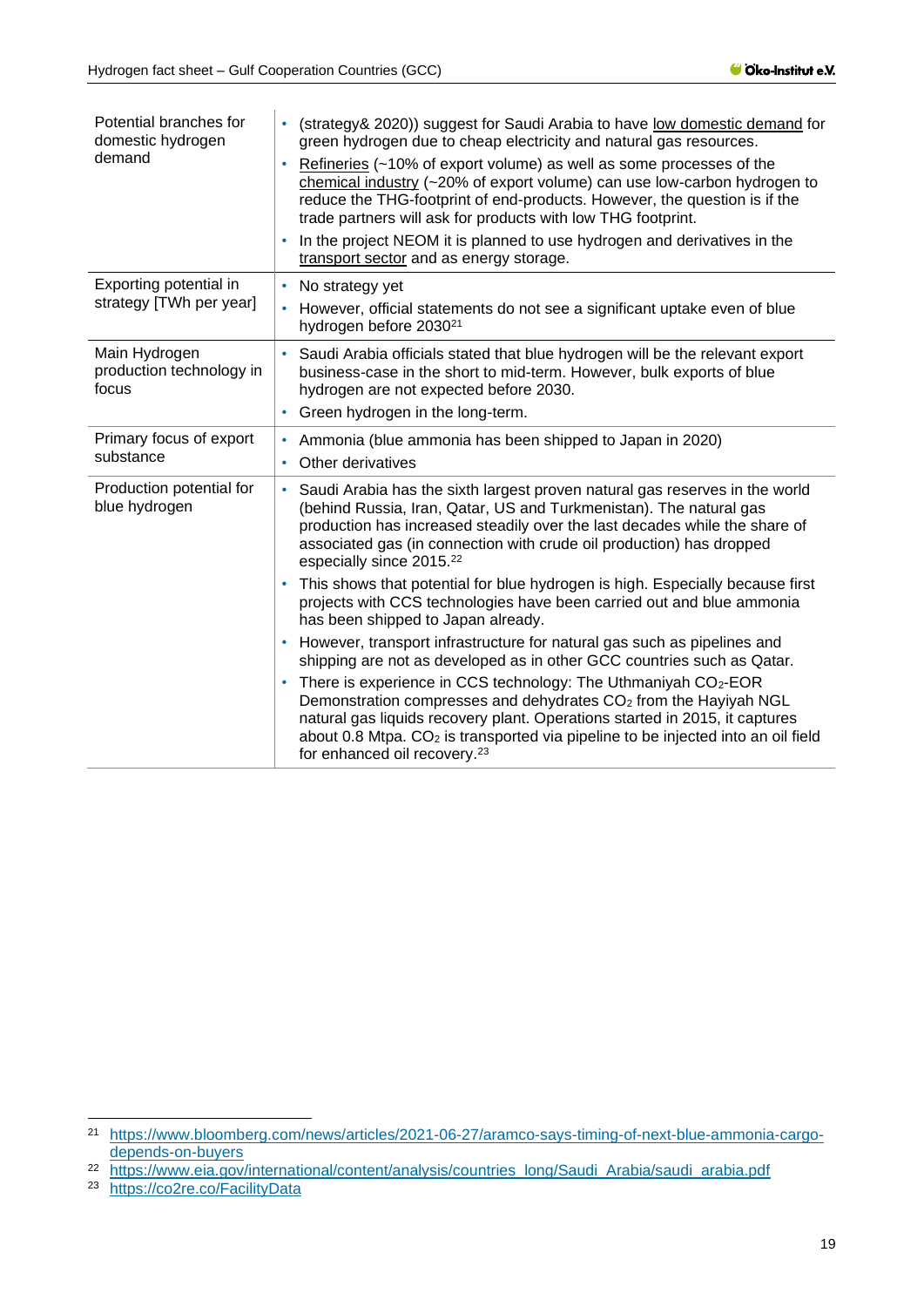| <b>Transportation to Europe</b>                  | There is no strategy yet.                                                                                                                                                                                                                                                                                                                                                                                                                           |  |  |  |  |  |
|--------------------------------------------------|-----------------------------------------------------------------------------------------------------------------------------------------------------------------------------------------------------------------------------------------------------------------------------------------------------------------------------------------------------------------------------------------------------------------------------------------------------|--|--|--|--|--|
| in hydrogen strategy                             | Pipeline                                                                                                                                                                                                                                                                                                                                                                                                                                            |  |  |  |  |  |
|                                                  | There are no existing natural gas pipelines from Saudi Arabia towards<br>٠<br>Europe.                                                                                                                                                                                                                                                                                                                                                               |  |  |  |  |  |
|                                                  | However, there are first comments that piping hydrogen towards Europe<br>٠<br>through Egypt and North Africa could be an option. <sup>24</sup>                                                                                                                                                                                                                                                                                                      |  |  |  |  |  |
|                                                  | Shipping                                                                                                                                                                                                                                                                                                                                                                                                                                            |  |  |  |  |  |
|                                                  | Shipping from Saudi Arabia to Europe is the option most referred to in<br>٠<br>literature.                                                                                                                                                                                                                                                                                                                                                          |  |  |  |  |  |
|                                                  | (McKinsey & Company 2021)) assumes a transport distance of 8,700km<br>٠<br>from the Red Sea to Rotterdam. In case of using liquid hydrogen or LOHC as<br>the transport medium, costs for transport $(1.6 - 2.7 \text{ USD/kg H}_2)$ more than<br>double the cost for hydrogen production $(-1.5 \text{ USD/kg H}_2)$ . Shipping<br>Ammonia is a low-cost option but only if ammonia is not reconverted into<br>hydrogen in the destination country. |  |  |  |  |  |
|                                                  | Compared to the other GCC states, Saudi Arabia's shipping distance<br>towards Europe is much shorter $(-2,000km$ less) as is has access to the<br>Red Sea. This will result in lower shipping costs.                                                                                                                                                                                                                                                |  |  |  |  |  |
|                                                  | Shipping distances from GCC countries would decrease if a European<br>Hydrogen grid is connected to harbours in the Mediterranean Sea. However,<br>the main costs for shipping arise from converting hydrogen into transportable<br>states (liquid) or other mediums (LOHC).                                                                                                                                                                        |  |  |  |  |  |
|                                                  | The Ministry of Energy (Saudi Arabia) stated that the shipping of ammonia is<br>likely to be the most relevant transport option. <sup>25</sup>                                                                                                                                                                                                                                                                                                      |  |  |  |  |  |
| Key actors                                       | Saudi Aramco (state owned energy company)<br>٠                                                                                                                                                                                                                                                                                                                                                                                                      |  |  |  |  |  |
|                                                  | ACWA Power (a Saudi Arabian power plant developer)<br>٠                                                                                                                                                                                                                                                                                                                                                                                             |  |  |  |  |  |
|                                                  | NEOM project (Air Products, an American chemical company, is a major<br>player)                                                                                                                                                                                                                                                                                                                                                                     |  |  |  |  |  |
|                                                  | KAPSARC (a Saudi-Arabian Research center)<br>٠                                                                                                                                                                                                                                                                                                                                                                                                      |  |  |  |  |  |
|                                                  | Ministry of Energy of Saudi Arabia<br>٠                                                                                                                                                                                                                                                                                                                                                                                                             |  |  |  |  |  |
| Sustainability issues and potential conflicts 26 |                                                                                                                                                                                                                                                                                                                                                                                                                                                     |  |  |  |  |  |
| <b>Water conflicts</b>                           | The maps show a high density of population along the coast with high<br>٠<br>density of sea water desalination plants already. Sustainable and additional<br>sea water desalination for hydrogen production will be a major challenge.                                                                                                                                                                                                              |  |  |  |  |  |
| Water stress level                               | Most areas are arid or show high water stress. Saudi Arabia is one of the<br>most water scarce nations. <sup>27</sup>                                                                                                                                                                                                                                                                                                                               |  |  |  |  |  |
|                                                  | In the project NEOM desalinated sea water is to be used, however zero-<br>٠<br>liquid discharge is envisaged.                                                                                                                                                                                                                                                                                                                                       |  |  |  |  |  |
| Land conflicts                                   | None documented in Environmental Justice Atlas                                                                                                                                                                                                                                                                                                                                                                                                      |  |  |  |  |  |
|                                                  | Densely populated coastal area pressured due to water stress <sup>28</sup>                                                                                                                                                                                                                                                                                                                                                                          |  |  |  |  |  |
|                                                  | Marine protection zones both in the Red Sea and Persian Gulf <sup>29</sup> compete for<br>water use                                                                                                                                                                                                                                                                                                                                                 |  |  |  |  |  |

<sup>24</sup> [https://www.rechargenews.com/markets/Saudi Arabia-could-pipe-green-hydrogen-to-europe-to-keep](https://www.rechargenews.com/markets/Saudi%20Arabia-could-pipe-green-hydrogen-to-europe-to-keep-leading-energy-role/2-1-972920)[leading-energy-role/2-1-972920](https://www.rechargenews.com/markets/Saudi%20Arabia-could-pipe-green-hydrogen-to-europe-to-keep-leading-energy-role/2-1-972920)

<sup>&</sup>lt;sup>25</sup> Stated in a bilateral work-shop

<sup>&</sup>lt;sup>26</sup> Main source is the Environmental Justice Atlas:<https://ejatlas.org/>

<sup>27</sup> <https://www.sciencedirect.com/science/article/pii/S2214999615012217>

<sup>28</sup> See **Fehler! Verweisquelle konnte nicht gefunden werden.** and **Fehler! Verweisquelle konnte nicht gefunden werden.**

<sup>29</sup> See<https://www.protectedplanet.net/region/AF>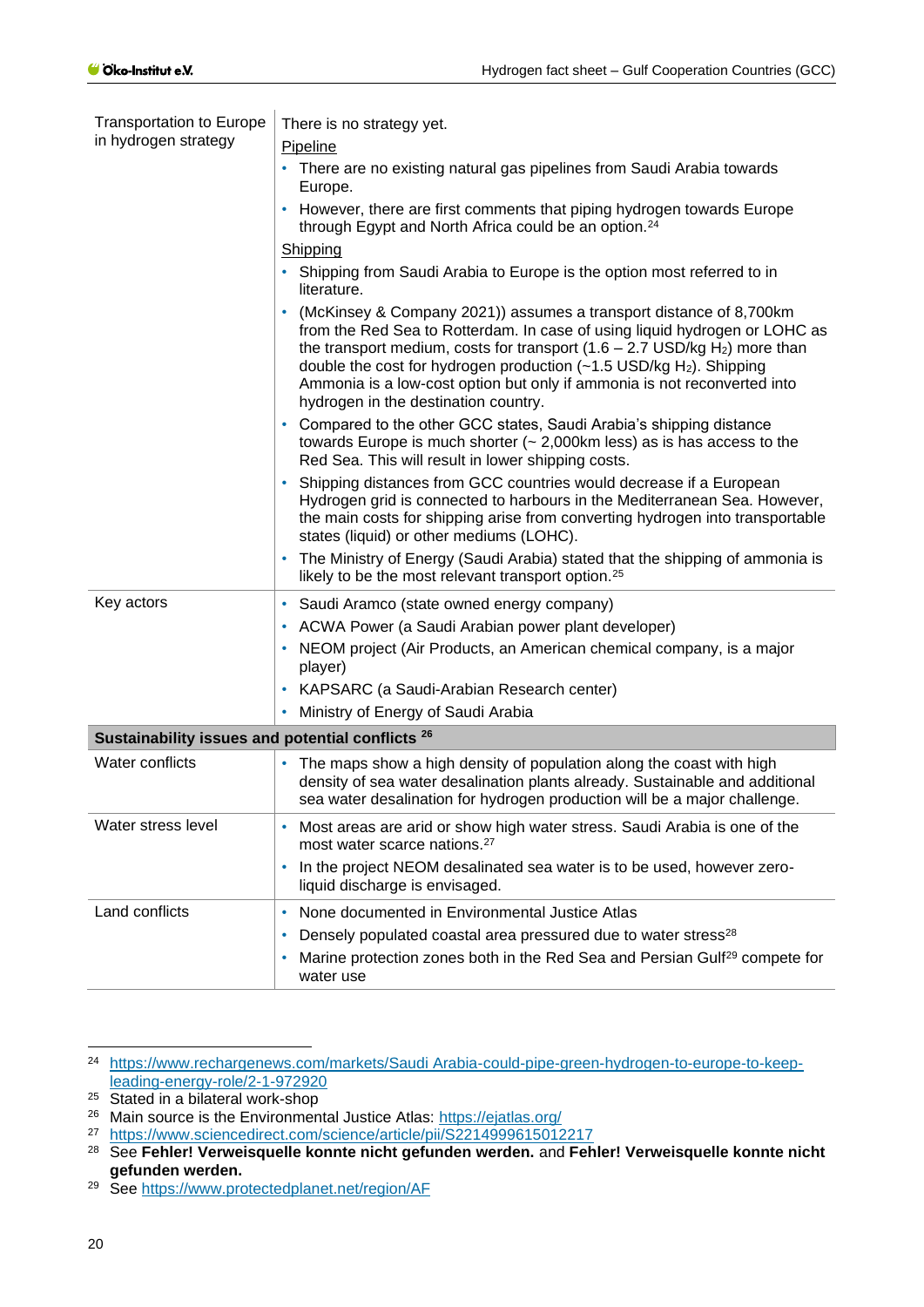| Socio-economic                                                                                                                                                                                  | None documented in Environmental Justice Atlas                                                                                                                                                                      |                                                 |  |  |  |
|-------------------------------------------------------------------------------------------------------------------------------------------------------------------------------------------------|---------------------------------------------------------------------------------------------------------------------------------------------------------------------------------------------------------------------|-------------------------------------------------|--|--|--|
| <b>Existing and future</b><br>energy system &<br>decarbonisation<br>strategy                                                                                                                    | 2018                                                                                                                                                                                                                | 2030                                            |  |  |  |
| Total gross electricity<br>production (net<br>imports) <sup>30</sup> [TWh]                                                                                                                      | 387(0)                                                                                                                                                                                                              | No projections available                        |  |  |  |
| RES share in gross<br>electricity generation <sup>31</sup><br>[%]                                                                                                                               | 0                                                                                                                                                                                                                   | 50%32                                           |  |  |  |
| $CO2$ intensity of gross<br>electricity generation<br>[gCO <sub>2</sub> /kWh, 2017] <sup>33</sup>                                                                                               | 652                                                                                                                                                                                                                 | Not available                                   |  |  |  |
| Largest fossil fuel-based<br>electricity generation<br>(share in total<br>generation)]                                                                                                          | Natural gas (58%)<br>Mainly based on associated gas<br>Oil is the other dominant source                                                                                                                             | 50% natural gas <sup>34</sup> (switch from oil) |  |  |  |
| $CO2$ emissions from<br>electricity and heat<br>production (from other<br>energy industry own use,<br>manufacturing industries<br>and construction)<br>[MtCO <sub>2</sub> , 2017] <sup>35</sup> | 247 (130)                                                                                                                                                                                                           | Not available                                   |  |  |  |
| Goals decarbonisation<br>for 2030 <sup>36</sup> (NDC<br>discussion) and net zero<br>targets                                                                                                     | Reduction of 278 MtCO2e probably below a baseline scenario<br>$\bullet$<br>Climate Action Tracker estimates this target as an increase of 146–275%<br>compared to 1990 levels<br>Net zero target for 2060 announced |                                                 |  |  |  |

## <span id="page-20-0"></span>**2.3 Oman**

| <b>Trade</b>                                      |                                                                                |
|---------------------------------------------------|--------------------------------------------------------------------------------|
| Main export partners [% of trade<br>volume \$137  | • China $(46,2%)$<br>India (7,9%)<br>Japan (6,5%)                              |
| Main export goods [% of trade<br>volume $$1^{38}$ | • Crude Petroleum (47,8%)<br>Petroleum Gas (14,4%)<br>Refined Petroleum (6,9%) |
| Hydrogen strategy and economy                     |                                                                                |

<sup>30</sup> IEA (2021): Electricity Information Statistics.<https://doi.org/10.1787/elect-data-en>

<sup>&</sup>lt;sup>31</sup> IRENA (2020): Renewable Energy Statistics

<sup>32</sup>[https://www4.unfccc.int/sites/ndcstaging/PublishedDocuments/Saudi%20Arabia%20First/KSA%20NDC%2](https://www4.unfccc.int/sites/ndcstaging/PublishedDocuments/Saudi%20Arabia%20First/KSA%20NDC%202021%20FINAL%20v24%20Submitted%20to%20UNFCCC.pdf) [02021%20FINAL%20v24%20Submitted%20to%20UNFCCC.pdf](https://www4.unfccc.int/sites/ndcstaging/PublishedDocuments/Saudi%20Arabia%20First/KSA%20NDC%202021%20FINAL%20v24%20Submitted%20to%20UNFCCC.pdf)

 $33$  Calculated as CO<sub>2</sub> emissions from electricity and heat production divided by gross electricity generation. <sup>34</sup>[https://www4.unfccc.int/sites/ndcstaging/PublishedDocuments/Saudi%20Arabia%20First/KSA%20NDC%2](https://www4.unfccc.int/sites/ndcstaging/PublishedDocuments/Saudi%20Arabia%20First/KSA%20NDC%202021%20FINAL%20v24%20Submitted%20to%20UNFCCC.pdf) [02021%20FINAL%20v24%20Submitted%20to%20UNFCCC.pdf](https://www4.unfccc.int/sites/ndcstaging/PublishedDocuments/Saudi%20Arabia%20First/KSA%20NDC%202021%20FINAL%20v24%20Submitted%20to%20UNFCCC.pdf)

<sup>&</sup>lt;sup>35</sup> IEA (2020): IEA CO<sub>2</sub> Emissions from Fuel Combustion Statistics.<https://doi.org/10.1787/co2-data-en>

<sup>36</sup> [https://climateactiontracker.org/countries/Saudi Arabia/targets/](https://climateactiontracker.org/countries/saudi-arabia/targets/)

<sup>37</sup> <https://oec.world/en/profile/country/omn>

<sup>38</sup> <https://oec.world/en/profile/country/omn>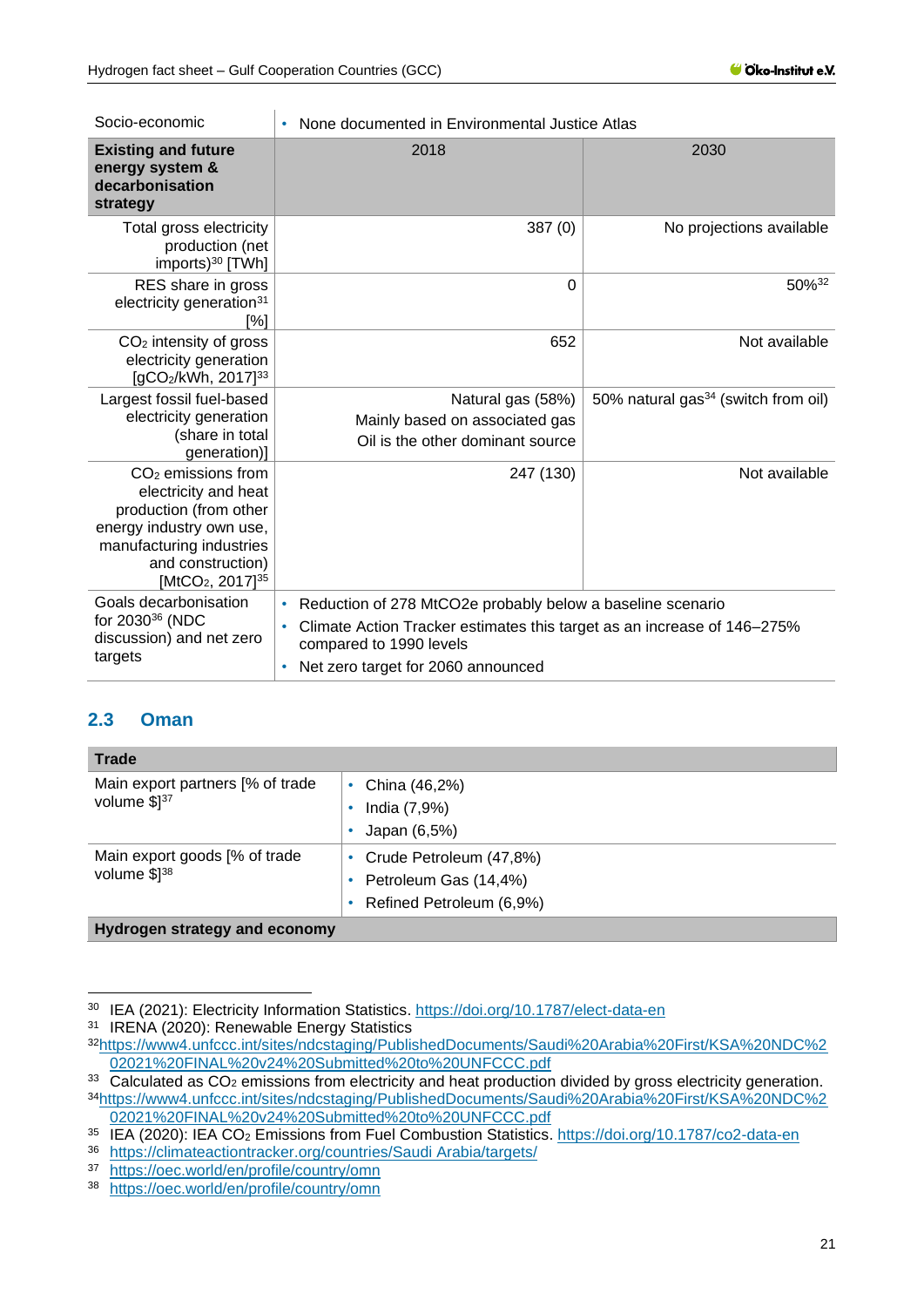| Existing hydrogen strategy                                  | No strategy yet, but planned<br>National hydrogen feasibility study to be finished by end of 2021 <sup>39</sup><br>National hydrogen alliance (Hy-Fly) established <sup>40</sup>                                                                                                                                                                                                                                                                                                                                                                                                                                                                                                                                                                                                           |
|-------------------------------------------------------------|--------------------------------------------------------------------------------------------------------------------------------------------------------------------------------------------------------------------------------------------------------------------------------------------------------------------------------------------------------------------------------------------------------------------------------------------------------------------------------------------------------------------------------------------------------------------------------------------------------------------------------------------------------------------------------------------------------------------------------------------------------------------------------------------|
| Existing bilateral hydrogen<br>agreements                   | MoU with Saudi Arabia's ACWA Power to conduct a feasibility study<br>on hydrogen projects to produce 1 million tons of green ammonia<br>annually <sup>41</sup> . A further MoU between ACWA and Omanoil and Air<br>Products was signed in Dez. 2021 to produce green hydrogen in<br>Oman's Salalah Free Zone. <sup>42</sup>                                                                                                                                                                                                                                                                                                                                                                                                                                                                |
|                                                             | MoU with Japanese firm Sumitomo for blue hydrogen plants <sup>43</sup>                                                                                                                                                                                                                                                                                                                                                                                                                                                                                                                                                                                                                                                                                                                     |
| Existing projects <sup>44</sup> (incl. Blue<br>hydrogen)    | None documented                                                                                                                                                                                                                                                                                                                                                                                                                                                                                                                                                                                                                                                                                                                                                                            |
| Planned projects [up to 2030] 45<br>(incl. Blue hydrogen)   | <b>Green Methanol</b><br>250 MW   Starting 2026   Hyport@Dupm<br>Green hydrogen<br>? MW   starting date not documented   Oman Green Energy Hub<br>$\bullet$<br>? MW   starting date not documented   PDO's solar-panelled car<br>$\bullet$<br>park<br>? MW   starting date not documented   Amin Solar Renewable<br><b>Energy Project</b><br>4,7-14 GW   starting 2028   Oman green H2 project<br>Green ammonia<br>? MW   starting 2023   Port of Duqm NH3 plant<br>$\bullet$<br>Green ammonia and hydrogen<br>25 GW   starting 2028   InterContinental Energy, OQ, EnerTech <sup>46</sup><br>$\bullet$<br>? MW   starting date not documented   ACME <sup>47</sup><br><b>Blue hydrogen</b><br>? MW   starting 2023   Sumitomo Oman; using flare gas and<br>producing for the local market |
| support schemes or funding<br>facilities for clean hydrogen | None to date                                                                                                                                                                                                                                                                                                                                                                                                                                                                                                                                                                                                                                                                                                                                                                               |
| Potential branches for domestic<br>hydrogen demand          | The main branch is the national oil and gas industry (whether for local<br>demand or export)                                                                                                                                                                                                                                                                                                                                                                                                                                                                                                                                                                                                                                                                                               |
| Exporting potential in strategy<br>[TWh per year]           | No strategy yet                                                                                                                                                                                                                                                                                                                                                                                                                                                                                                                                                                                                                                                                                                                                                                            |
| Main Hydrogen production<br>technology in focus             | Green hydrogen<br>Blue hydrogen                                                                                                                                                                                                                                                                                                                                                                                                                                                                                                                                                                                                                                                                                                                                                            |

<sup>39</sup>[https://www.zawya.com/mena/en/projects/story/PROJECTS\\_Omans\\_national\\_hydrogen\\_feasibility\\_study\\_t](https://www.zawya.com/mena/en/projects/story/PROJECTS_Omans_national_hydrogen_feasibility_study_to_be_completed_by_end_2021-ZAWYA20210610110721/) [o\\_be\\_completed\\_by\\_end\\_2021-ZAWYA20210610110721/](https://www.zawya.com/mena/en/projects/story/PROJECTS_Omans_national_hydrogen_feasibility_study_to_be_completed_by_end_2021-ZAWYA20210610110721/)

<sup>40</sup> [https://www.pdo.co.om/en/news/press](https://www.pdo.co.om/en/news/press-releases/Pages/Oman%E2%80%99s%20Hydrogen%20Alliance%20to%20Drive%20National%20Hydrogen%20Economy.aspx)[releases/Pages/Oman%E2%80%99s%20Hydrogen%20Alliance%20to%20Drive%20National%20Hydrog](https://www.pdo.co.om/en/news/press-releases/Pages/Oman%E2%80%99s%20Hydrogen%20Alliance%20to%20Drive%20National%20Hydrogen%20Economy.aspx) [en%20Economy.aspx](https://www.pdo.co.om/en/news/press-releases/Pages/Oman%E2%80%99s%20Hydrogen%20Alliance%20to%20Drive%20National%20Hydrogen%20Economy.aspx)

<sup>41</sup> [https://www.spglobal.com/platts/en/market-insights/latest-news/energy-transition/120821-Saudi Arabias](https://www.spglobal.com/platts/en/market-insights/latest-news/energy-transition/120821-Saudi%20Arabias-acwa-power-omans-oq-to-study-hydrogen-project-in-dhofar)[acwa-power-omans-oq-to-study-hydrogen-project-in-dhofar](https://www.spglobal.com/platts/en/market-insights/latest-news/energy-transition/120821-Saudi%20Arabias-acwa-power-omans-oq-to-study-hydrogen-project-in-dhofar)

<sup>42</sup> <https://www.arabnews.com/node/1981956/business-economy>

<sup>43</sup> <https://www.sumitomocorp.com/en/africa/news/release/2021/group/14290>

<sup>44</sup> IEA Hydrogen Project Database 2020 and 2021

<sup>45</sup> IEA Hydrogen Project Database 2020 and 2021

<sup>46</sup> IEA 2021. Global hydrogen Review 2021. [https://iea.blob.core.windows.net/assets/e57fd1ee-aac7-494d](https://iea.blob.core.windows.net/assets/e57fd1ee-aac7-494d-a351-f2a4024909b4/GlobalHydrogenReview2021.pdf)[a351-f2a4024909b4/GlobalHydrogenReview2021.pdf](https://iea.blob.core.windows.net/assets/e57fd1ee-aac7-494d-a351-f2a4024909b4/GlobalHydrogenReview2021.pdf)

<sup>47</sup> IEA 2021. Global hydrogen Review 2021. [https://iea.blob.core.windows.net/assets/e57fd1ee-aac7-494d](https://iea.blob.core.windows.net/assets/e57fd1ee-aac7-494d-a351-f2a4024909b4/GlobalHydrogenReview2021.pdf)[a351-f2a4024909b4/GlobalHydrogenReview2021.pdf](https://iea.blob.core.windows.net/assets/e57fd1ee-aac7-494d-a351-f2a4024909b4/GlobalHydrogenReview2021.pdf)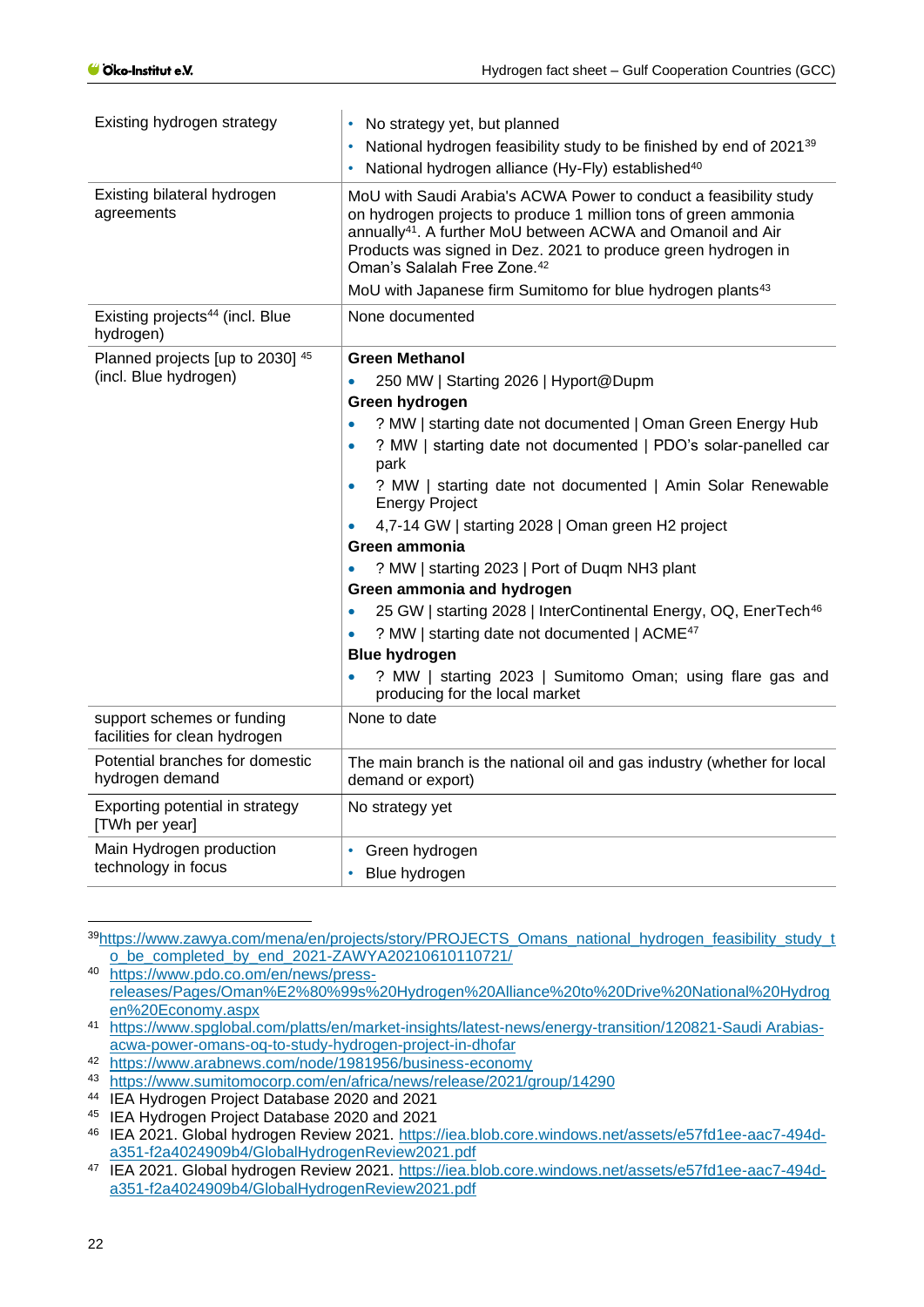ń

| Primary focus of export substance                                                           | Ammonia<br>$\bullet$<br>Hydrogen                                                                                                                                                                                                                                                                                                                                                                    |               |  |
|---------------------------------------------------------------------------------------------|-----------------------------------------------------------------------------------------------------------------------------------------------------------------------------------------------------------------------------------------------------------------------------------------------------------------------------------------------------------------------------------------------------|---------------|--|
| Production potential for blue<br>hydrogen                                                   | • Approx. 0.4% of world gas reserves <sup>48</sup><br>Large CO <sub>2</sub> storage potential in Hajar Mountain <sup>49</sup><br>$\bullet$                                                                                                                                                                                                                                                          |               |  |
| Transportation to Europe in<br>hydrogen strategy                                            | No strategy yet<br>$\bullet$<br>But existing LNG infrastructure with Qalhat LNG Terminal<br>$\bullet$<br>In the short-term shipping could be a sufficient export option to<br>$\bullet$<br>Europe.                                                                                                                                                                                                  |               |  |
| Key actors                                                                                  | • Ministry of Energy and Minerals<br>Petroleum Development Oman<br>Energy and petroleum companies: OQ, Oman LNG, BP Oman,<br>Oman Shell and Total Energies Oman<br>Research: Sultan Qaboos University and GUTech                                                                                                                                                                                    |               |  |
| Sustainability issues and potential conflicts 50                                            |                                                                                                                                                                                                                                                                                                                                                                                                     |               |  |
| Water conflicts                                                                             | None documented in EJ Atlas<br>$\bullet$                                                                                                                                                                                                                                                                                                                                                            |               |  |
| Water stress level                                                                          | • Water stress levels in Oman are diverse, ranging from small low-<br>medium water stress areas in Dhofar and A Sharqiya to high water<br>stress levels and arid regions. Risk for water shortages is high.<br>• Water stress level is high in densely populated areas of the coastal<br>region (except A Sharqiya region).<br>Potentials for renewables are highest in the arid regions of Dhofar. |               |  |
| Land conflicts                                                                              | • None documented in EJ Atlas<br>Densely populated coastal area in the Gulf of Oman overlaps with<br>marine protection zones. <sup>51</sup><br>• Protected Areas for terrestrial species overlap with potential<br>renewable energy production zones in Dhofar. <sup>52</sup>                                                                                                                       |               |  |
| Socio-economic                                                                              | None documented in EJ Atlas                                                                                                                                                                                                                                                                                                                                                                         |               |  |
| <b>Existing and future energy</b><br>system & decarbonisation<br>strategy                   | 2018                                                                                                                                                                                                                                                                                                                                                                                                | 203053        |  |
| Total gross electricity production<br>(net imports) <sup>54</sup> [TWh]                     | $38(-0.0)$                                                                                                                                                                                                                                                                                                                                                                                          | 44 TWh        |  |
| RES share in gross electricity<br>generation <sup>55</sup> [%]                              | 0                                                                                                                                                                                                                                                                                                                                                                                                   | 20%           |  |
| CO <sub>2</sub> intensity of gross electricity<br>generation [gCO2/kWh, 2017] <sup>56</sup> | 456                                                                                                                                                                                                                                                                                                                                                                                                 | Not available |  |

<sup>48</sup> <https://www.worldometers.info/gas/#gas-reserves>

<sup>49</sup> <https://mega.online/en/articles/carbon-capture>

<sup>50</sup> Main source is the Environmental Justice Atlas:<https://ejatlas.org/>

<sup>51</sup> See<https://www.protectedplanet.net/region/AF> and **Fehler! Verweisquelle konnte nicht gefunden werden.**

<sup>52</sup> See<https://www.protectedplanet.net/region/AF> and **Fehler! Verweisquelle konnte nicht gefunden werden.**

<sup>53</sup>[https://www4.unfccc.int/sites/ndcstaging/PublishedDocuments/Oman%20Second/Second%20NDC%20Re](https://www4.unfccc.int/sites/ndcstaging/PublishedDocuments/Oman%20Second/Second%20NDC%20Report%20Oman.pdf) [port%20Oman.pdf](https://www4.unfccc.int/sites/ndcstaging/PublishedDocuments/Oman%20Second/Second%20NDC%20Report%20Oman.pdf)

<sup>54</sup> IEA (2021): Electricity Information Statistics.<https://doi.org/10.1787/elect-data-en>

<sup>55</sup> IRENA (2020): Renewable Energy Statistics

<sup>56</sup> Calculated as CO<sub>2</sub> emissions from electricity and heat production divided by gross electricity generation.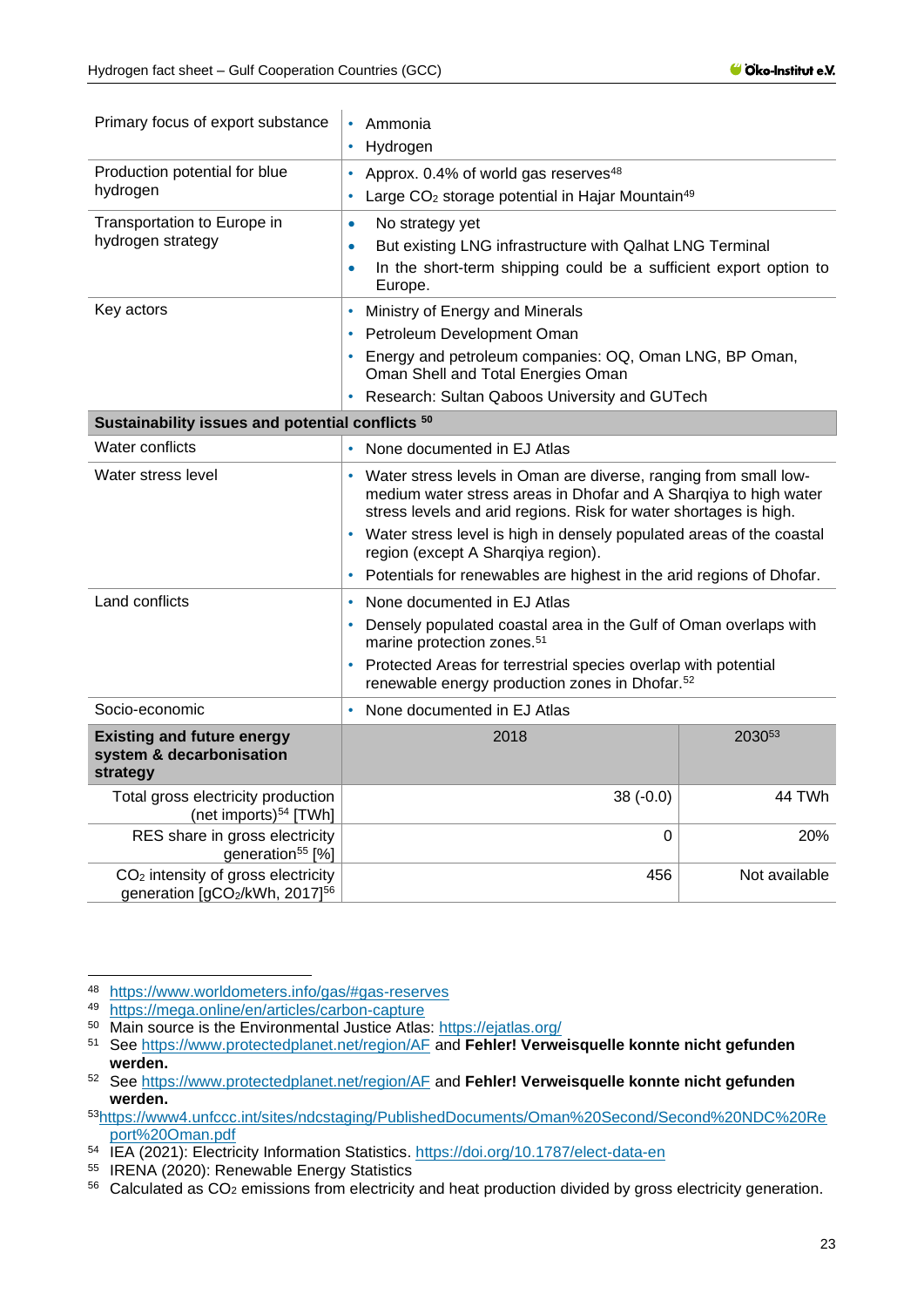| Largest fossil fuel-based electricity<br>generation (share in total<br>generation)]                                                                                                       | Natural gas (97%)                                                                                                                                                                  | 80% fossil gas |
|-------------------------------------------------------------------------------------------------------------------------------------------------------------------------------------------|------------------------------------------------------------------------------------------------------------------------------------------------------------------------------------|----------------|
| $CO2$ emissions from electricity and<br>heat production (from other energy<br>industry own use, manufacturing<br>industries and construction)<br>[MtCO <sub>2</sub> , 2017] <sup>57</sup> | 16 (25)                                                                                                                                                                            | Not available  |
| Goals decarbonisation for 2030<br>(NDC discussion) and net zero<br>targets. $58$                                                                                                          | Reduction of 7% in 2030 relative to BAU, with total GHG emissions<br>capped to 116.486 MTCO2e in 2030<br>Upstream oil and gas sector in Oman aspire a net zero target for<br>2050. |                |

# <span id="page-23-0"></span>**2.4 United Arab Emirates (UAE)**

| <b>Trade</b>                                     |                                                                                                                                                         |
|--------------------------------------------------|---------------------------------------------------------------------------------------------------------------------------------------------------------|
| Main export partners [% of trade<br>volume \$159 | India (10,8%)<br>$\bullet$                                                                                                                              |
|                                                  | Japan (9,6%)<br>۰                                                                                                                                       |
|                                                  | Saudi Arabia (7,22%)<br>$\bullet$                                                                                                                       |
| Main export goods [% of trade                    | Crude Petroleum (23,1%)<br>$\bullet$                                                                                                                    |
| volume \$160                                     | Refined Petroleum (13%)<br>$\bullet$                                                                                                                    |
|                                                  | Gold (8,63%)<br>۰                                                                                                                                       |
| <b>Hydrogen strategy and economy</b>             |                                                                                                                                                         |
| Existing hydrogen strategy                       | Dubai Electricity and Water Authority (DEWA) will release its<br>۰<br>strategy on hydrogen in 2022 <sup>61</sup>                                        |
|                                                  | Hydrogen Leadership Roadmap announced in Nov. 2021 by<br>$\bullet$<br>Ministry of Energy and Infrastructure (MOEI) at COP26 in<br>Glasgow <sup>62</sup> |
|                                                  | Targets 25% of global hydrogen fuel market by 2030<br>$\bullet$                                                                                         |
| Existing bilateral hydrogen<br>agreements        | UAE and Japan signed a cooperation agreement in Apr. 2021 to<br>$\bullet$<br>explore opportunities in hydrogen development <sup>63</sup>                |
|                                                  | UAE and Germany have signed a joint declaration of intent (JDI)<br>۰<br>for clean hydrogen and its derivates in Nov. 2021 <sup>64</sup>                 |
|                                                  | UAE and Russia signed a JDI in Nov. 2021 to collaborate on<br>$\bullet$<br>hydrogen development <sup>65</sup>                                           |

<sup>57</sup> IEA (2020): IEA CO<sup>2</sup> Emissions from Fuel Combustion Statistics.<https://doi.org/10.1787/co2-data-en> <sup>58</sup>[https://www4.unfccc.int/sites/ndcstaging/PublishedDocuments/Oman%20Second/Second%20NDC%20Re](https://www4.unfccc.int/sites/ndcstaging/PublishedDocuments/Oman%20Second/Second%20NDC%20Report%20Oman.pdf) [port%20Oman.pdf](https://www4.unfccc.int/sites/ndcstaging/PublishedDocuments/Oman%20Second/Second%20NDC%20Report%20Oman.pdf)

<sup>59</sup> <https://oec.world/en/profile/country/are>

<sup>60</sup> <https://oec.world/en/profile/country/are>

<sup>61</sup> [https://www.thenationalnews.com/business/energy/2021/09/13/dewa-to-release-its-green-hydrogen](https://www.thenationalnews.com/business/energy/2021/09/13/dewa-to-release-its-green-hydrogen-strategy-in-2022/)[strategy-in-2022/](https://www.thenationalnews.com/business/energy/2021/09/13/dewa-to-release-its-green-hydrogen-strategy-in-2022/)

 $\frac{62 \text{ http://wam.ae/en/details/1395302988986}}{\text{https://www.moei.gov.ae/en/media-centrsc}}$  $\frac{62 \text{ http://wam.ae/en/details/1395302988986}}{\text{https://www.moei.gov.ae/en/media-centrsc}}$  $\frac{62 \text{ http://wam.ae/en/details/1395302988986}}{\text{https://www.moei.gov.ae/en/media-centrsc}}$ 

[https://www.moei.gov.ae/en/media-centre/news/11/4/2021/a-cooperation-agreement-between-uae-and](https://www.moei.gov.ae/en/media-centre/news/11/4/2021/a-cooperation-agreement-between-uae-and-japan-to-explore-the-opportunities-available-in-the-field-of-hydrogen-development.aspx#page=1)[japan-to-explore-the-opportunities-available-in-the-field-of-hydrogen-development.aspx#page=1](https://www.moei.gov.ae/en/media-centre/news/11/4/2021/a-cooperation-agreement-between-uae-and-japan-to-explore-the-opportunities-available-in-the-field-of-hydrogen-development.aspx#page=1)

<sup>64</sup> [https://www.bmwi.de/Redaktion/EN/Pressemitteilungen/2021/11/20211102-new-hydrogen-task-force](https://www.bmwi.de/Redaktion/EN/Pressemitteilungen/2021/11/20211102-new-hydrogen-task-force-germany-and-united-arab-emirates-to-expand-bilateral-energy-partnership.html)[germany-and-united-arab-emirates-to-expand-bilateral-energy-partnership.html](https://www.bmwi.de/Redaktion/EN/Pressemitteilungen/2021/11/20211102-new-hydrogen-task-force-germany-and-united-arab-emirates-to-expand-bilateral-energy-partnership.html)

<sup>65</sup> [https://www.spglobal.com/platts/en/market-insights/latest-news/energy-transition/111821-uae-russia-ink](https://www.spglobal.com/platts/en/market-insights/latest-news/energy-transition/111821-uae-russia-ink-agreement-to-partner-on-hydrogen-development-amid-net-zero-pledges)[agreement-to-partner-on-hydrogen-development-amid-net-zero-pledges](https://www.spglobal.com/platts/en/market-insights/latest-news/energy-transition/111821-uae-russia-ink-agreement-to-partner-on-hydrogen-development-amid-net-zero-pledges)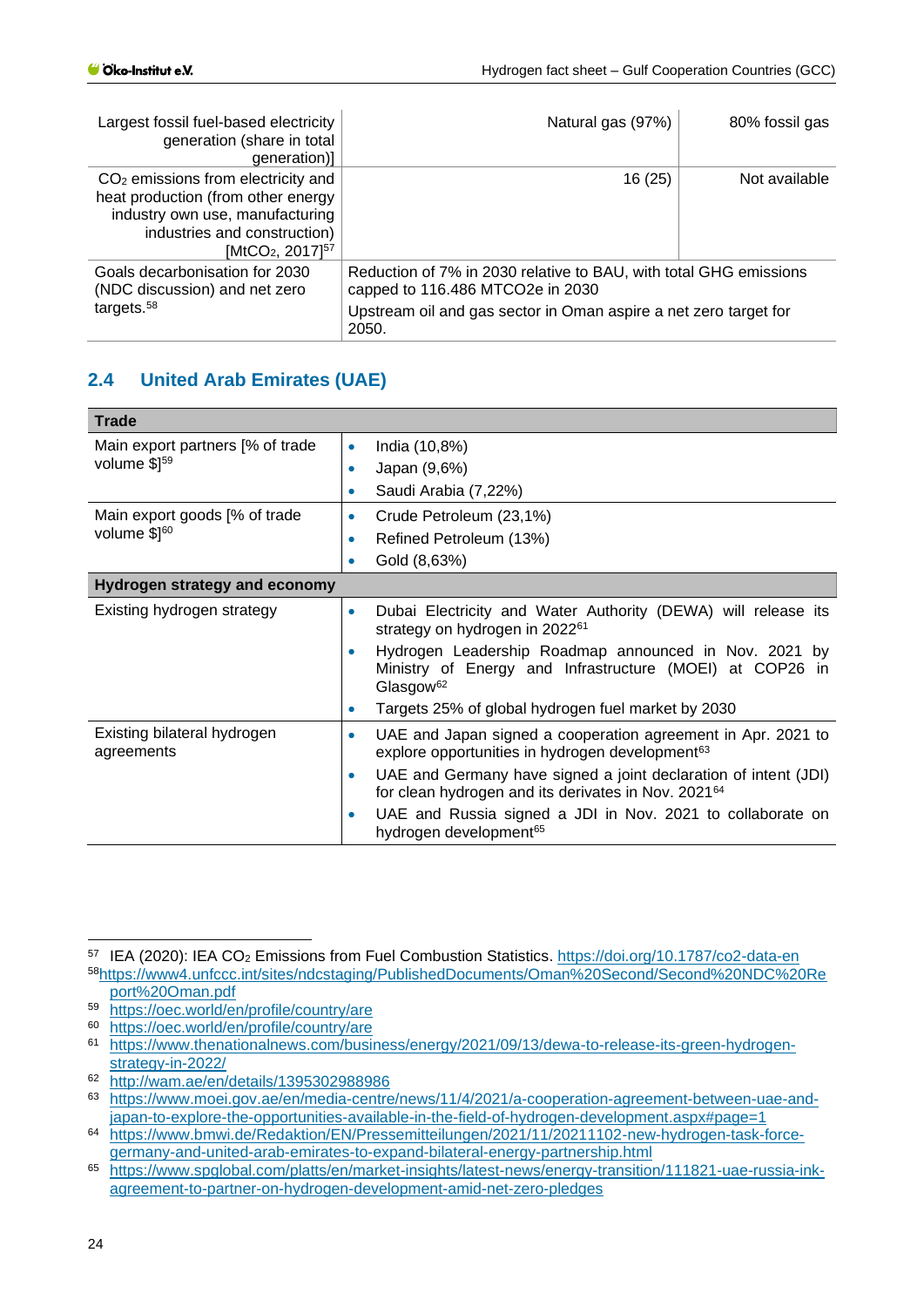| Existing projects <sup>66</sup> (incl. Blue<br>hydrogen)    | Green hydrogen<br>• 1,25 MW   started 2020   Mohamad Bin Rashid Solar Park<br>? MW   started 2020   StudyPilot<br>? MW   started 2019   Air Liquide, Khalifa University, Al Futtaim<br><b>Motors</b><br><b>Blue hydrogen</b><br>• ? MW   started 2009   BP<br>Other hydrogen<br>• ? MW   started 2016   Al Reyadah CCUS                                                                                                                                                               |  |
|-------------------------------------------------------------|---------------------------------------------------------------------------------------------------------------------------------------------------------------------------------------------------------------------------------------------------------------------------------------------------------------------------------------------------------------------------------------------------------------------------------------------------------------------------------------|--|
| Planned projects [up to 2030] 67<br>(incl. Blue hydrogen)   | Green hydrogen<br>20 MW   starting 2022   Masdar City green H <sub>2</sub><br>? MW   starting date not documented   TAQA-Emirates Steel Green<br>H <sub>2</sub><br><b>Blue hydrogen</b><br>• ? MW   starting 2025   Ruwais, Fertilglobe, ADNOC<br>800 MW   starting date not documented   Kizad Helios,<br>Thyssenkrupp<br>Green ammonia<br>• ? MW   starting 2024   Khalifa Industrial Zone Abu Dhabi (KIZAD)<br>Other hydrogen<br>• ? MW   starting 2025   Bee'ah waste-to-hydrogen |  |
| Support schemes or funding<br>facilities for clean hydrogen | None to date                                                                                                                                                                                                                                                                                                                                                                                                                                                                          |  |
| Potential branches for domestic<br>hydrogen demand          | Synthetic fuels<br>Steel industry                                                                                                                                                                                                                                                                                                                                                                                                                                                     |  |
| Exporting potential in strategy<br>[TWh per year]           | No strategy to date                                                                                                                                                                                                                                                                                                                                                                                                                                                                   |  |
| Main Hydrogen production<br>technology in focus             | Since green hydrogen "remains in its infancy requiring an international<br>collaboration to accelerate its development" <sup>68</sup> "blue is the colour for<br>now" <sup>69</sup> . But green hydrogen is envisaged to play a significant role for<br>UAE's 2050 Net-Zero goals. Blue and green hydrogen and ammonia<br>production are included in UAE's roadmap.                                                                                                                   |  |
| Primary focus of export substance                           | None to date<br>Roadmap highlights export of blue hydrogen and derivates to meet<br>UAE's 2050 Net-Zero goals70                                                                                                                                                                                                                                                                                                                                                                       |  |

<sup>66</sup> IEA Hydrogen Project Database 2020 and 2021

<sup>&</sup>lt;sup>67</sup> IEA Hydrogen Project Database 2020 and 2021

<sup>68</sup> <http://wam.ae/en/details/1395302988986>

<sup>&</sup>lt;sup>69</sup> <https://www.wfw.com/articles/hydrogen-in-the-uae/><br><sup>70</sup> http://wam.ae/en/details/1395302988986

<http://wam.ae/en/details/1395302988986>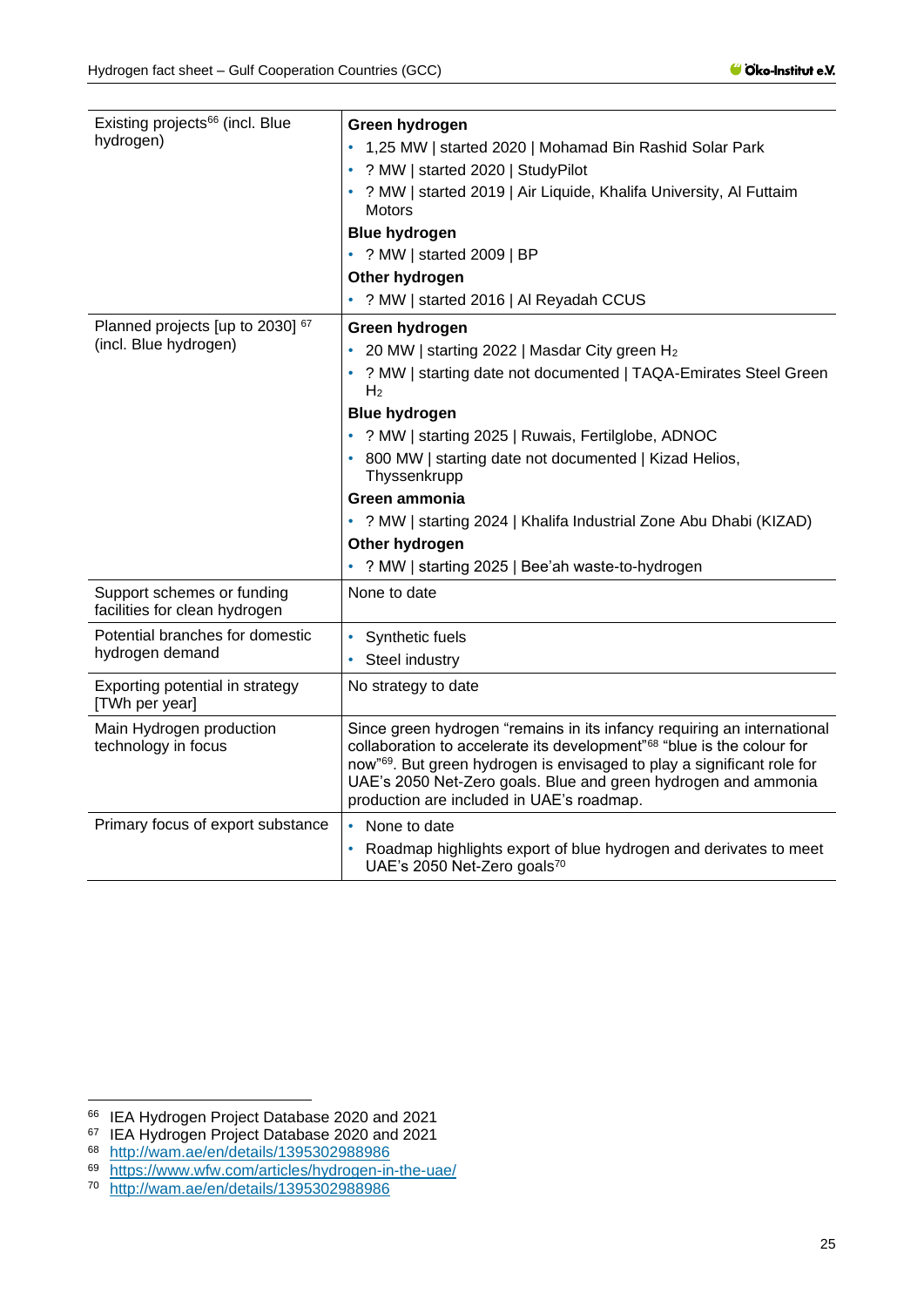| Production potential for blue                                             | Experience with CCS since 2016                                                                                                                                                                                                                                                                                                                                                                                                                                                                                                                                                                                                                                                                                                            |               |
|---------------------------------------------------------------------------|-------------------------------------------------------------------------------------------------------------------------------------------------------------------------------------------------------------------------------------------------------------------------------------------------------------------------------------------------------------------------------------------------------------------------------------------------------------------------------------------------------------------------------------------------------------------------------------------------------------------------------------------------------------------------------------------------------------------------------------------|---------------|
| hydrogen                                                                  | Seventh-largest proved reserves of natural gas in the world <sup>71</sup><br>Coming into operation in 2016 the first commercial CCS facility in<br>the iron and steel industry. It involves the capture of CO <sub>2</sub> using high<br>purity CO <sub>2</sub> produced as a by-product of the direct reduced iron-<br>making process. The compression facility has a capture capacity of<br>0.8 Mtpa. The $CO2$ is transported via pipeline to be used for<br>enhanced oil recovery. Abu Dhabi National Oil Company is<br>developing its second CCUS facility in the UAE. It will capture 1.9<br>to 2.3 Mtpa of CO <sub>2</sub> from its gas processing plant for EOR<br>(Enhanced Oil Recovery) and will be operational due in 2025.72 |               |
| Transportation to Europe in                                               | No strategy to date<br>٠                                                                                                                                                                                                                                                                                                                                                                                                                                                                                                                                                                                                                                                                                                                  |               |
| hydrogen strategy                                                         | But existing LNG harbour in Abu Dhabi (which is currently<br>substantially extended)                                                                                                                                                                                                                                                                                                                                                                                                                                                                                                                                                                                                                                                      |               |
|                                                                           | However, JDI of UAE and Germany implies a strategy for transport<br>of hydrogen.                                                                                                                                                                                                                                                                                                                                                                                                                                                                                                                                                                                                                                                          |               |
|                                                                           | In the short-term shipping could be a sufficient export option to<br>Europe.                                                                                                                                                                                                                                                                                                                                                                                                                                                                                                                                                                                                                                                              |               |
| Key actors                                                                | <b>MOEI</b><br>$\bullet$                                                                                                                                                                                                                                                                                                                                                                                                                                                                                                                                                                                                                                                                                                                  |               |
|                                                                           | DEWA Dubai Electricity and Water Authority                                                                                                                                                                                                                                                                                                                                                                                                                                                                                                                                                                                                                                                                                                |               |
|                                                                           | <b>Khalifa University</b>                                                                                                                                                                                                                                                                                                                                                                                                                                                                                                                                                                                                                                                                                                                 |               |
|                                                                           | TAQA, BP, Thyssenkrupp                                                                                                                                                                                                                                                                                                                                                                                                                                                                                                                                                                                                                                                                                                                    |               |
|                                                                           | Leadership roadmap states to continue public-private-partnerships<br>(ADNOC, Mubadala, ADQ and DEWA).                                                                                                                                                                                                                                                                                                                                                                                                                                                                                                                                                                                                                                     |               |
| Sustainability issues and potential conflicts <sup>73</sup>               |                                                                                                                                                                                                                                                                                                                                                                                                                                                                                                                                                                                                                                                                                                                                           |               |
| Water conflicts                                                           | None documented in EJ Atlas<br>$\bullet$                                                                                                                                                                                                                                                                                                                                                                                                                                                                                                                                                                                                                                                                                                  |               |
| Water stress level                                                        | Most of UAE is under high to extreme water stress with arid areas.                                                                                                                                                                                                                                                                                                                                                                                                                                                                                                                                                                                                                                                                        |               |
|                                                                           | High potentials for solar energy overlaps with water critical areas.                                                                                                                                                                                                                                                                                                                                                                                                                                                                                                                                                                                                                                                                      |               |
|                                                                           | Water scarcity is extreme, and competition cannot be excluded<br>٠<br>since water stress is high in densely populated areas.                                                                                                                                                                                                                                                                                                                                                                                                                                                                                                                                                                                                              |               |
| Land conflicts                                                            | None documented in EJ Atlas<br>$\bullet$                                                                                                                                                                                                                                                                                                                                                                                                                                                                                                                                                                                                                                                                                                  |               |
|                                                                           | Densely populated coastal region pressured by water stress                                                                                                                                                                                                                                                                                                                                                                                                                                                                                                                                                                                                                                                                                |               |
|                                                                           | Protected Area for terrestrial species in the border triangle of UAE,<br>Oman and Saudi Arabia overlaps with greatest renewable potential<br>for solar energy. <sup>74</sup> Densely populated coastal region of Abu Dhabi<br>includes five marine protected areas.                                                                                                                                                                                                                                                                                                                                                                                                                                                                       |               |
| Socio-economic                                                            | None documented in EJ Atlas                                                                                                                                                                                                                                                                                                                                                                                                                                                                                                                                                                                                                                                                                                               |               |
| <b>Existing and future energy</b><br>system & decarbonisation<br>strategy | 2018                                                                                                                                                                                                                                                                                                                                                                                                                                                                                                                                                                                                                                                                                                                                      | 2030          |
| Total gross electricity production<br>(net imports) [TWh] <sup>75</sup>   | 136(0.0)                                                                                                                                                                                                                                                                                                                                                                                                                                                                                                                                                                                                                                                                                                                                  | Not available |

<sup>71</sup> <https://www.eia.gov/international/analysis/country/ARE>

<sup>72</sup> <https://co2re.co/FacilityData>

<sup>73</sup> Main source is the Environmental Justice Atlas:<https://ejatlas.org/>

<sup>74</sup> See<https://www.protectedplanet.net/region/AF> and **Fehler! Verweisquelle konnte nicht gefunden werden.**

<sup>75</sup> [https://www.irena.org/-](https://www.irena.org/-/media/Files/IRENA/Agency/Publication/2015/IRENA_RRA_Mauritania_EN_2015.pdf) [/media/Files/IRENA/Agency/Publication/2015/IRENA\\_RRA\\_Mauritania\\_EN\\_2015.pdf](https://www.irena.org/-/media/Files/IRENA/Agency/Publication/2015/IRENA_RRA_Mauritania_EN_2015.pdf)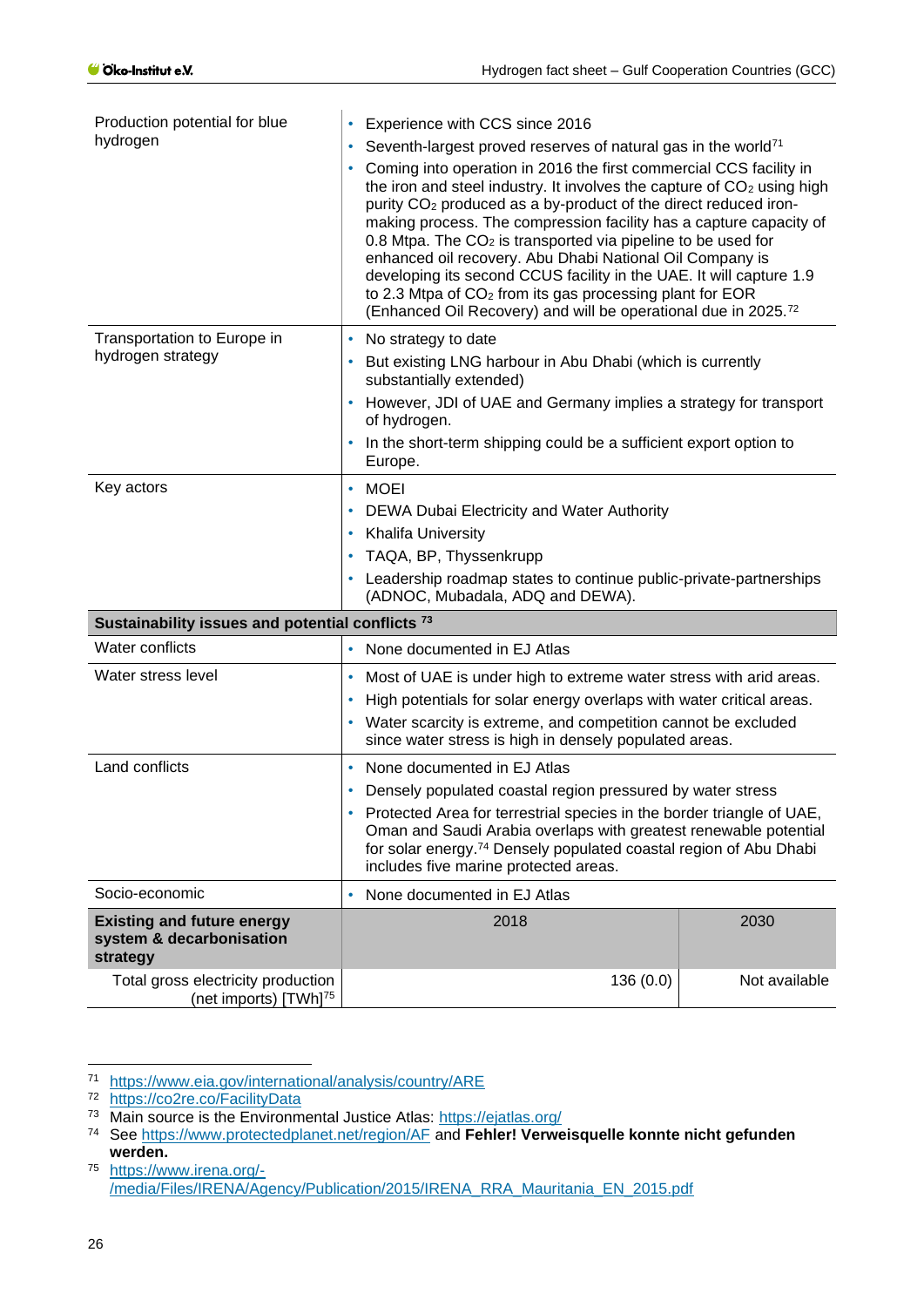| RES share in gross electricity<br>generation [%] <sup>76</sup>                                                                                                                            |                                                                                                                              | n.a. for 2030<br>2050: 44% |
|-------------------------------------------------------------------------------------------------------------------------------------------------------------------------------------------|------------------------------------------------------------------------------------------------------------------------------|----------------------------|
| $CO2$ intensity of gross electricity<br>generation [gCO2/kWh, 2017] <sup>77</sup>                                                                                                         | 658                                                                                                                          | Not available              |
| Largest fossil fuel-based electricity                                                                                                                                                     | Natural gas (98%)                                                                                                            | n.a. for 2030              |
| generation (share in total                                                                                                                                                                |                                                                                                                              | 2050: 38% fossil gas       |
| generation) $78$                                                                                                                                                                          |                                                                                                                              | 12% "clean coal"           |
| $CO2$ emissions from electricity and<br>heat production (from other energy<br>industry own use, manufacturing<br>industries and construction)<br>[MtCO <sub>2</sub> , 2017] <sup>79</sup> | 89 (66)                                                                                                                      | Not available              |
| Goals decarbonisation for 2030<br>(NDC discussion) and net zero<br>targets <sup>80</sup>                                                                                                  | 23.5% reduction below the BAU scenario in 2030 (505% above 1990<br>level excl. LULUCF)<br>Net zero target for 2050 announced |                            |

#### <span id="page-26-0"></span>**2.5 Qatar**

| Japan (17,1%)<br>٠<br>South Korea (15,6%)<br>۰<br>India (13,6%)<br>۰                                                                                                   |
|------------------------------------------------------------------------------------------------------------------------------------------------------------------------|
| Petroleum Gas (57,5%)<br>۰<br>Crude Petroleum (20%)<br>۰<br>Refined Petroleum (10,7%)<br>۰                                                                             |
|                                                                                                                                                                        |
| (Although Qatar does not have a specific hydrogen strategy), they<br>are studying several aspects:                                                                     |
| Blue hydrogen 83<br>۰                                                                                                                                                  |
| Hydrogen production from biomass and electrolysis                                                                                                                      |
| SMR process powered by solar thermal energy with carbon<br>capture <sup>84</sup>                                                                                       |
| LNG-Hydrogen synergies <sup>85</sup><br>۰                                                                                                                              |
| H2Korea and QatarEnergy signed a MoU to expand and enhance<br>۰<br>the hydrogen supply chain.<br>QatarEnergy and Shell are to explore hydrogen projects in the UK<br>۰ |
|                                                                                                                                                                        |

<sup>76</sup> [https://www.irena.org/-](https://www.irena.org/-/media/Files/IRENA/Agency/Publication/2015/IRENA_RRA_Mauritania_EN_2015.pdf) [/media/Files/IRENA/Agency/Publication/2015/IRENA\\_RRA\\_Mauritania\\_EN\\_2015.pdf](https://www.irena.org/-/media/Files/IRENA/Agency/Publication/2015/IRENA_RRA_Mauritania_EN_2015.pdf)

 $77$  Calculated as  $CO<sub>2</sub>$  emissions from electricity and heat production divided by gross electricity generation. <sup>78</sup> [https://www.irena.org/-](https://www.irena.org/-/media/Files/IRENA/Agency/Publication/2015/IRENA_RRA_Mauritania_EN_2015.pdf)

[<sup>/</sup>media/Files/IRENA/Agency/Publication/2015/IRENA\\_RRA\\_Mauritania\\_EN\\_2015.pdf](https://www.irena.org/-/media/Files/IRENA/Agency/Publication/2015/IRENA_RRA_Mauritania_EN_2015.pdf)

<sup>79</sup> IEA (2020): IEA CO<sup>2</sup> Emissions from Fuel Combustion Statistics.<https://doi.org/10.1787/co2-data-en>

<sup>80</sup> <https://climateactiontracker.org/countries/uae/targets/><br>81 https://oec.world/en/profile/country/gat

<sup>81</sup> <https://oec.world/en/profile/country/qat>

<sup>82</sup> <https://oec.world/en/profile/country/qat>

<sup>83</sup> <https://www.rvo.nl/sites/default/files/2020/12/Hydrogen%20in%20the%20GCC.pdf><br>84 https://www.sciencedirect.com/science/article/pii/S0360319921033061

<sup>84</sup> <https://www.sciencedirect.com/science/article/pii/S0360319921033061><br>85 https://www.gprf.org/en-us/Newsroom/Research-Matters-Newsletter/gp

<sup>85</sup> <https://www.qnrf.org/en-us/Newsroom/Research-Matters-Newsletter/qnrf-community-2>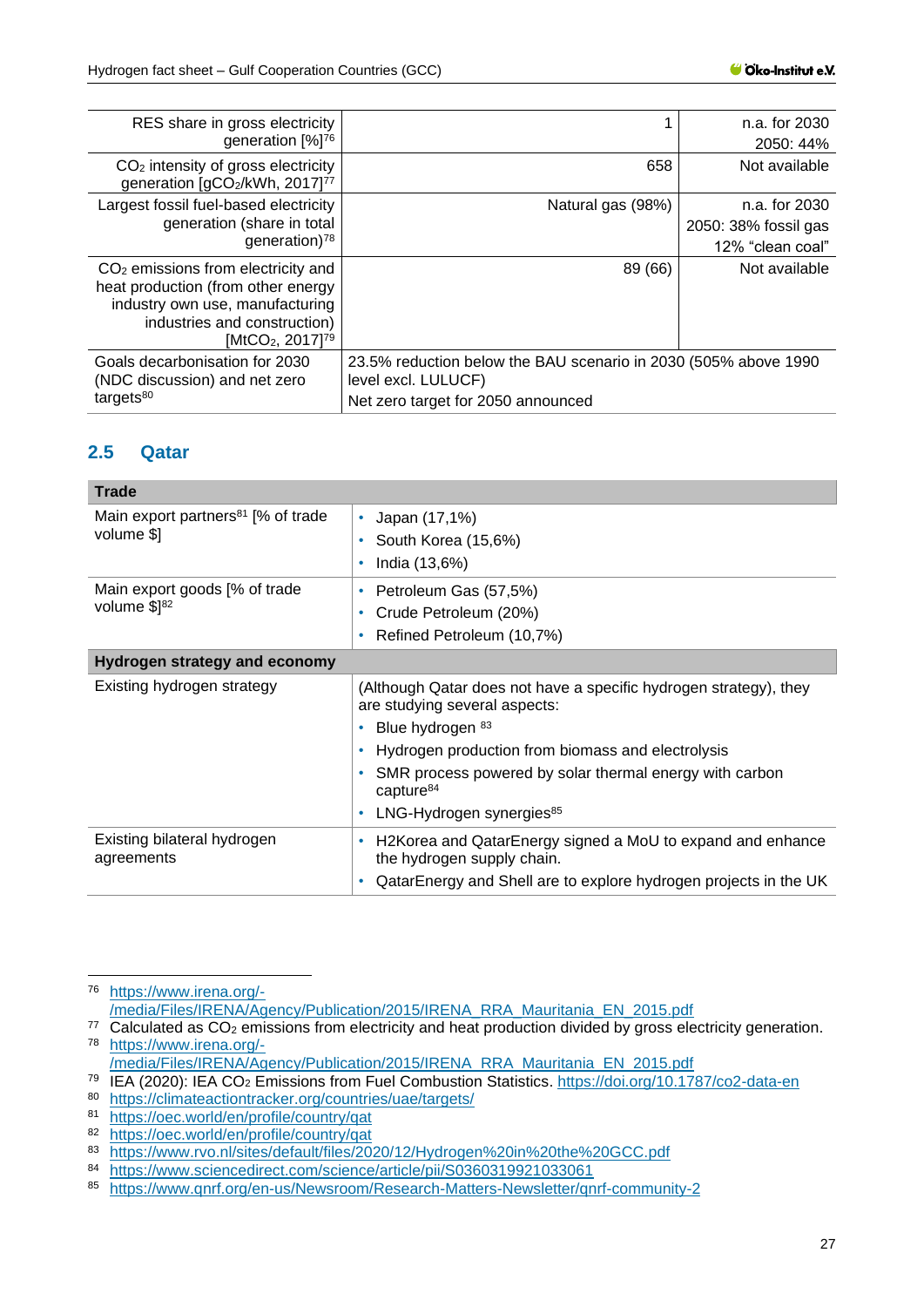| Existing projects <sup>86</sup> (incl. Blue<br>hydrogen)      | <b>Qatar National Research Fund: Solar Hybrid Hydrogen Production</b><br>Cycle with In-situ Thermal Energy Storage <sup>87</sup>                                                                                                                                                              |
|---------------------------------------------------------------|-----------------------------------------------------------------------------------------------------------------------------------------------------------------------------------------------------------------------------------------------------------------------------------------------|
|                                                               | Research focused on technologies that can produce hydrogen<br>directly from solar energy in an economically and environmentally<br>friendly way.                                                                                                                                              |
|                                                               | Contribute to Qatar's visionary efforts in diversifying energy use<br>by including renewable energy sources for the clean production of<br>fuels and commodities                                                                                                                              |
| Planned projects [up to 2030] 88<br>(incl. Blue hydrogen)     | None in Database<br>٠                                                                                                                                                                                                                                                                         |
| support schemes or funding<br>facilities for clean hydrogen   | Qatar National Research Foundation (QNRF) plans to launch a<br>fund dedicated to exploring the prospects and opportunities for<br>hydrogen energy in Qatar <sup>89</sup>                                                                                                                      |
| Potential branches for domestic<br>hydrogen demand            | QatarEnergy: responsible for the development of the oil and gas<br>industry in the State of Qatar and beyond. It produces liquefied<br>natural gas (LNG), natural gas liquids (NGL), gas to liquids (GTL)<br>products, refined products, petrochemicals, fertilizers, steel and<br>aluminium. |
|                                                               | • Steel production <sup>90</sup> : 2.3 million tonnes per year                                                                                                                                                                                                                                |
|                                                               | • Aluminium production <sup>91</sup> : 660.000 tonnes per year                                                                                                                                                                                                                                |
|                                                               | Qatar Fuel Additives Company (QAFAC): its plant produces<br>Methanol and Methyl Tertiary Butyl Ether. QAFAC plant<br>implements Carbon dioxide recovery and reuses the recovered<br>$CO2$ in its methanol production.                                                                         |
|                                                               | • Methanol production <sup>92</sup> : 1.01 million tonnes per year                                                                                                                                                                                                                            |
|                                                               | Qatar Fertiliser Company (QAFCO): QAFCO together with its<br>subsidiaries is engaged in the production of ammonia, urea,<br>melamine and formaldehyde condensates.                                                                                                                            |
|                                                               | • Ammonia production <sup>93</sup> : 2.7 million tonnes per year                                                                                                                                                                                                                              |
| Hydrogen Exports in strategy [TWh<br>per year]                | No strategy to date                                                                                                                                                                                                                                                                           |
| Main hydrogen production<br>technology in focus <sup>94</sup> | Blue hydrogen                                                                                                                                                                                                                                                                                 |
| Secondary hydrogen production<br>technology in focus          | SMR process powered by solar thermal energy with carbon capture                                                                                                                                                                                                                               |
| Primary focus of export substance                             | Gaseous hydrogen                                                                                                                                                                                                                                                                              |
|                                                               | Ammonia<br>$\bullet$                                                                                                                                                                                                                                                                          |

86 IEA Hydrogen Project Database

87 <https://www.qnrf.org/en-us/spotlight-7>

88 IEA Hydrogen Project Database

<sup>89</sup> [https://www.zawya.com/mena/en/projects/story/](https://www.zawya.com/mena/en/projects/story/PROJECTS_QNRF_plans_to_launch_a_fund_for_exploring_hydrogen_prospects_next_year-ZAWYA20210603041018/) [PROJECTS\\_QNRF\\_plans\\_to\\_launch\\_a\\_fund\\_for\\_exploring\\_hydrogen\\_prospects\\_next\\_year-](https://www.zawya.com/mena/en/projects/story/PROJECTS_QNRF_plans_to_launch_a_fund_for_exploring_hydrogen_prospects_next_year-ZAWYA20210603041018/)[ZAWYA20210603041018/](https://www.zawya.com/mena/en/projects/story/PROJECTS_QNRF_plans_to_launch_a_fund_for_exploring_hydrogen_prospects_next_year-ZAWYA20210603041018/)

<sup>91</sup> <https://www.qatalum.com/Products/Pages/default.aspx>

<sup>92</sup> <https://www.qafac.com.qa/annual-sustainability-reports>

<sup>93</sup> <https://iq.com.qa/en/about-iq/iq-group-companies/fertiliser/qatar-fertiliser-company-qafco/>

94 The locations with high potentials can be drawn from the maps in the following chapter showing the PV and Wind energy potential.

<sup>90</sup> <https://iq.com.qa/en/about-iq/iq-group-companies/steel/qatar-steel-company/>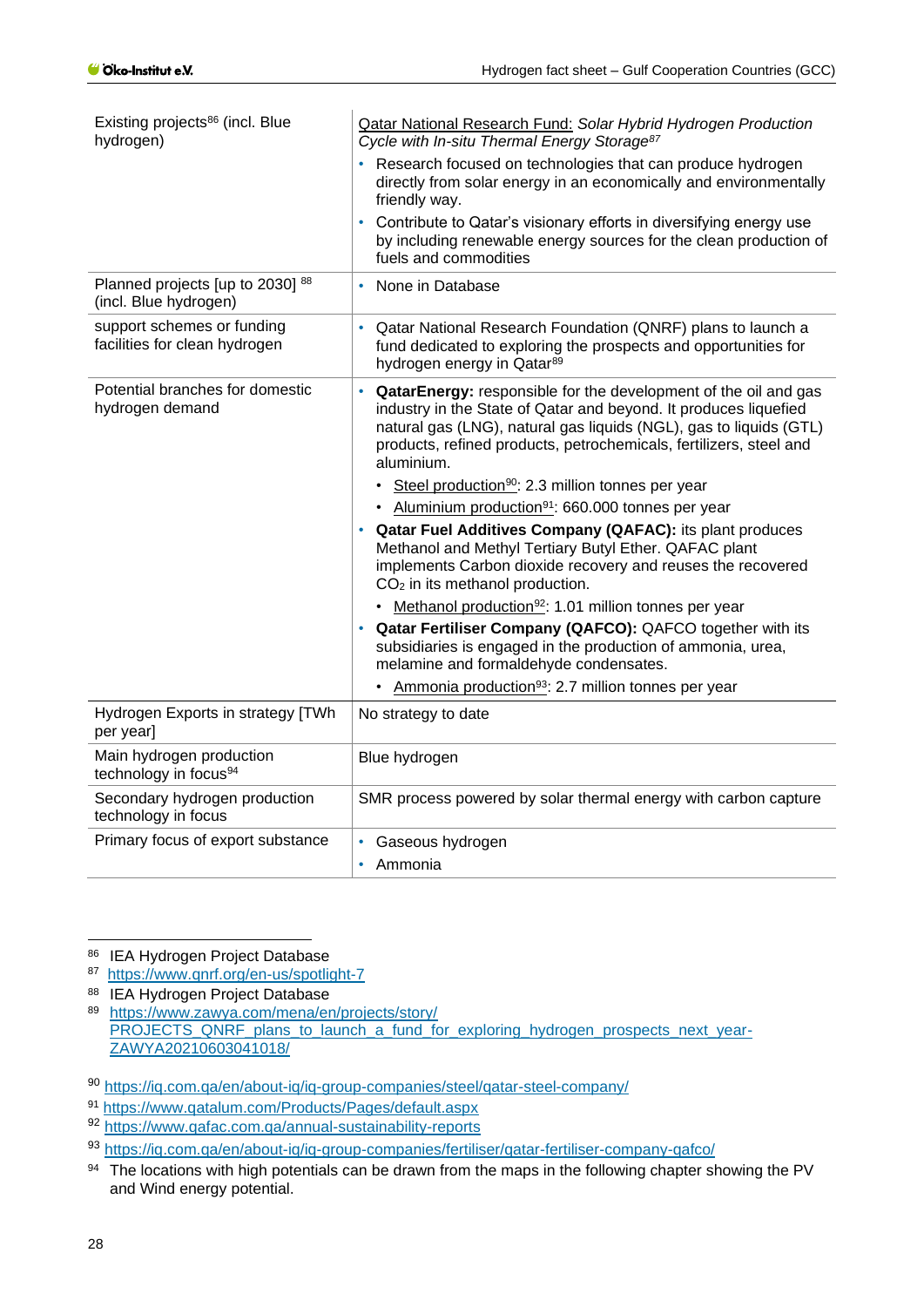| Production potential for blue                               | Great potential due to large natural gas resources                                                                                                                                                                                                                                  |
|-------------------------------------------------------------|-------------------------------------------------------------------------------------------------------------------------------------------------------------------------------------------------------------------------------------------------------------------------------------|
| hydrogen                                                    | CCS experience: Starting in 2019, Qatargas separates CO <sub>2</sub> in the<br>Ras Laffan LNG production from its North Field. The CO <sub>2</sub> capture<br>and storage capacity is about 2.1 Mtpa. 95                                                                            |
|                                                             | Qatar defines hydrogen that is produced based on natural gas<br>٠<br>with CCS for enhanced oil recovery and CCU (CO <sub>2</sub> used to<br>produce for example Methanol) as blue hydrogen.                                                                                         |
|                                                             | Fugitive methane emissions in the blue hydrogen chain will be<br>relevant and independent data is necessary                                                                                                                                                                         |
| Transportation to Europe in                                 | LNG/LPG terminals <sup>96</sup> :                                                                                                                                                                                                                                                   |
| hydrogen strategy                                           | Ras Laffan Industrial City                                                                                                                                                                                                                                                          |
|                                                             | <b>Mesaieed Industrial City</b>                                                                                                                                                                                                                                                     |
|                                                             | In the short-term shipping could be a sufficient export option to<br>Europe.                                                                                                                                                                                                        |
| Key actors                                                  | QatarEnergy: is a state-owned petroleum company of Qatar. The<br>company operates all oil and gas activities in Qatar, including<br>exploration, production, refining, transport, and storage.                                                                                      |
|                                                             | <b>Qatar Fuel Additives Company</b><br>٠                                                                                                                                                                                                                                            |
|                                                             | <b>Qatar Fertilizer Company</b>                                                                                                                                                                                                                                                     |
|                                                             | Ministry of Environment and Climate Change                                                                                                                                                                                                                                          |
|                                                             | Ministry of Energy and Industry                                                                                                                                                                                                                                                     |
| Sustainability issues and potential conflicts <sup>97</sup> |                                                                                                                                                                                                                                                                                     |
| Water conflicts                                             | Regarding the production of green hydrogen by electrolysis, one of<br>the most challenging aspects in Qatar is the water availability:                                                                                                                                              |
|                                                             | Qatar has the largest GTL plant in the world, with the capacity to<br>٠<br>produce 280,000 barrels of water as by-product of its activities.<br>This could be a potential water source that can be integrated with<br>H <sub>2</sub> production through electrolysis <sup>98.</sup> |
|                                                             | Total capacity of Desalinisation plants of Qatar: 2.27 million<br>Imperial Gallons per Day (MIGD) <sup>99</sup>                                                                                                                                                                     |
| <b>Water stress</b>                                         | Level of water stress in Qatar is critical <sup>100</sup>                                                                                                                                                                                                                           |
| Land conflicts                                              | • None documented in EJ Atlas                                                                                                                                                                                                                                                       |
|                                                             | Densely populated coastal area of Doha under pressure for water<br>scarcity <sup>101</sup>                                                                                                                                                                                          |
|                                                             | Protected area for terrestrial species may interfere with renewable                                                                                                                                                                                                                 |
|                                                             | potentials for solar energy <sup>102</sup>                                                                                                                                                                                                                                          |
| Socio-economic                                              | None documented in EJ Atlas                                                                                                                                                                                                                                                         |

<sup>95</sup> <https://co2re.co/FacilityData>

<sup>96</sup> <https://www.qatarenergy.qa/en/MarketingAndTrading/QPSPP/Pages/LPG.aspx>

<sup>97</sup> Main source is the Environmental Justice Atlas: https://ejatlas.org/

<sup>98</sup> Green hydrogen for industrial sector decarbonization: Costs and impacts on hydrogen economy in Qatar 99 Desalination in Qatar: Present Status and Future Prospects

<sup>100</sup> <http://www.fao.org/sustainable-development-goals/indicators/642/en/>

<sup>101</sup> See **Fehler! Verweisquelle konnte nicht gefunden werden.** and **Fehler! Verweisquelle konnte nicht gefunden werden.**

<sup>102</sup> See<https://www.protectedplanet.net/region/AF> and **Fehler! Verweisquelle konnte nicht gefunden werden.**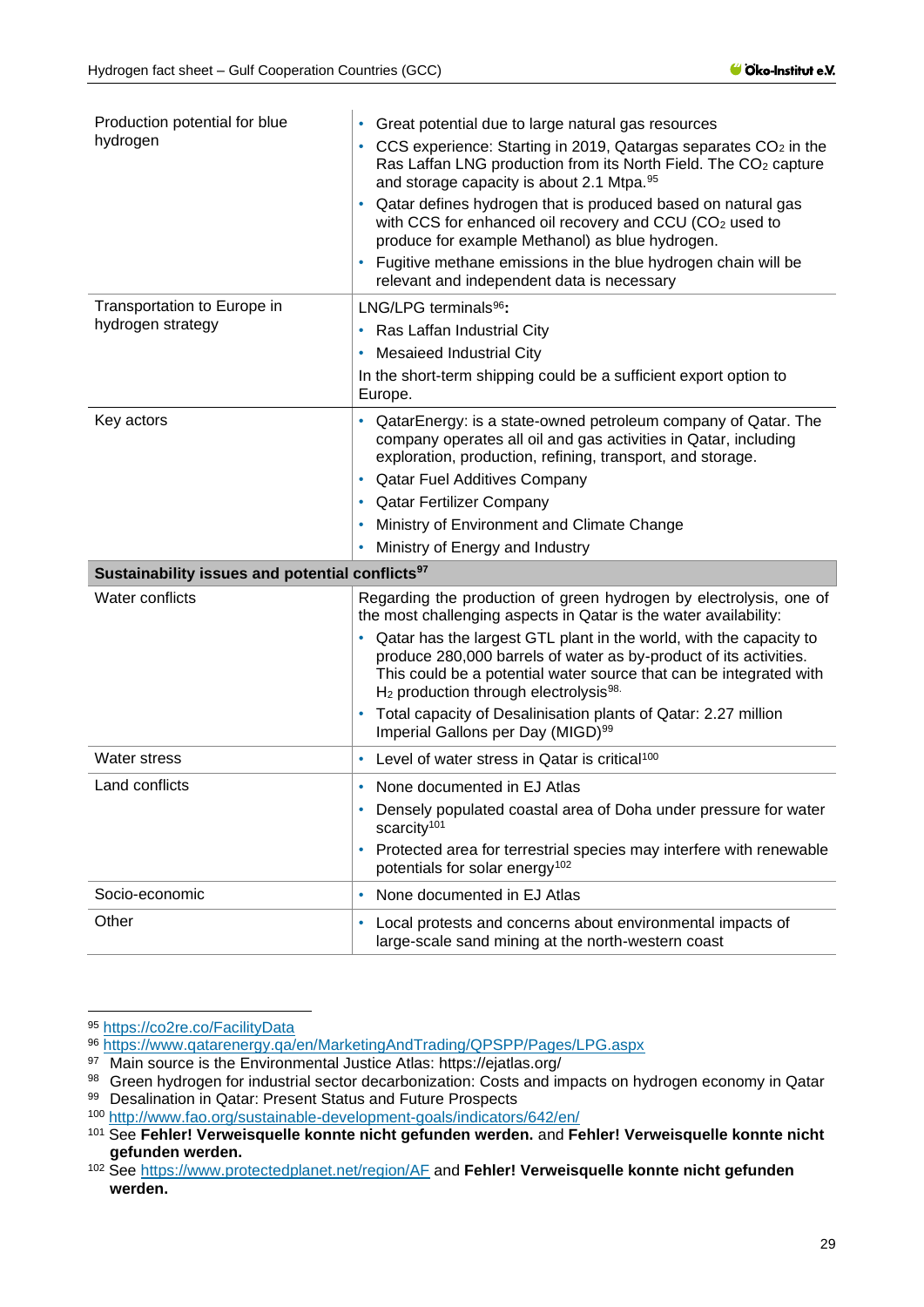| <b>Existing and future energy</b><br>system & decarbonisation<br>strategy                                                                                                                   | 2018                                                                            | 2030103       |
|---------------------------------------------------------------------------------------------------------------------------------------------------------------------------------------------|---------------------------------------------------------------------------------|---------------|
| Total gross electricity production<br>(net imports) $104$ [TWh]                                                                                                                             | 48 (0.0)                                                                        | Not available |
| RES share in gross electricity<br>generation <sup>105</sup> [%]                                                                                                                             | 0                                                                               | Not available |
| $CO2$ intensity of gross electricity<br>generation [gCO2/kWh, 2017] <sup>106</sup>                                                                                                          | 486                                                                             | Not available |
| Largest fossil fuel-based electricity<br>generation (share in total<br>generation)]                                                                                                         | Natural gas (100%)                                                              | Not available |
| CO <sub>2</sub> emissions from electricity<br>production and heat (from other<br>energy industry own use,<br>manufacturing industries and<br>construction) [ $MtCO2$ , 2017] <sup>107</sup> | 22 (44)                                                                         | Not available |
| Goals decarbonisation for 2030<br>(NDC discussion)                                                                                                                                          | 25% reduction for 2030 compared to BAU scenario<br>No net zero target announced |               |

## <span id="page-29-0"></span>**2.6 Kuwait**

| <b>Trade</b>                                      |                                                                                                                                                                                                                                                           |  |
|---------------------------------------------------|-----------------------------------------------------------------------------------------------------------------------------------------------------------------------------------------------------------------------------------------------------------|--|
| Main export partners [% of trade<br>volume \$1108 | China (20,2%)<br>٠<br>South Korea (16%)<br>٠<br>India (14,7%)<br>۰                                                                                                                                                                                        |  |
| Main export goods [% of trade<br>volume \$1109    | Crude Petroleum (69,7%)<br>۰<br>Refined Petroleum (10,6%)<br>۰<br>Planes, Helicopters, and/or Spacecraft (4,03%)<br>٠                                                                                                                                     |  |
| Hydrogen strategy and economy                     |                                                                                                                                                                                                                                                           |  |
| Existing hydrogen strategy                        | White paper on Hydrogen Strategy published in Jan. 2021 by<br>٠<br>Kuwait Foundation for the Advancement of Sciences (KFAS)<br>(short version <sup>110</sup> )                                                                                            |  |
|                                                   | Preparations for an adaptable Kuwait National hydrogen Strategy<br>(KNHS)                                                                                                                                                                                 |  |
| Existing bilateral hydrogen<br>agreements         | Planned feasibility studies for flagship export projects to Asia<br>٠<br>(Japan/South Korea) and Europe (Germany/Netherlands)<br>Planned engagement with industry players operating in blue<br>۰<br>hydrogen and ports that promote hydrogen trade routes |  |

<sup>103</sup> <https://www4.unfccc.int/sites/ndcstaging/PublishedDocuments/Qatar%20First/Qatar%20NDC.pdf>

<sup>104</sup> IEA (2021): Electricity Information Statistics.<https://doi.org/10.1787/elect-data-en>

<sup>105</sup> IRENA (2020): Renewable Energy Statistics

<sup>106</sup> Calculated as CO<sub>2</sub> emissions from electricity and heat production divided by gross electricity generation.

<sup>107</sup> IEA (2020): IEA CO<sup>2</sup> Emissions from Fuel Combustion Statistics.<https://doi.org/10.1787/co2-data-en>

<sup>108</sup> <https://oec.world/en/profile/country/kwt>

<sup>109</sup> <https://oec.world/en/profile/country/kwt>

<sup>110</sup> [https://www.tresor.economie.gouv.fr/Articles/04a6e749-3ebf-4024-b663-e8f0e6c5be60/files/1eefadd0-](https://www.tresor.economie.gouv.fr/Articles/04a6e749-3ebf-4024-b663-e8f0e6c5be60/files/1eefadd0-39bc-41e0-946b-500c4b04cf4a) [39bc-41e0-946b-500c4b04cf4a](https://www.tresor.economie.gouv.fr/Articles/04a6e749-3ebf-4024-b663-e8f0e6c5be60/files/1eefadd0-39bc-41e0-946b-500c4b04cf4a)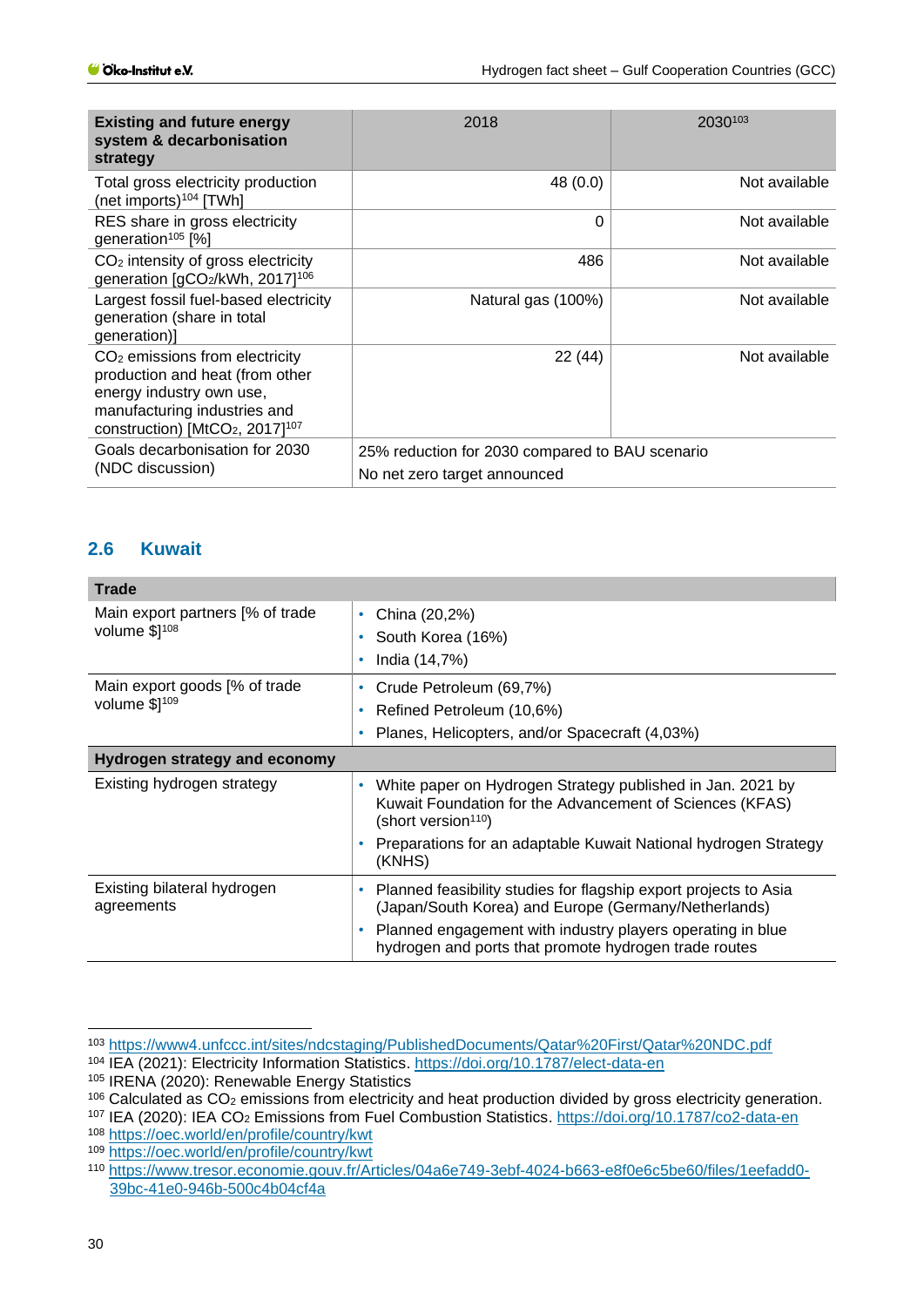| Existing projects <sup>111</sup> (incl. Blue<br>hydrogen)   | None mentioned in IAE database                                                                                                                                                                                                                                                                                                                                                                                                                                                                                       |
|-------------------------------------------------------------|----------------------------------------------------------------------------------------------------------------------------------------------------------------------------------------------------------------------------------------------------------------------------------------------------------------------------------------------------------------------------------------------------------------------------------------------------------------------------------------------------------------------|
| Planned projects [up to 2030] 112<br>(incl. Blue hydrogen)  | None mentioned in IAE database                                                                                                                                                                                                                                                                                                                                                                                                                                                                                       |
| support schemes or funding<br>facilities for clean hydrogen | None yet<br>٠                                                                                                                                                                                                                                                                                                                                                                                                                                                                                                        |
| Potential branches for domestic<br>hydrogen demand          | The White Paper states the following demands:<br>Co-firing with CH <sub>4</sub><br>٠<br>$H2$ gas turbines<br>٠<br>Seasonal energy storage<br>District cooling<br>۰<br><b>Fuel Cell Electric Vehicles</b><br>٠                                                                                                                                                                                                                                                                                                        |
| Hydrogen Exports in strategy [TWh<br>per year]              | None to date                                                                                                                                                                                                                                                                                                                                                                                                                                                                                                         |
| Main hydrogen production<br>technology in focus             | According to the white paper,<br>low-cost blue hydrogen is seen as a large opportunity<br>٠<br>green hydrogen based on solar and wind is possible and large-<br>٠<br>scale demonstration projects are envisaged<br>blue hydrogen from converted crude oil and petroleum products is<br>٠<br>mentioned needs further investment                                                                                                                                                                                       |
| Primary focus of export substance                           | Both green and blue hydrogen are expected to be produced.<br>Kuwait has a great natural potential for blue hydrogen, since it<br>exploits oil and gas. Renewable potentials (Wind and PV) are<br>also given. <sup>113</sup>                                                                                                                                                                                                                                                                                          |
| Production potential for blue<br>hydrogen                   | There are no CCS projects in database <sup>114</sup><br>٠<br>However, the White Paper on hydrogen emphasis the need for<br>research on CCUS. It is to be defined how CCU can provide for<br>blue hydrogen.<br>Kuwait defines hydrogen that is produced based on natural gas<br>with CCS for enhanced oil recovery and CCU (CO <sub>2</sub> used to<br>produce for example Methanol) as blue hydrogen.<br>Fugitive methane emissions in the blue hydrogen chain will be<br>relevant and independent data is necessary |
| Transportation to Europe in<br>hydrogen strategy            | None to date yet<br>Since a partnership with Germany and the Netherlands is planned<br>$\bullet$<br>a transportation strategy can be expected in the future.<br>In the short-term shipping could be a sufficient export option to<br>٠<br>Europe.                                                                                                                                                                                                                                                                    |
| Key actors                                                  | Kuwait Foundation for the Advancement of Sciences (KFAS)<br>٠<br>Kuwait Institute for Scientific Research (KISR)<br>٠<br>Kuwait National Petroleum Company (KNPC)<br>Kuwait Integrated Petroleum Industries Company (KIPIC)<br>٠<br>White paper states to further explore public-private-partnerships and<br>engage with local private companies.                                                                                                                                                                    |

<sup>&</sup>lt;sup>111</sup> IEA Hydrogen Project Database

<sup>112</sup> IEA Hydrogen Project Database

<sup>113</sup> see **Fehler! Verweisquelle konnte nicht gefunden werden.**

<sup>114</sup> <https://co2re.co/FacilityData>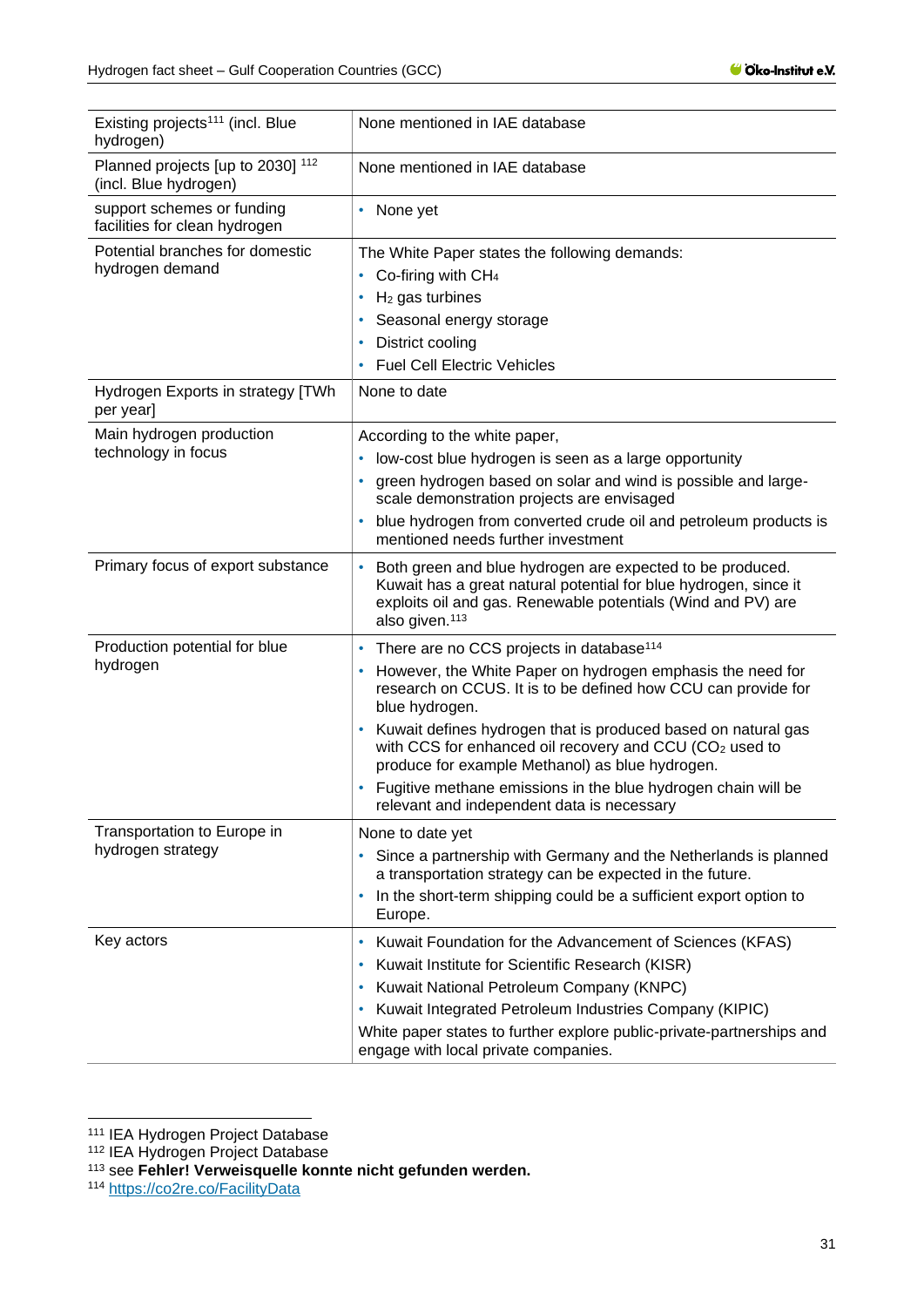| Sustainability issues and potential conflicts 115                                                                                                                                        |                                                                                                                                                                          |                                          |  |
|------------------------------------------------------------------------------------------------------------------------------------------------------------------------------------------|--------------------------------------------------------------------------------------------------------------------------------------------------------------------------|------------------------------------------|--|
| Water conflicts                                                                                                                                                                          | None documented in EJ Atlas<br>$\bullet$                                                                                                                                 |                                          |  |
| Water stress                                                                                                                                                                             | Most of Kuwait is considered arid with low water use. In those arid<br>٠<br>areas lay high potential for renewables (especially wind).                                   |                                          |  |
|                                                                                                                                                                                          | High water stress can be identified in densely populated areas.<br>$\bullet$                                                                                             |                                          |  |
| Land conflicts                                                                                                                                                                           | None documented in EJ Atlas<br>٠<br>Protected area on the boarder to Iraq hold great potential for<br>$\bullet$<br>renewable energy production from wind. <sup>116</sup> |                                          |  |
| Socio-economic                                                                                                                                                                           | None documented in EJ Atlas                                                                                                                                              |                                          |  |
| <b>Existing and future energy</b><br>system & decarbonisation<br>strategy                                                                                                                | 2018                                                                                                                                                                     | 2030                                     |  |
| Total gross electricity production<br>(net imports) <sup>117</sup> [TWh]                                                                                                                 | 74 (0.0)                                                                                                                                                                 | Energy demand will triple <sup>118</sup> |  |
| RES share in gross electricity<br>generation <sup>119</sup> [%]                                                                                                                          | $\Omega$                                                                                                                                                                 | 15%120                                   |  |
| CO <sub>2</sub> intensity of gross electricity<br>generation [gCO2/kWh, 2017] <sup>121</sup>                                                                                             | 595                                                                                                                                                                      | Not available                            |  |
| Largest fossil fuel-based electricity<br>generation (share in total<br>generation)]                                                                                                      | Natural gas (59%)                                                                                                                                                        | Not available                            |  |
| CO <sub>2</sub> emissions from electricity and<br>heat production (from other energy<br>industry own use, manufacturing<br>industries and construction) [MtCO <sub>2</sub> ,<br>2017]122 | 43 (32)                                                                                                                                                                  | Not available                            |  |
| Goals decarbonisation for 2030<br>(NDC discussion) and net zero                                                                                                                          | 7.4% reduction below the BAU scenario in 2035<br>No net zero target announced                                                                                            |                                          |  |
| targets                                                                                                                                                                                  |                                                                                                                                                                          |                                          |  |

## <span id="page-31-0"></span>**2.7 Bahrain**

| <b>Trade</b>                                       |                                                                            |
|----------------------------------------------------|----------------------------------------------------------------------------|
| Main export partners [% of trade<br>volume $$1123$ | United Arab Emirates (30,5%)<br>Saudi Arabia (12,3%)<br>Japan (7,6%)       |
| Main export goods [% of trade<br>volume $$]^{124}$ | Refined Petroleum (41,6%)<br>Raw Aluminium (14%)<br>Crude Petroleum (5,1%) |

<sup>115</sup> Main source is the Environmental Justice Atlas:<https://ejatlas.org/>

<sup>123</sup> <https://oec.world/en/profile/country/bhr>

<sup>116</sup> See<https://www.protectedplanet.net/region/AF> and **Fehler! Verweisquelle konnte nicht gefunden werden.**

<sup>117</sup> IEA (2021): Electricity Information Statistics.<https://doi.org/10.1787/elect-data-en>

<sup>118</sup> <https://www.iea.org/policies/6106-kuwait-renewable-energy-target>

<sup>119</sup> IRENA (2020): Renewable Energy Statistics

<sup>120</sup> <https://www.iea.org/policies/6106-kuwait-renewable-energy-target>

<sup>&</sup>lt;sup>121</sup> Calculated as CO<sub>2</sub> emissions from electricity and heat production divided by gross electricity generation.

<sup>122</sup> IEA (2020): IEA CO<sup>2</sup> Emissions from Fuel Combustion Statistics.<https://doi.org/10.1787/co2-data-en>

<sup>124</sup> <https://oec.world/en/profile/country/bhr>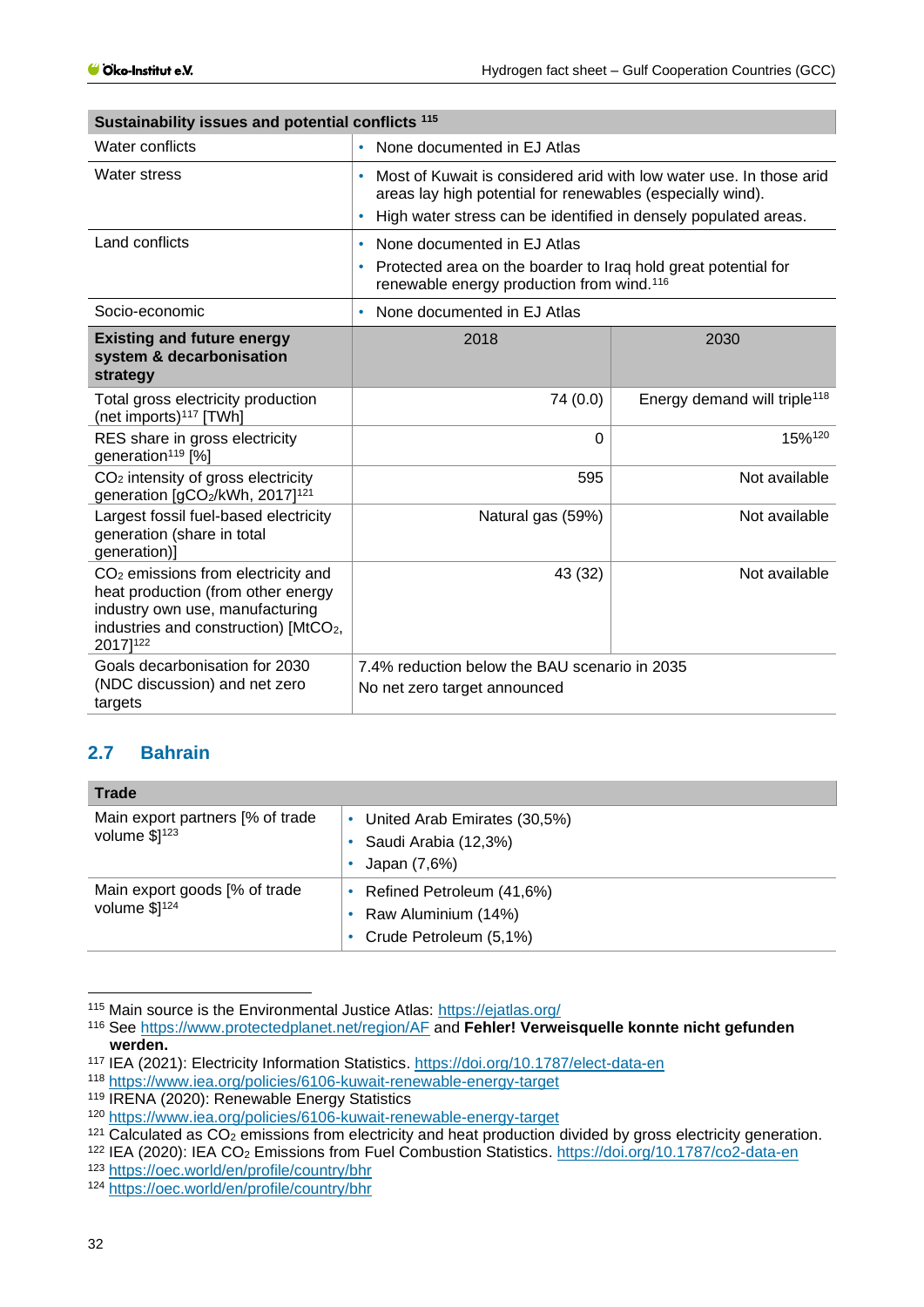| nyurugan suatayy anu acununy                                |                                                                                                                                                                                                                                                                                       |
|-------------------------------------------------------------|---------------------------------------------------------------------------------------------------------------------------------------------------------------------------------------------------------------------------------------------------------------------------------------|
| Existing hydrogen strategy                                  | No specific hydrogen strategy in place<br>• MoU signed between Air Products and NOGA holding (investment<br>and business development arm of National Oil and Gas Authority<br>(NOGA)) in Nov. 2020 with the aim to use hydrogen to decarbonise<br>the transport sector <sup>125</sup> |
| Existing bilateral hydrogen<br>agreements                   | Bahrain and India signed a MoU in Jul. 2018 for cooperation in<br>$\bullet$<br>renewable energy <sup>126</sup> including hydrogen <sup>127</sup>                                                                                                                                      |
| Existing projects <sup>128</sup> (incl. Blue<br>hydrogen)   | Green hydrogen<br>0,005 MW   started 2009   BAPCO: R&D                                                                                                                                                                                                                                |
| Planned projects [up to 2030] 129<br>(incl. Blue hydrogen)  | Green hydrogen<br>? MW   starting date not documented   US Air Products                                                                                                                                                                                                               |
| support schemes or funding<br>facilities for clean hydrogen | None to date                                                                                                                                                                                                                                                                          |
| Potential branches for domestic<br>hydrogen demand          | Transportation <sup>130</sup><br>Refineries and chemical industry                                                                                                                                                                                                                     |
| Exporting potential in strategy<br>[TWh per year]           | Bahrain is likely to be an off-taker of hydrogen rather than exporting<br>hydrogen                                                                                                                                                                                                    |
| Main Hydrogen production<br>technology in focus             | Bahrain is a very small country with hardly any potential to produce<br>bulk green hydrogen based on wind or solar PV power.<br>The publications available reference to "sustainable" or "clean"<br>hydrogen. <sup>131</sup>                                                          |
| Primary focus of export substance                           | No export ambitions defined                                                                                                                                                                                                                                                           |
| Production potential for blue<br>hydrogen                   | Bahrain has proven reserves equivalent to 5.8 times its annual<br>consumption. This means it has about 6 years of gas left (at current<br>consumption levels and excluding unproven reserves). <sup>132</sup><br>However, blue hydrogen from crude oil could be an option             |
| Transportation to Europe in<br>hydrogen strategy            | No export ambitions defined                                                                                                                                                                                                                                                           |
| Key actors                                                  | BAPCO (Bahrain Petroleum Company)<br>٠<br>Ministry of Energy (NOGA)                                                                                                                                                                                                                   |
| Sustainability issues and potential conflicts 133           |                                                                                                                                                                                                                                                                                       |
| Water conflicts                                             | Land reclamation projects pollute surface water and decrease<br>$\bullet$<br>water quality                                                                                                                                                                                            |
| Water stress level                                          | Bahrain shows extremely high water-stress on the whole country<br>level.                                                                                                                                                                                                              |

**Hydrogen strategy and economy**

<sup>125</sup> <https://www.gasworld.com/air-products-and-nogaholding-focus-on-hydrogen-in-bahrain/2020168.article>

<sup>126</sup> [https://www.albawaba.com/business/india-signs-strategic-bahrain-saudi-renewable-energy-co-operation](https://www.albawaba.com/business/india-signs-strategic-bahrain-saudi-renewable-energy-co-operation-agreement-1409646)[agreement-1409646](https://www.albawaba.com/business/india-signs-strategic-bahrain-saudi-renewable-energy-co-operation-agreement-1409646)

<sup>127</sup> <https://www.idsa.in/issuebrief/india-national-hydrogen-mission-n-gcc-lpriya-270821>

<sup>128</sup> IEA Hydrogen Project Database

<sup>129</sup> IEA Hydrogen Project Database

<sup>130</sup> <https://www.gasworld.com/air-products-and-nogaholding-focus-on-hydrogen-in-bahrain/2020168.article> <sup>131</sup> [https://www.albawaba.com/business/india-signs-strategic-bahrain-saudi-renewable-energy-co-operation](https://www.albawaba.com/business/india-signs-strategic-bahrain-saudi-renewable-energy-co-operation-agreement-1409646)[agreement-1409646](https://www.albawaba.com/business/india-signs-strategic-bahrain-saudi-renewable-energy-co-operation-agreement-1409646)

<sup>132</sup> <https://www.worldometers.info/gas/bahrain-natural-gas/>

<sup>133</sup> Main source is the Environmental Justice Atlas:<https://ejatlas.org/>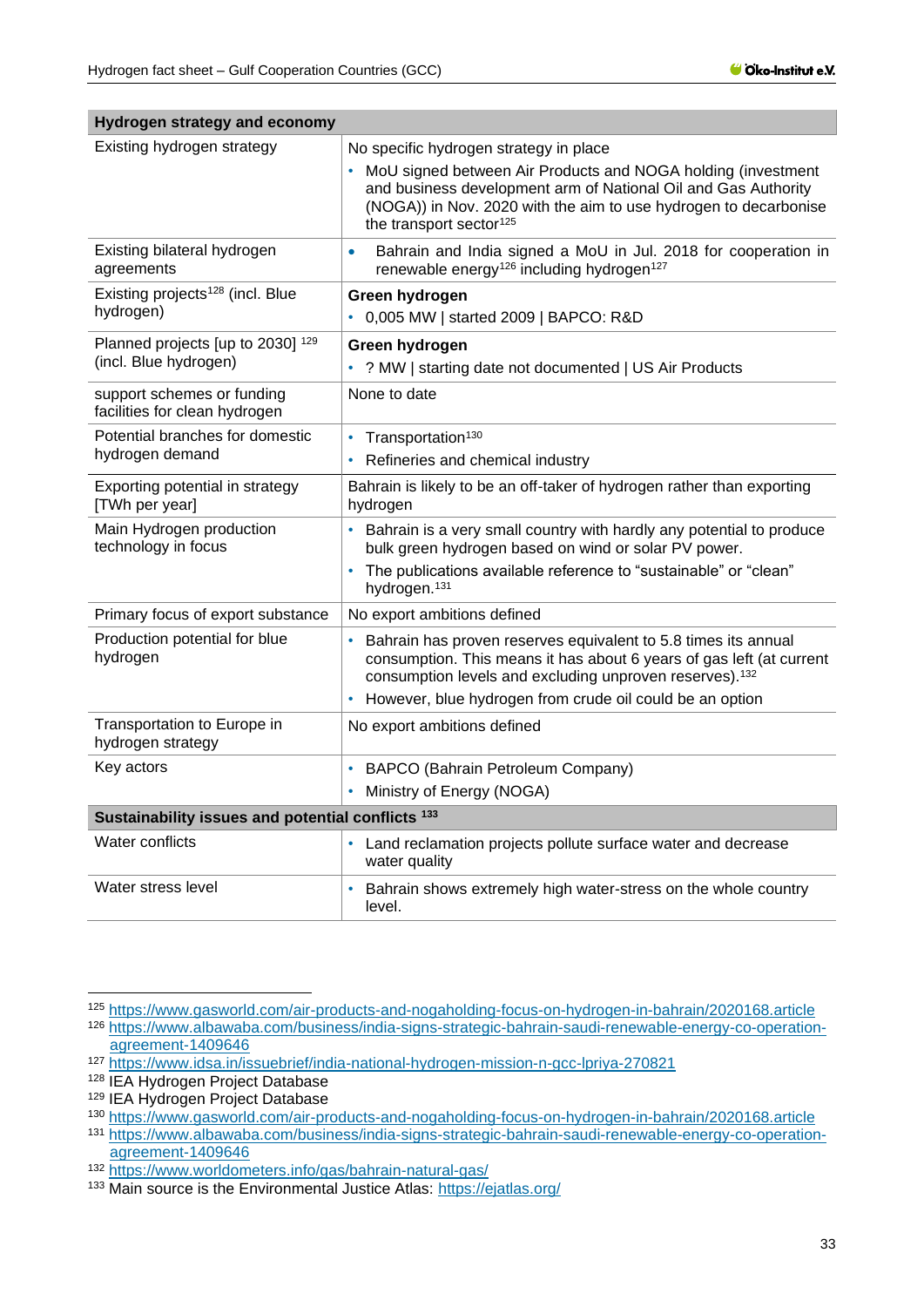| Land conflicts                                                                                                                                                                        | Land reclamation projects pressures local fishery and livelihoods of<br>$\bullet$<br>fishing communities and coastal area<br>Potentials for renewable energy of solar energy are the highest in<br>$\bullet$<br>densely populated areas of Riffa and the Central region <sup>134</sup> |                              |  |
|---------------------------------------------------------------------------------------------------------------------------------------------------------------------------------------|----------------------------------------------------------------------------------------------------------------------------------------------------------------------------------------------------------------------------------------------------------------------------------------|------------------------------|--|
| Socio-economic                                                                                                                                                                        | None documented in the EJ Atlas                                                                                                                                                                                                                                                        |                              |  |
| <b>Existing and future energy</b><br>system & decarbonisation<br>strategy                                                                                                             | 2018                                                                                                                                                                                                                                                                                   | 2030135136                   |  |
| Total gross electricity production<br>(net imports) [TWh]                                                                                                                             | 30(0.2)                                                                                                                                                                                                                                                                                | Not available                |  |
| RES share in electricity<br>generation <sup>137</sup> [%]                                                                                                                             | 0                                                                                                                                                                                                                                                                                      | 10% of peak<br>capacity 2035 |  |
| $CO2$ intensity of electricity<br>generation [gCO2/kWh, 2017]                                                                                                                         | 698                                                                                                                                                                                                                                                                                    | Not available                |  |
| Largest fossil fuel-based electricity<br>generation (share in total<br>generation)]                                                                                                   | Natural gas (100%)                                                                                                                                                                                                                                                                     | Not available                |  |
| CO <sub>2</sub> emissions from electricity and<br>heat production (from other energy<br>industry own use, manufacturing<br>industries and construction)<br>[MtCO <sub>2</sub> , 2017] | 20(5)                                                                                                                                                                                                                                                                                  | Not available                |  |
| Goals decarbonisation for 2030 or<br>2050 (NDC discussion) and net<br>zero targets                                                                                                    | "the Kingdom of Bahrain strives to avoid and reduce emissions in its<br>economic development"<br>Net zero target for 2060                                                                                                                                                              |                              |  |

<sup>134</sup> See **Fehler! Verweisquelle konnte nicht gefunden werden.** and **Fehler! Verweisquelle konnte nicht gefunden werden.**

<sup>135</sup>[https://www4.unfccc.int/sites/ndcstaging/PublishedDocuments/Bahrain%20First/NDC%20of%20the%20Ki](https://www4.unfccc.int/sites/ndcstaging/PublishedDocuments/Bahrain%20First/NDC%20of%20the%20Kingdom%20of%20Bahrain%20under%20UNFCCC.pdf) [ngdom%20of%20Bahrain%20under%20UNFCCC.pdf](https://www4.unfccc.int/sites/ndcstaging/PublishedDocuments/Bahrain%20First/NDC%20of%20the%20Kingdom%20of%20Bahrain%20under%20UNFCCC.pdf)

<sup>136</sup> <https://www.ief.org/news/international-energy-forum-commends-bahrain-for-net-zero-2060-pledge>

<sup>137</sup> IRENA (2020): Renewable Energy Statistics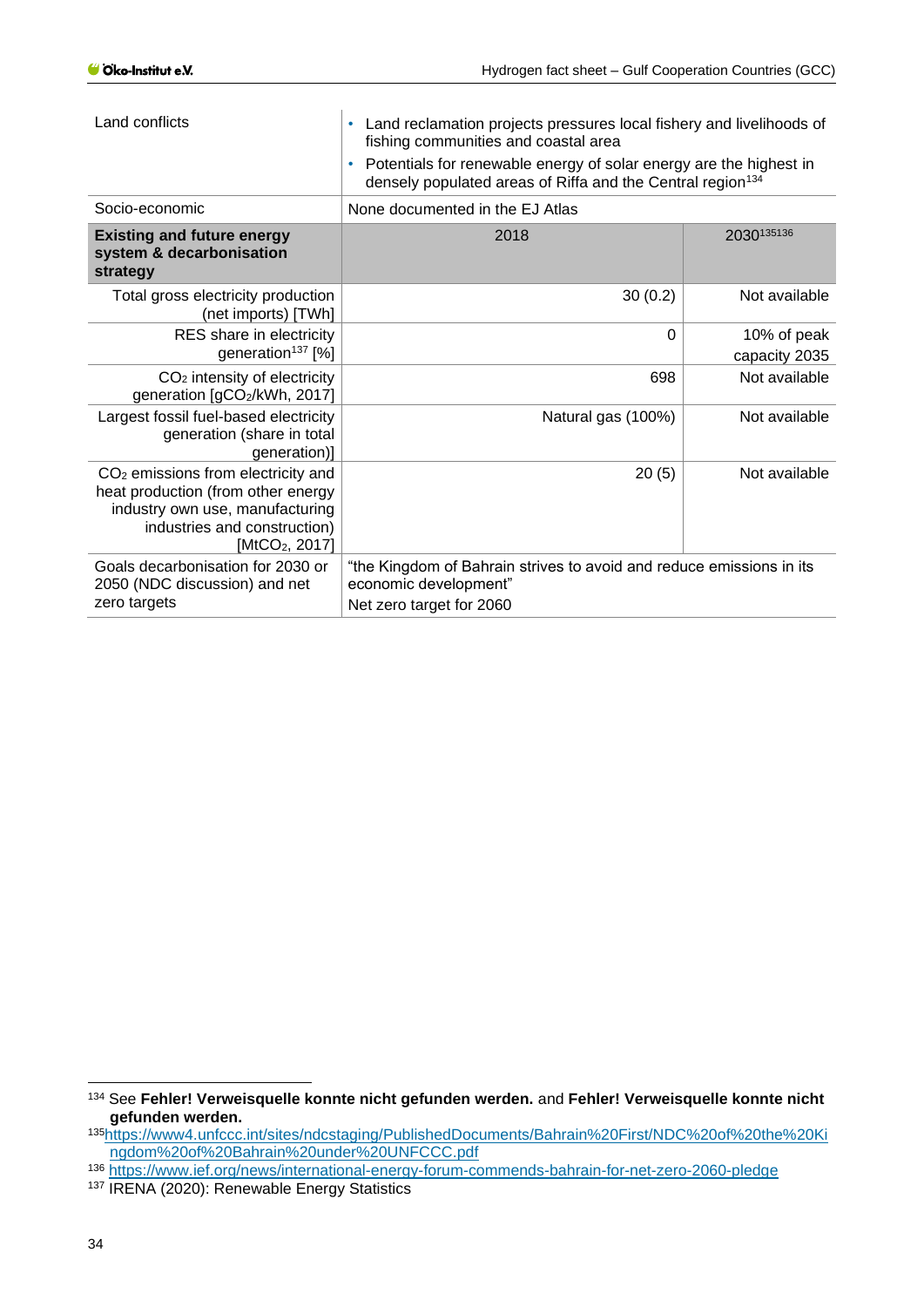# <span id="page-34-0"></span>**3 Appendix**

# **Description of Indices used in fact sheets**

| Indicator/Index                                                                    | publisher            | <b>Source</b>                                                                                                                                                                                                                                                                                                         | Link | <b>Calculation</b>                                                                                                                                                                                                                                                                                                                                                                                                                                     |
|------------------------------------------------------------------------------------|----------------------|-----------------------------------------------------------------------------------------------------------------------------------------------------------------------------------------------------------------------------------------------------------------------------------------------------------------------|------|--------------------------------------------------------------------------------------------------------------------------------------------------------------------------------------------------------------------------------------------------------------------------------------------------------------------------------------------------------------------------------------------------------------------------------------------------------|
| GDP per capita                                                                     | World<br><b>Bank</b> | <b>World Development</b><br>Indicators                                                                                                                                                                                                                                                                                | link | GDP per capita is gross domestic<br>product divided by midyear population.<br>GDP is the sum of gross value added by<br>all resident producers in the economy<br>plus any product taxes and minus any<br>subsidies not included in the value of the<br>products. It is calculated without making<br>deductions for depreciation of fabricated<br>assets or for depletion and degradation<br>of natural resources. Data are in current<br>U.S. dollars. |
| Human<br>Development<br>Index                                                      | <b>UNDP</b>          | Human Development<br>Report 2020                                                                                                                                                                                                                                                                                      | link | The Human Development Index (HDI) is<br>a summary measure of average<br>achievement in key dimensions of<br>human development: a long and healthy<br>life, being knowledgeable and have a<br>decent standard of living. The HDI is the<br>geometric mean of normalized indices<br>for each of the three dimensions.                                                                                                                                    |
| <b>WGI Regulatory</b><br>Quality 2019                                              | World<br><b>Bank</b> | Kaufmann, Daniel and<br>Kraay, Aart and<br>Mastruzzi, Massimo, The<br><b>Worldwide Governance</b><br>Indicators: Methodology<br>and Analytical Issues<br>(September 2010).<br><b>World Bank Policy</b><br><b>Research Working</b><br>Paper No. 5430,<br>Available at SSRN:<br>https://ssrn.com/abstract<br>$=1682130$ | link | Percentile Rank 0 - 100, where 0 reflects<br>the lowest, 100 the highest rank.<br>Describes the ability of the government<br>to formulate and implement sound<br>policies and regulations that permit and<br>promote private sector development.<br>Based on e.g. price controls,<br>discruminatory taxes, extent of market<br>dominance, investment freedom, ease of<br>starting a business governed by local<br>law, reulatory burden.               |
| <b>WGI Political</b><br>Stability and<br>Absence of<br>Violence/Terrori<br>sm 2019 | World<br><b>Bank</b> | Kaufmann, Daniel and<br>Kraay, Aart and<br>Mastruzzi, Massimo, The<br><b>Worldwide Governance</b><br>Indicators: Methodology<br>and Analytical Issues<br>(September 2010).<br>World Bank Policy<br><b>Research Working</b><br>Paper No. 5430,<br>Available at SSRN:<br>https://ssrn.com/abstract<br>$= 1682130$       | link | Percentile Rank 0 - 100, where 0 reflects<br>the lowest, 100 the highest rank.<br>Perception of the likelihood of political<br>instability and/or politically motivated<br>violence including terrorism. This<br>perception is based on a wide scale of<br>indicators such as armed conflicts,<br>violent demonstrations, social unrest,<br>security risk rating, government stability,<br>political terror scale, protests and riots.                 |
| Unemployment<br>rate (% of<br>population)                                          | World<br><b>Bank</b> | <b>International Labour</b><br>Organization, ILOSTAT<br>database                                                                                                                                                                                                                                                      | link | Unemployment refers to the share of the<br>labor force that is without work but<br>available for and seeking employment.<br>Definitions of labor force and<br>unemployment differ by country.                                                                                                                                                                                                                                                          |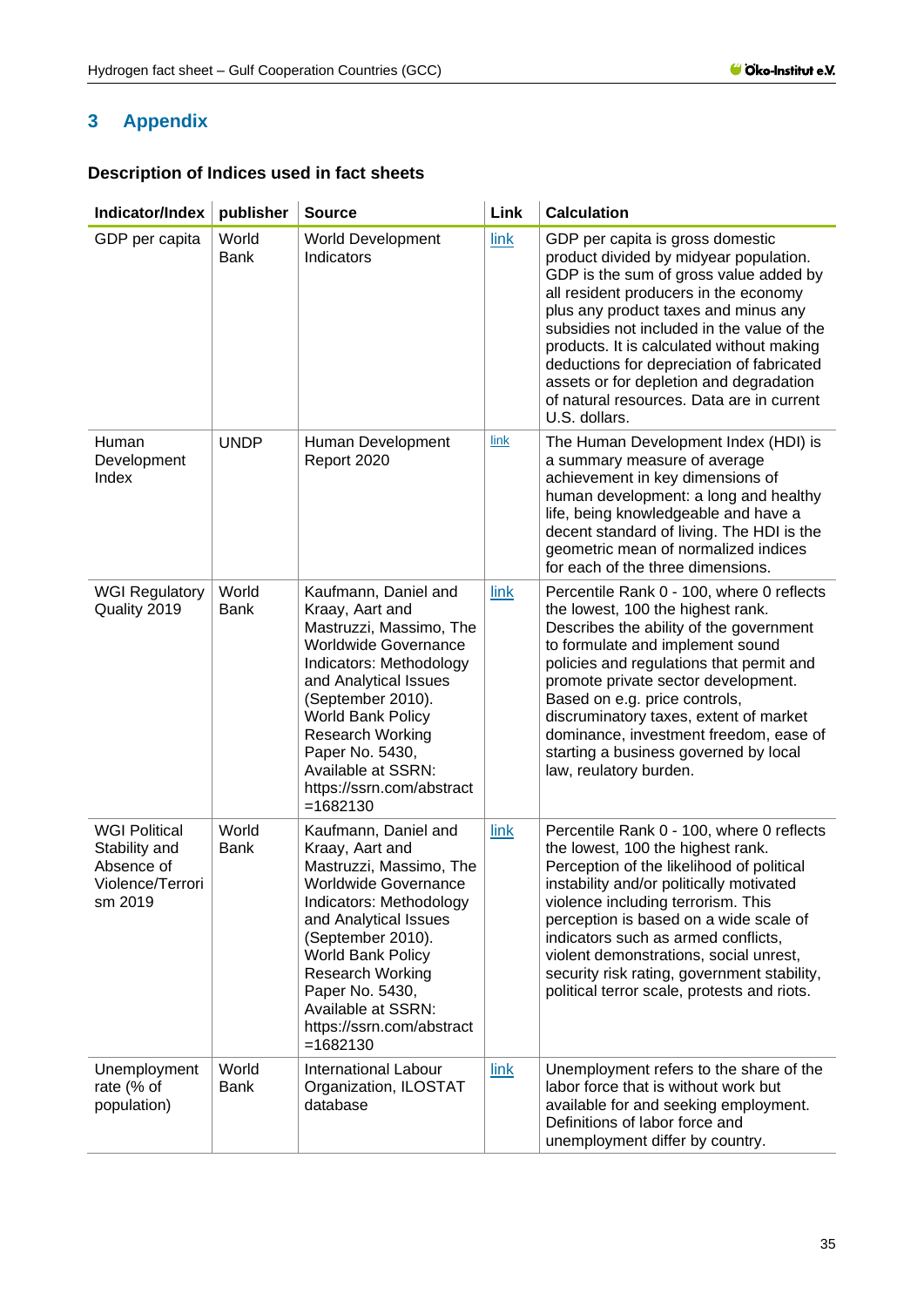| Poverty<br>headcount ratio<br>at \$3.20 a day<br>% of<br>population) | World<br><b>Bank</b>      | World Bank, Global<br>Poverty Working Group.<br>Data are compiled from<br>official government<br>sources or are computed<br>by World Bank staff<br>using national (i.e.<br>country-specific)<br>poverty lines                                                                                                          | <b>link</b> | Poverty headcount ratio at \$3.20 a day is<br>the percentage of the population living<br>on less than \$3.20 a day at 2011<br>international prices. As a result of<br>revisions in PPP exchange rates, poverty<br>rates for individual countries cannot be<br>compared with poverty rates reported in<br>earlier editions. |
|----------------------------------------------------------------------|---------------------------|------------------------------------------------------------------------------------------------------------------------------------------------------------------------------------------------------------------------------------------------------------------------------------------------------------------------|-------------|----------------------------------------------------------------------------------------------------------------------------------------------------------------------------------------------------------------------------------------------------------------------------------------------------------------------------|
| <b>GINI Index</b>                                                    | World<br><b>Bank</b>      | World Bank,<br>Development Research<br>Group. Data are based<br>on primary household<br>survey data obtained<br>from government<br>statistical agencies and<br>World Bank country<br>departments                                                                                                                       | link        | Gini index measures the extent to which<br>the distribution of income among<br>individuals or households within an<br>economy deviates from a perfectly equal<br>distribution. A Gini index of 0 represents<br>perfect equality, while an index of 100<br>implies perfect inequality.                                      |
| <b>GINI Index</b><br>Rank                                            | Index<br>Mundi            | World Bank,<br>Development Research<br>Group. Data are based<br>on primary household<br>survey data obtained<br>from government<br>statistical agencies and<br>World Bank country<br>departments                                                                                                                       | link        | Ranked by the Data published by World<br><b>Bank</b>                                                                                                                                                                                                                                                                       |
| Access to<br>energy (% of<br>population)<br>2019                     | World<br><b>Bank</b>      | World Bank, Sustainable<br>Energy for All (SE4ALL<br>) database from the<br><b>SE4ALL Global Tracking</b><br>Framework led jointly by<br>the World Bank,<br><b>International Energy</b><br>Agency, and the Energy<br>Sector Management<br>Assistance Program                                                           | link        | Electrification data are collected from<br>industry, national surveys and<br>international sources                                                                                                                                                                                                                         |
| Yale<br>Environmental<br>Performance<br>Index (EPI)                  | Yale<br><b>University</b> | Environmental<br>Performance Index is a<br>registered trademark of<br><b>Yale University</b>                                                                                                                                                                                                                           | link        | The EPI is based on 32 performance<br>indicators across 11 issue categories<br>(e.g. Air Quality, Waste Management,<br>Climate Change, Biodiversity & Habitat<br>etc.). The Index shows at national level<br>how close each country is to set<br>environmental policy targets.                                             |
| WGI Control of<br>Corruption<br>2019                                 | World<br><b>Bank</b>      | Kaufmann, Daniel and<br>Kraay, Aart and<br>Mastruzzi, Massimo, The<br><b>Worldwide Governance</b><br>Indicators: Methodology<br>and Analytical Issues<br>(September 2010).<br><b>World Bank Policy</b><br><b>Research Working</b><br>Paper No. 5430,<br>Available at SSRN:<br>https://ssrn.com/abstract<br>$= 1682130$ | link        | Percentile Rank 0 - 100, where 0 reflects<br>the lowest, 100 the highest rank. The<br>extent to which public power is used for<br>private gain based on individual<br>variables such as corruption among<br>public officials, puplic trust of politicians,<br>corruption Index etc.                                        |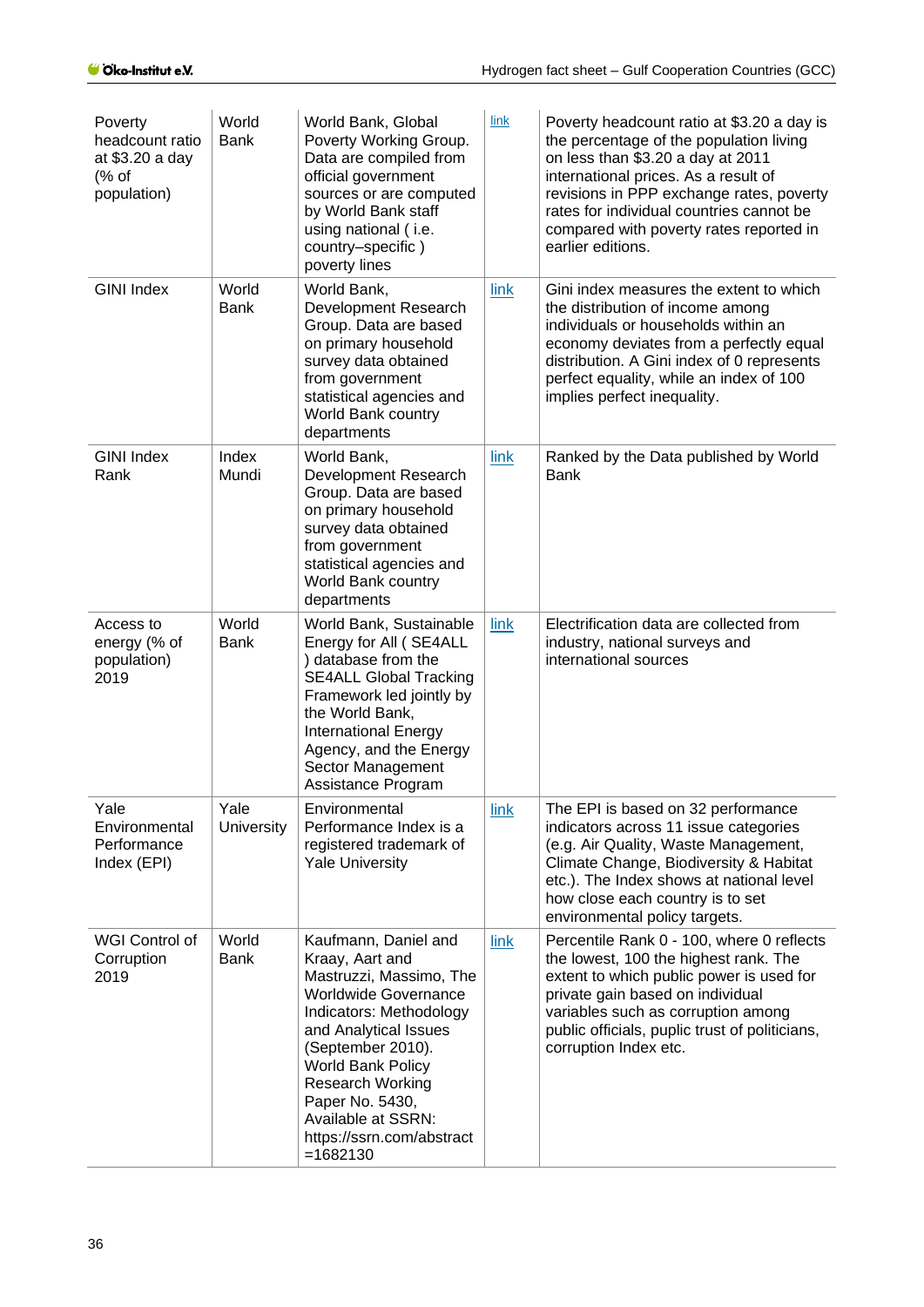| Main Export<br>Partners &<br>Goods | Observato<br>rv of<br>Economic<br>Complexit<br>v (OEC) | <b>BACI by CEPII Research</b><br>and Expertise on the<br>World Economy | link | The database is built on the data directly<br>reported by each country to the United<br>Nations Statistical Division (Comtrade) |
|------------------------------------|--------------------------------------------------------|------------------------------------------------------------------------|------|---------------------------------------------------------------------------------------------------------------------------------|
|------------------------------------|--------------------------------------------------------|------------------------------------------------------------------------|------|---------------------------------------------------------------------------------------------------------------------------------|